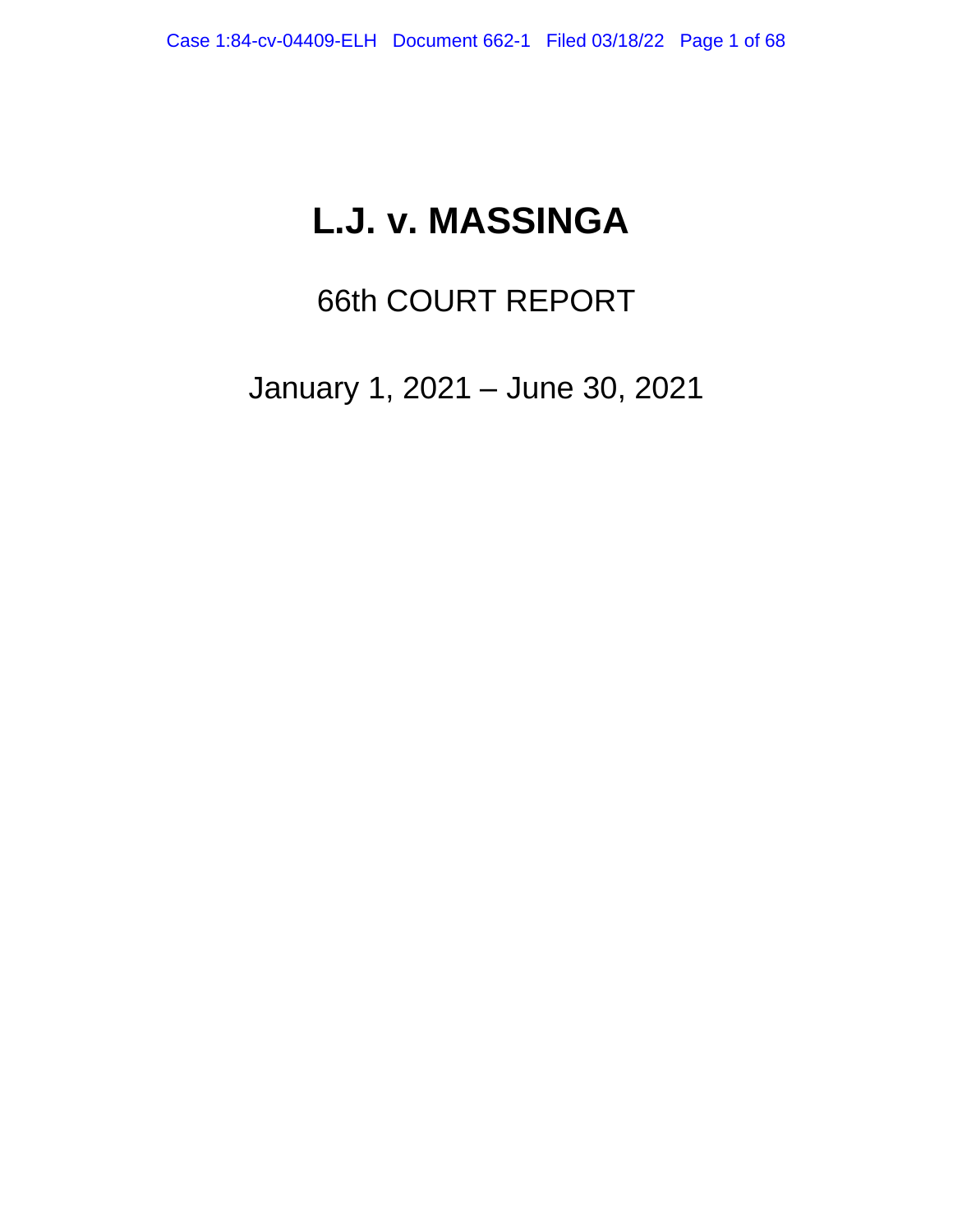# **Contents**

| <b>Introduction</b>                                                             | 4               |
|---------------------------------------------------------------------------------|-----------------|
| <b>Measurement Instructions</b>                                                 | 5               |
| <b>Quality Service Review (QSR)</b>                                             | 5               |
| <b>Workforce</b>                                                                | $\overline{7}$  |
| Strategies for Improvement for Exit Standards and Internal Success Measures for |                 |
| Preservation, Permanency, and Out of Home (OHP)                                 | 12 <sup>°</sup> |
| <b>Strategies for Improvement for Health</b>                                    | 20              |
| <b>Strategies for Improvement in Education</b>                                  | 21              |
| <b>Additional Commitments</b>                                                   | 22              |
| <b>Youth-Centered Additional Commitments:</b>                                   | 34              |
| <b>Data Summary</b>                                                             | 44              |
| <b>Attachments</b>                                                              |                 |

- I. Measurement Instruction Booklet
- II. BCDSS Behavioral Health Plan<br>III. Measurement Report Timeline
- Measurement Report Timeline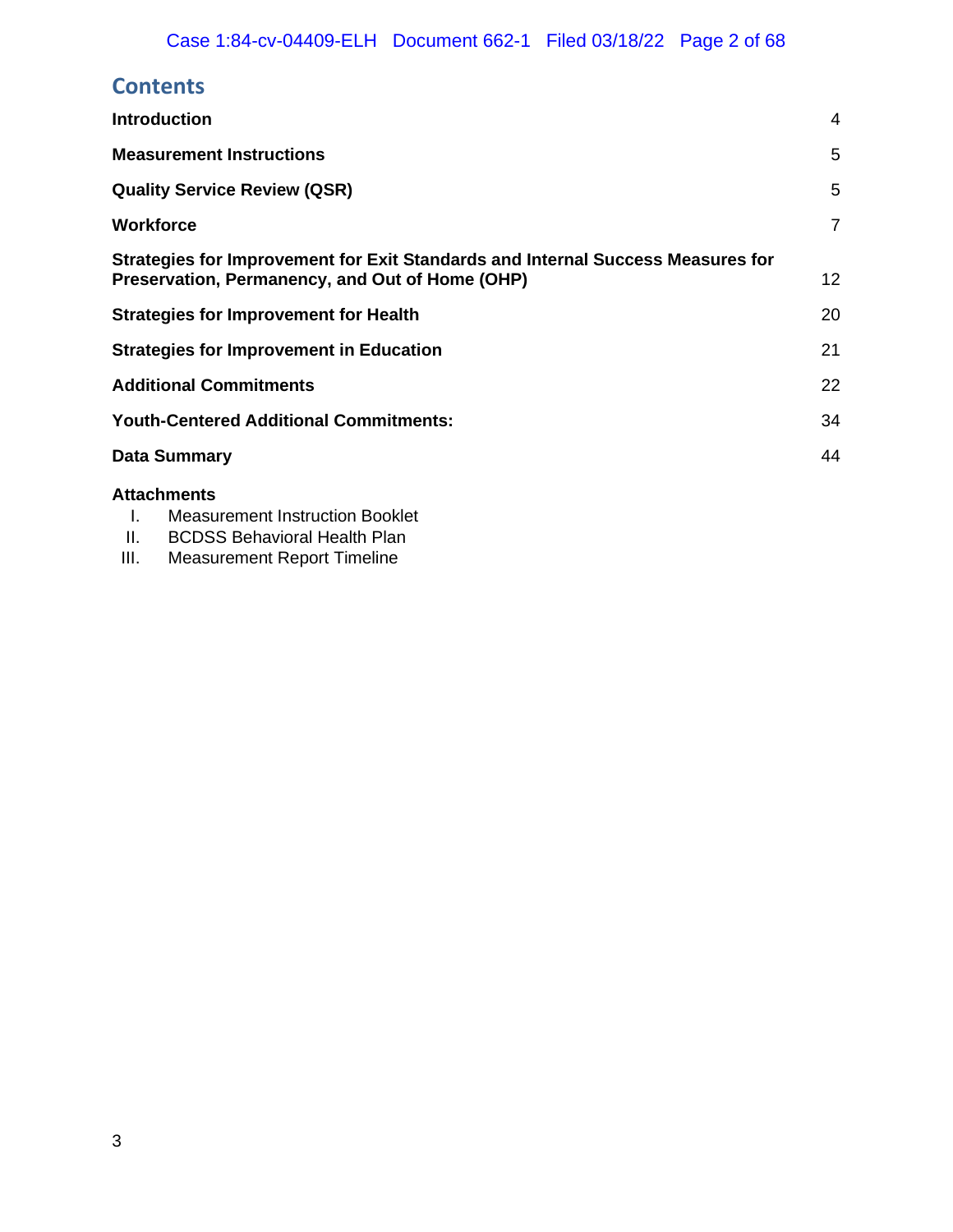# <span id="page-2-0"></span>**Introduction**

The Maryland Department of Human Services' (DHS) and the Baltimore City Department of Social Services' (BCDSS, the Department, or the Agency) 66th semi-annual Court Report fulfills a requirement of the *L.J. v. Massinga Modified Consent Decree* (MCD) approved on October 9, 2009. The report covers the period from January 1, 2021 through June 30, 2021.

BCDSS has continued the formidable work of strengthening child welfare practice and transforming the organizational climate over the last six months. Throughout the reporting period, the worldwide pandemic caused by the COVID-19 novel coronavirus continued to impact the landscape in which BCDSS provides services to the individuals, families, and children it serves.

In mid-June, Governor Larry Hogan declared the end of the COVID State of Emergency in Maryland, after 6.5 million residents had received a vaccination and the positivity rate had reached a new low of 0.83%. Emergency mandates and restrictions were terminated as of July 1, and the statewide mask order was lifted for every setting. A 45-day administrative grace period was extended for some regulations through August 15th to enable the administrative transition out of the pandemic. As of the writing of this report, the positivity rate had risen to 5%.

As reported in the 65th report, BCDSS worked diligently to fulfill the commitment to collaborate with the Independent Verification Agent (IVA) and DHS to overhaul the L.J. measure instructions. The goal was to eliminate dependence on unreliable hand counts, inefficient work processes, and unwieldy documentation outside of the State's Comprehensive Child Welfare Information System that may not have reflected the actual work being done. Obtaining legitimate and credible data is critical to our ability to prescribe and invest in the correct solutions.

The following is a synopsis of BCDSS accomplishments during the 66th Reporting Period:

- During this reporting period, the primary focus has been developing plans for achieving compliance, finalizing the agreed-upon measure instructions, and collecting and reporting supporting data. Furthermore, BCDSS has added more staff resources to the team to strengthen the compliance work associated with the measures. BCDSS and DHS have redoubled their MDC compliance efforts.
- We supported our resource home providers in various ways including, bi-weekly phone calls by resource family caseworkers to resource families to provide emotional support, determine tangible and intangible needs, and offer assistance as needed.
- We purchased and distributed medication lock boxes to families for safe storage of medication. The goal is to reduce accidental poisonings that occur when young children have access to medications that can be deadly. The locked boxes are available to caseworkers for distribution to families, along with other safety related equipment such as Pack n' Plays, to encourage safe parenting.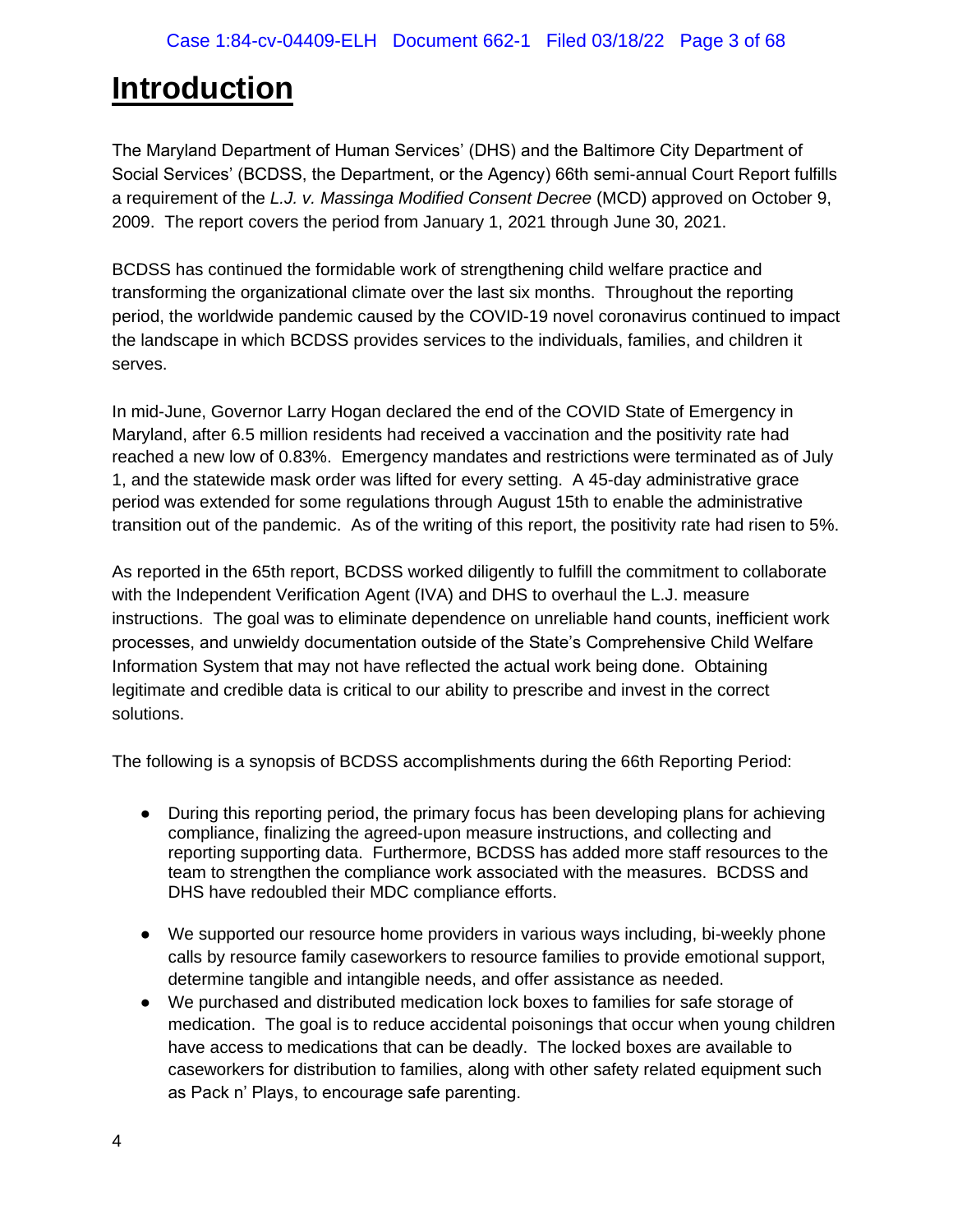- We selected an attachment-based and trauma-informed intervention, Trust Based Relational Intervention (TBRI), to strengthen the ability of resource parents to provide curative care to children who have experienced complex trauma, i.e., repeated exposure to traumatic events within the context of a disturbed caregiving relationship. The goal is to reduce placement disruptions by equipping caregivers with new skills and parenting strategies. Work to develop an implementation plan is underway.
- The Kinship Navigator in Family Preservation launched a successful Back-to-School drive for our informal kinship caregivers.

# <span id="page-3-0"></span>**Measurement Instructions**

For more than a decade, multiple but unsuccessful efforts were made to develop a mutually agreed upon and comprehensive set of measure instructions. An outcome of the Problem-Solving Forum on October 19, 2020 was that BCDSS and DHS committed to draft a complete set of Measure Instructions by January 15, 2021. This effort was a massive undertaking and required shifting in workloads by many dedicated staff at both BCDSS and DHS. The team that was assigned to complete this work participated in daily meetings to methodically review each proposed measurement instruction and carefully examine them for compliance with federal and state laws and Maryland regulations. The revision of all measures was completed within the agreed upon time frame. Great care was taken to thoughtfully consider how to most efficiently and authentically make use of child welfare data available in the Child, Juvenile, Adult Management System (CJAMS) to demonstrate compliance rather than relying on hand counts and spreadsheets outside of the state's comprehensive child welfare information system. A full copy of the LJ Measure instruction booklet is attached

Since the completion of the comprehensive effort, DHS and BCDSS have focused on ensuring that the agreed upon measures can accurately be captured and reported using CJAMS. DHS has designated a team from MD THINK,<sup>1</sup> along with other staff from the Social Services Administration (SSA), and BCDSS to meet daily to work on developing reports that accurately reflect BCDSS's progress under the measures. The IVA has also joined these meetings and has been a vital contributor to the process. Once these reports have been fully developed, BCDSS will be able to accurately report on the measures.

# <span id="page-3-1"></span>**Quality Service Review (QSR)**

**Enhancement Updates** 

 $1$  MD THINK is an acronym for Maryland's Total Human Services Integrated Network, an innovative, cloud-based platform allowing multiple State agencies to store, and to the extent permitted by law, to share and manage data for the benefit of the recipients of services.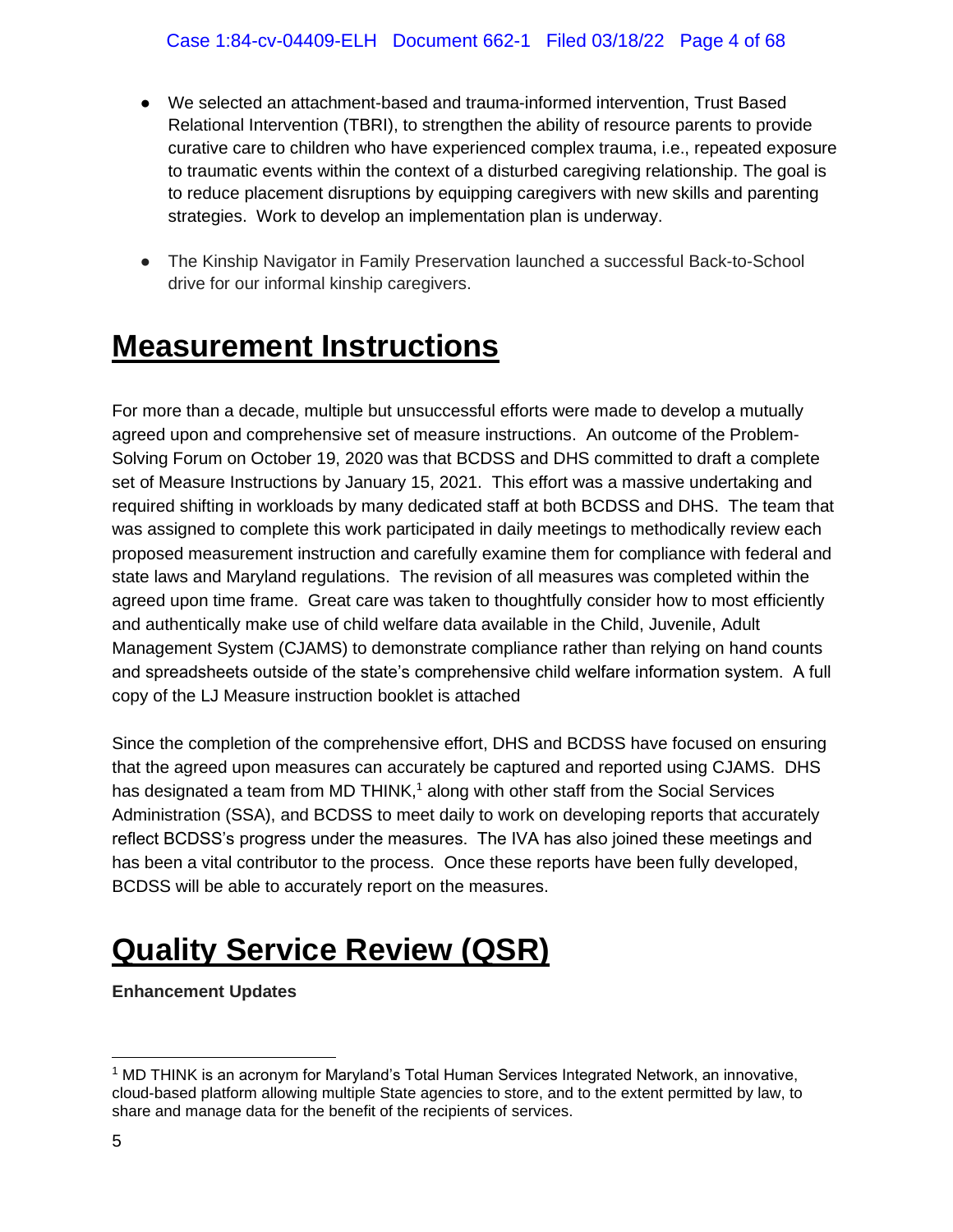## Case 1:84-cv-04409-ELH Document 662-1 Filed 03/18/22 Page 5 of 68

The following MCD measures are obtained solely through the Quality Service Review: Exit Standards: 3(b), 4, 15, 16, and 29(b), 33, 44, and 72(b), 88 (b), 104, 105, 106, 110, and 111 Internal Success Measures: 2, 7, 8, 14, 25(b), 40, 41, 42, 44, 71(b), 85(b), 86, 87, 97, 101, 102, 103, 107, 108, and 109

Compliance Plan - The Compliance plans for these measures started with the Program Manager for QSR working directly with the IVA to identify which indicators and data points from the QSR instrument are relevant to use for measuring performance with the L.J. measurement standards. From this, the IVA and Program Manager developed the formulas for the calculations for each relevant Exit Standard. The final results and recommendations from each QSR are shared with the program area teams for discussion. Beginning July 1, 2021, the QSR Program Manager will maintain all the data from the final QSRs. This data will then be analyzed and reported on for the 67th reporting period.

#### *Personnel Changes*

During this reporting period, BCDSS added two additional reviewers in the QSR program. Both were previously caseworkers in Child Welfare's Out-of-Home Placement Program (OHP).

#### **Quality Service Review**

#### *QSR Analyses used for L.J. Measures*

During this reporting period, the QSR Program Manager met on several occasions with the IVA to identify formulas for calculating Agency performance for L.J. measures derived from QSR data only. These final decisions were documented in L.J. measure instruction sheets.

In June 2021, the QSR Program Manager and two other senior management members met with the IVA to create five tables to include in the QSR instrument to use for L.J. reporting.

## *QSRs in the Family Preservation Program (FPP)*

During this reported period, BCDSS and the IVA agreed to 15 QSRs in FPP. Conducting QSRs in the Family Preservation Program will require additional staff, and two have been reassigned to the QSR Unit. An effort is currently underway to identify more staff to fill out the unit.

In the prior reporting period, the QSR unit developed a QSR FPP instrument and protocol. As a next step, the QSR Program Manager and FPP Program Manager will meet with the IVA to identify ways to shorten the QSR FPP instrument to minimize redundancy with analyses and improve efficiency to be able to complete the instruments in shorter time frames.

## *Quality Control (QC) Process of QSR Instruments:*

QSR management continues to conduct an in-depth QC process of instruments before Inter-Rater Reliability (IRR) meetings. The QSR supervisors review each submitted QSR instrument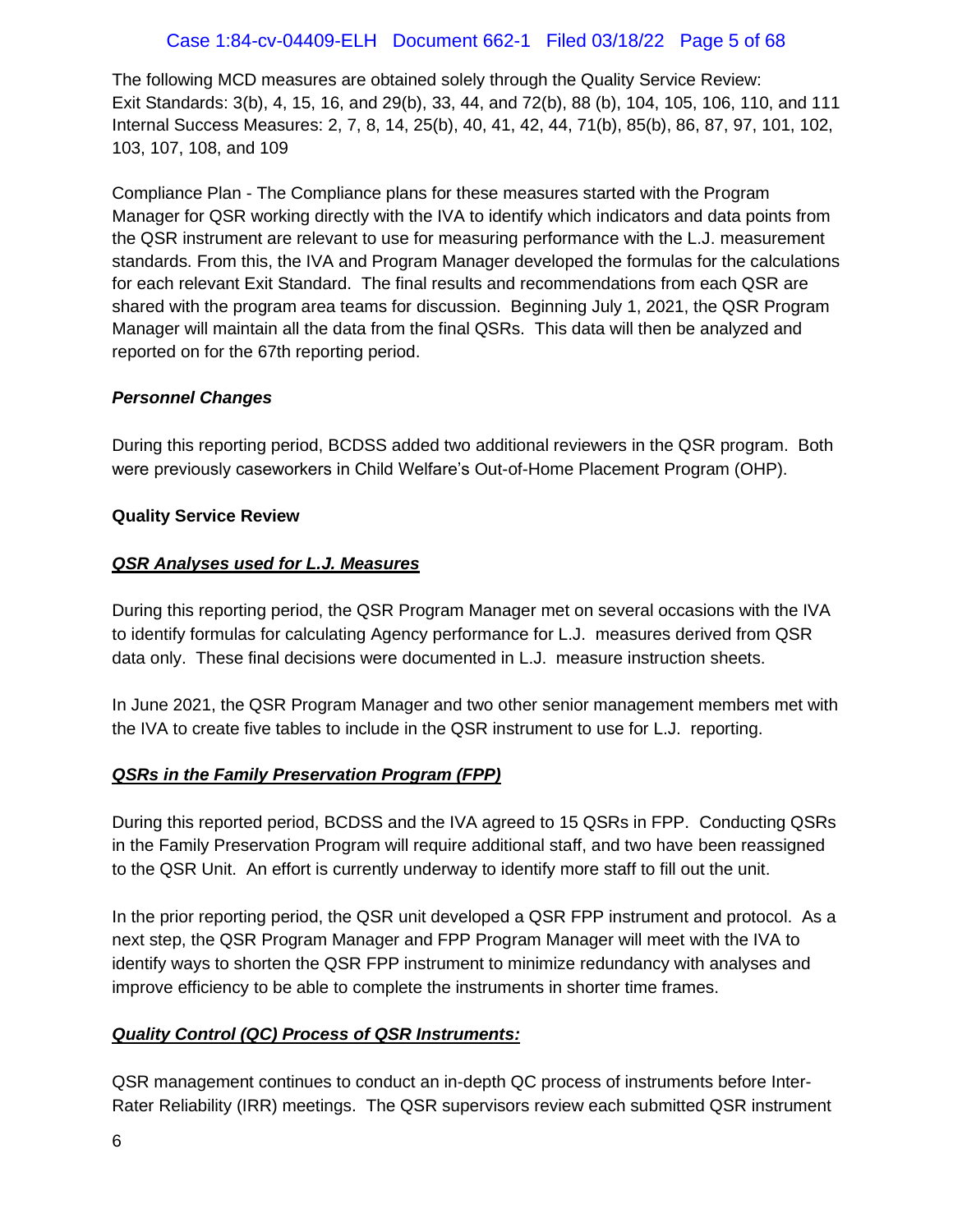## Case 1:84-cv-04409-ELH Document 662-1 Filed 03/18/22 Page 6 of 68

to ensure it is complete before the QC process. The QSR Program Manager conducts an indepth review of each instrument to ensure that the reviewers present relevant, consistent, and persuasive findings in their instruments based on QSR Protocol and other criteria (e.g., regulations, policies, and child welfare best practices). The management team shares feedback of their QC comments and questions with the reviewers. This process enables the QSR management team to give feedback to reviewers on any areas needing improvement with their presented analysis.

### *Inter-Rater Reliability (IRR) Meetings:*

The QSR program continues to conduct IRR meetings for each QSR instrument. The program manager, supervisors and reviewers meet for in-depth discussions about QC edits and other questions based on review of the instrument. The discussions have been targeted, academic, and focused on applying standards from QSR Protocol and criteria. The QSR Management team identifies and articulates targeted areas for reviewers to apply to their future reviews.

BCDSS will continue to work closely with the IVA to ensure the QSR process is reliable and valid so that we may seek certification on these measures.

# <span id="page-5-0"></span>**Workforce**

The following measures are associated with the Workforce subsection of the MCD: Exit Standards 115, 116, 121, 122, 125 and 126; Internal Success Measures 112, 113, 114, 117, 118, 119, 120, 123 and 124.

## **Strategies for Improvement for Exit Standards 115 and 116.**

## **Baltimore City Department of Social Services Child Welfare Division Staffing Plan**

BCDSS has a total of 1,428 employees, 600 of whom work in the Child Welfare Division. Since June 2019, BCDSS has made the recruitment and retention of skilled and compassionate employees one of its most important priorities.

Over the last several years, BCDSS as an organization experienced instability, in part because of a series of changes in leadership. Employment data reflects this instability: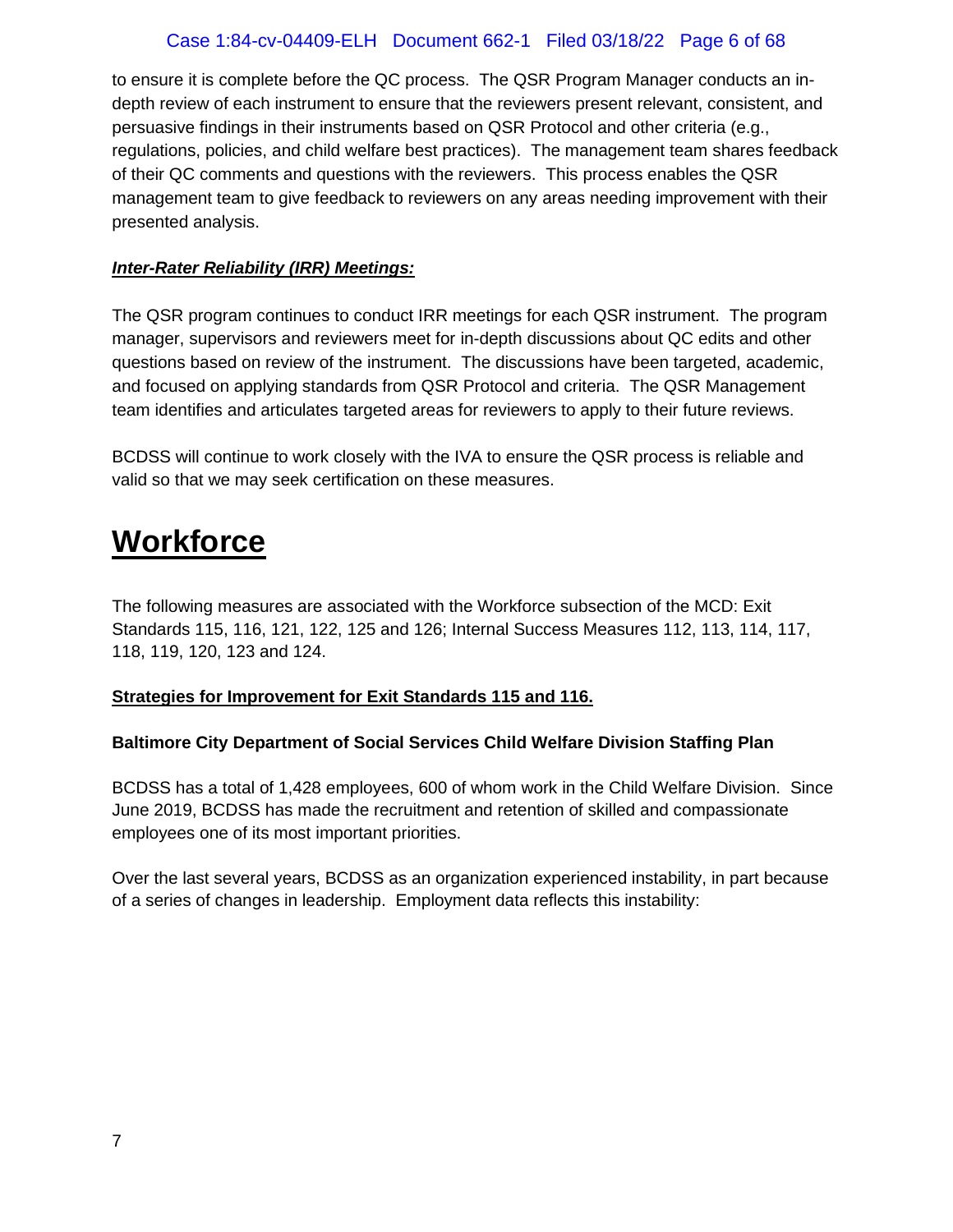

For three consecutive years, BCDSS agency-wide lost more employees than it hired. The same was true in Child Welfare. Furthermore, the turnover was especially pronounced among new employees. In 2017, there were 86 departures in Child Welfare. Of the 86 departures, 53 employees (62%) had been with the agency for less than 2 years.

In 2018, only 24% (23 of 96 departures) had tenures of less than 2 years. In 2019, that number decreased to just 11% (10 of 90 departures).

### **Child Welfare Turnover:**

2018: 64 new hires 96 departures 19 of 96 departures (20%) had been with the agency 12 months or less 4 of 96 departures (4%) had been with the agency 13-24 months

2019: 72 new hires

90 departures

10 of 90 departures (11%) had been with the agency 12 months or less 0 of 90 departures (0%) had been with the agency 13-24 months

- 2020: 83 new hires
	- 64 departures

16 of 64 departures (25%) had been with the agency for less than 24 months

In prior years, the turnover is especially pronounced among new employees, but BCDSS continues to work to close the gap between departures and new hires. In 2020, only 25% of the new hires left within 24 months.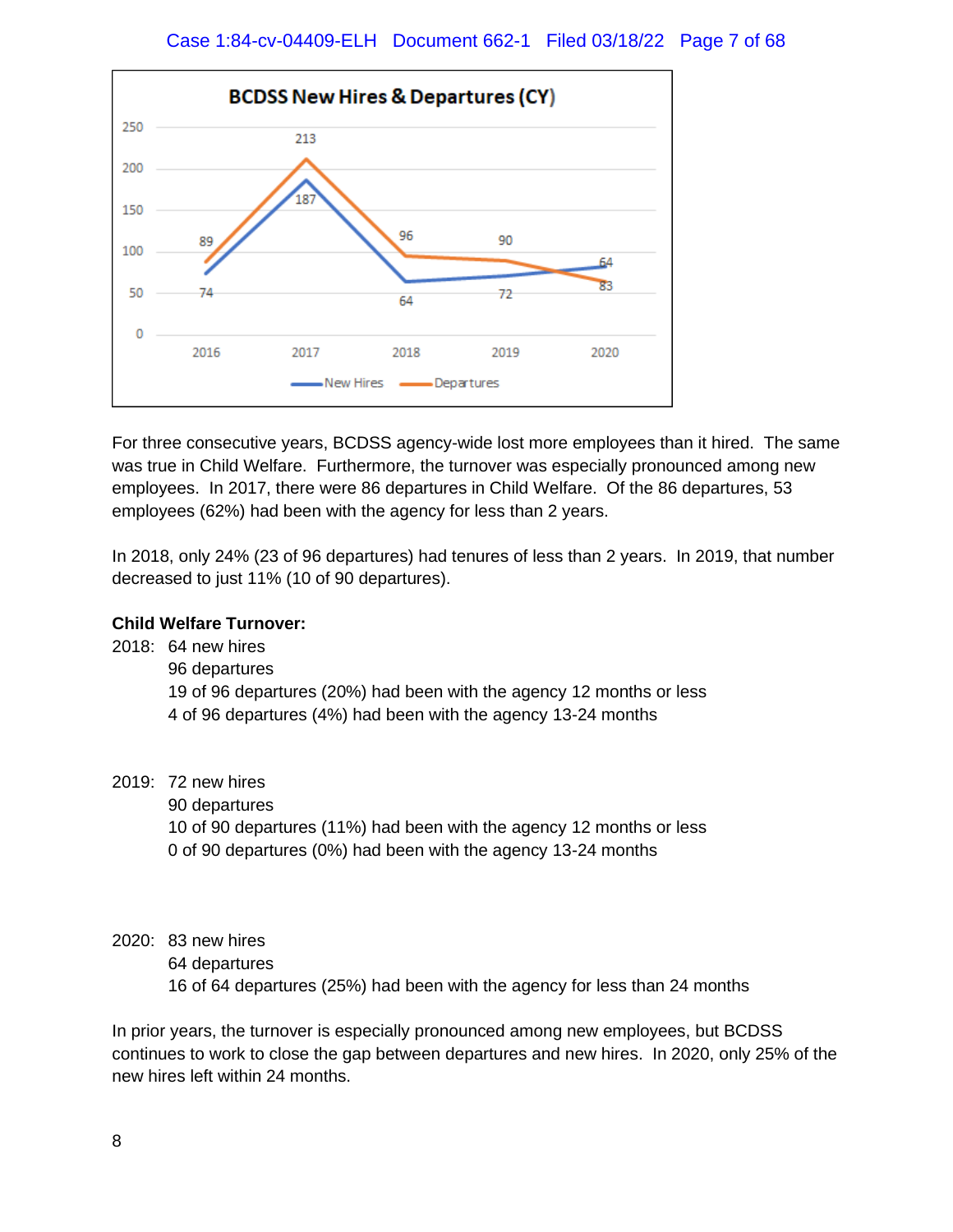#### **Staffing Analysis**

#### **Vacancies:**

In September 2019, DHS announced a significant policy change to the process for hiring new Child Welfare employees. Previously, local departments of social services like BCDSS were required to submit requests to re-fill positions when they became vacant. With the policy change, local departments were granted the authority to immediately re-fill caseworker and supervisor positions without having to first secure approval from DHS. As a result, the vacancy rate at BCDSS decreased from 10.6% in 2019 to 8.0% in 2020.

During this reporting period, BCDSS has seen an increase in resignations and retirements from Child Welfare caseworkers and supervisors. Although we do not have the annual data to provide an exact number, we are strategizing on how to retain and recruit. Across the nation, Human Service agencies are experiencing staffing shortages. BCDSS will continue to diligently work on recruiting new staff. BCDSS has committed to hiring MSW level caseworkers. However, when appropriate, BCDSS will make exceptions to hire BSW level caseworkers.

#### **Accommodations/FMLA:**

Throughout Child Welfare, there are approximately 80 employees in caseworker positions who are not carrying cases. Among those employees, approximately 21 have been granted ADA accommodations. BCDSS is currently analyzing data related to accommodations and intermittent FMLA usage, to determine how many current employees can be returned to casework. BCDSS has also initiated policy changes and process improvements to ensure that requests for accommodations are being appropriately evaluated for approval.

#### **Extended Hours:**

BCDSS continues to focus on restructuring the Extended Hours (EH) unit. With the addition of the permanent program manager and the recent addition of a unit manager, the department can consistently provide more structured and comprehensive services over night. Over the last year, BCDSS has fully staffed EH with 38 full-time caseworkers permanently assigned to the unit.

#### **Title IV-E Program:**

BCDSS collaborates with the University of Maryland School of Social Work (UMSSW) and Morgan State University (MSU) to enhance the utilization of the Title IV-E student program. BCDSS has made efforts to recruit more field instructors for future Title IV-E students. Past data has shown that Title IV-E students are more likely to stay in public child welfare during their careers than their counterparts. In 2020, BCDSS hired six Title IV-E students. Starting in September 2021, 14 Title IV-E students from UMSSW and MSU started their internship with BCDSS. BCDSS will work diligently with these students to ensure they are offered timely fulltime positions upon graduation.

#### **Teleworking:**

Since the onset of the COVID 19 pandemic, BCDSS Child Welfare employees have been under a Hybrid Teleworking Agreement. The Hybrid Teleworking Agreement allows employees the flexibility to work in the field for the majority of the week, only coming into the office on coverage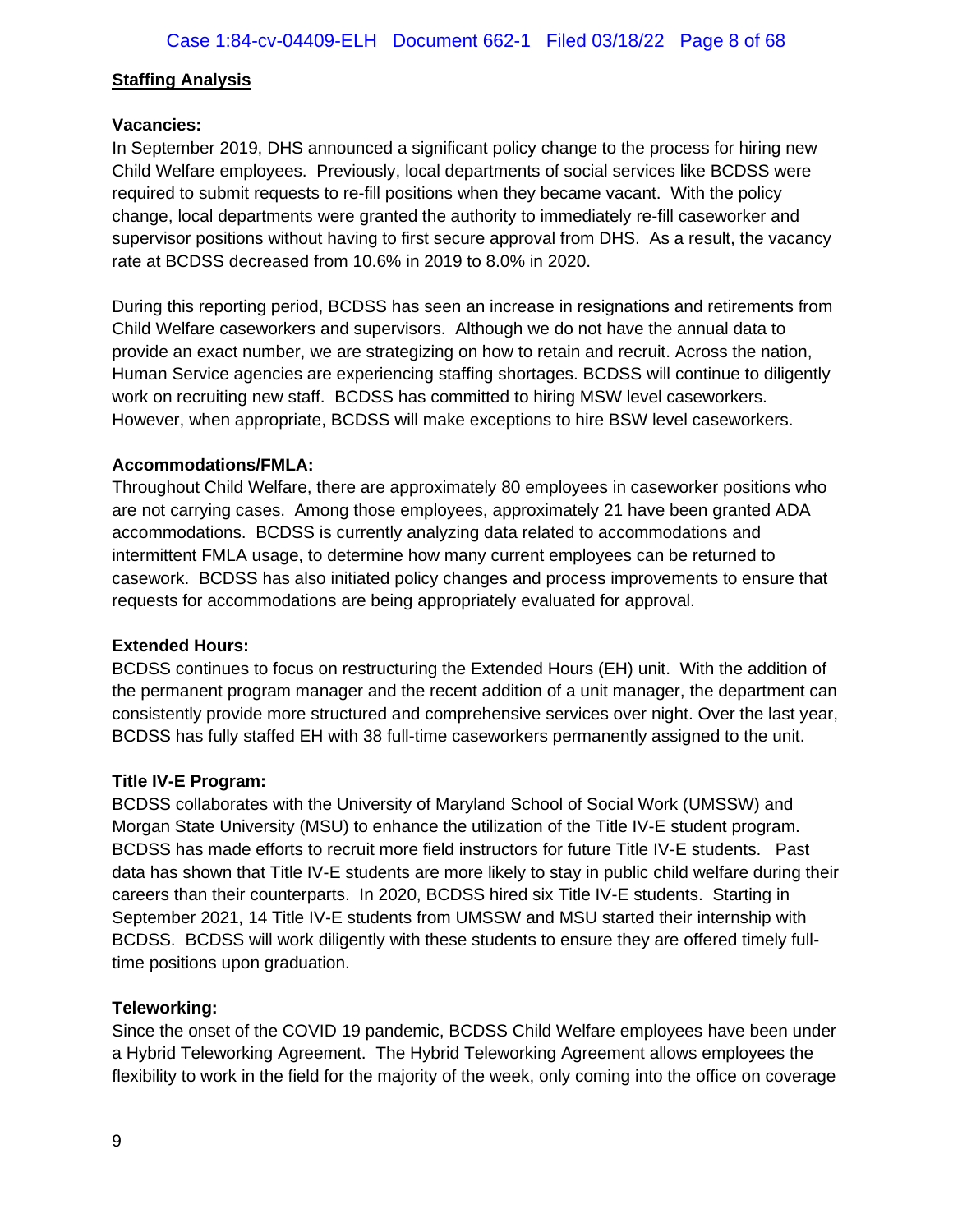## Case 1:84-cv-04409-ELH Document 662-1 Filed 03/18/22 Page 9 of 68

days or for job duties that require them to be in the office. All staff were given the tools to conduct fieldwork, including laptops, iPads and VPN access.

BCDSS plans to retain some version of its current teleworking model even after the pandemic has passed. The aim of retaining teleworking as a viable option is to increase opportunities for productivity and improve talent recruitment by providing employees with work location alternatives that enable employees to meet their work needs as well as the needs of BCDSS and the community.

### **Workforce Innovation Team:**

To sustain the positive trend toward stabilizing its workforce, BCDSS has created a Workforce Innovation Team (WIT), comprised of representatives from various Child Welfare program units, and the Offices of Human Resources, Innovation, Learning, Communications, and Performance Improvement. The purpose of the WIT is to build a stable, competent workforce by assessing workforce needs, identifying and tracking relevant data, and recommending and implementing improvements to agency policies and practices.

With support from the Annie E. Casey Foundation (AECF), the WIT has been conducting a business process mapping of the agency's recruitment and hiring efforts and identifying areas for improvement. As a result of these efforts, several process improvements are already taking place, and new initiatives are being planned, including:

- Program managers are directly participating in candidate interviews, rather than generic panels conducting the interviews, allowing program managers to play a greater role in assessing and matching candidates' skill sets with their respective programs.
- New caseworkers now shadow in their units upon starting with the agency. This will allow new employees to gain hands-on experience prior to starting new employee training and pre-service training at the Child Welfare Academy.
- The WIT is examining ways to incorporate core competencies into the hiring and supervision of staff.
- The WIT is developing and incorporating behavior-based interview techniques into the hiring process.
- The WIT is exploring the use of videos to provide potential job applicants with a more realistic picture of what a caseworker can expect to experience.
- BCDSS has extended staff probation period from six months to one year to give supervisors more time to evaluate staff with the goal of improving staff selection and retention.
- WIT is developing a Human Resources Data Dashboard with the goal of identifying and mitigating problematic patterns as well as creating a data-informed, results-oriented culture. The HR dashboard will track and visually display key data like vacancies, turnover rate, accommodations, caseload distribution, etc.

## **Moving Forward:**

BCDSS is committed to improving practice on recruiting and retaining Child Welfare staff. The following are priorities for the next 6 months: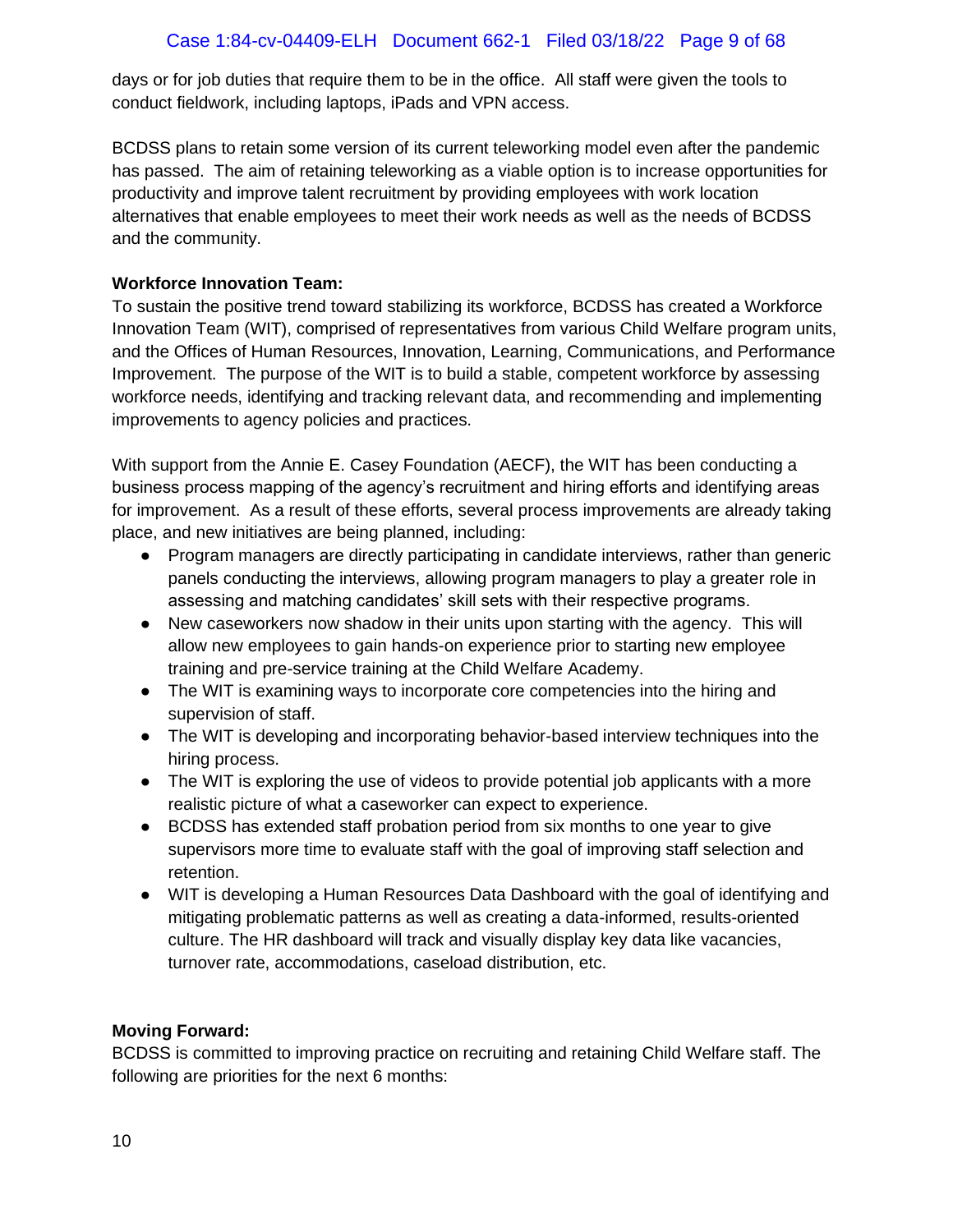## Case 1:84-cv-04409-ELH Document 662-1 Filed 03/18/22 Page 10 of 68

- Bi-monthly, BCDSS leadership meets with staff to discuss any obstacles staff are facing and answer questions. The Director currently participates in virtual brown bag lunch meetings with staff. Deputy Directors and Assistant Directors also participate in inperson meetings with staff to address concerns as well as build morale.
- Utilize program staff from different parts of the agency to expedite the interviewing process. Adult Services administrators and supervisors have begun assisting in interviewing candidates for vacant Child Welfare positions.
- Continue to hire MSW (BSW when appropriate) for vacant positions.
- Develop a pool of interviewed candidates to offer positions immediately when a vacancy occurs. This will reduce the length of time to fill vacancies.
- Biannually in December and May, recruit Title IV-E students for vacant positions upon graduation.
- Continue to provide in-person training related to policy and practice and with CJAMS.
- Carry out the strategies developed in the WIT.
- Collect data from exit interviews to develop a Retention Plan for the agency. Exit interviews will be held prior to staff leaving the agency and will be reviewed by Executive Leadership on a quarterly basis.
- Continue regular attendance at job fairs such as: Elijah Cummings Annual Job Fair, Maryland Career Consortium (MCC) Career Fair, Catholic University Job Fair, and other college and university job fairs.
- Consistent advertising with the Baltimore Sun Newspaper, National Association of Social Workers (NASW), Child Welfare League of America (CWLA), American Public Human Services Association (APHSA), Monster, Indeed, Handshake, and social media platforms.
- Continue partnering with Towson, Morgan, Bowie, and Coppin State Universities and the University of Maryland School of Social Work.

#### **Strategies for Improvement for Exit Standard 122:** *90 percent of caseworkers and supervisors had at least twenty hours of training annually.*

BCDSS has developed a process to effectively track this measure in accordance with the employee performance process. The process is outlined below and effective July 1, 2021:

## **Process**:

- 1. In March of each year, the Office of Learning (OL) requests a list of caseload carrying workers and supervisors in Child Welfare. After March, the OL will remove any staff who have left the agency throughout the year.
- 2. Those on the list are queried in the OL's Training Tracking System to obtain the training hours for each individual.
- 3. The OL compiles training attendance data from DHS Learning (HUB), the Child Welfare Academy at the University of Maryland School of Social Work, BCDSS Office of Learning and self-reported work-related training.
- 4. Those with PEP End-Cycles in June will be reported for January to December of the previous calendar year. Those with PEP End-Cycles in December will be reported for January to December of the current calendar year.
- 5. The OL sends out reminder emails informing staff of the number of hours they have accumulated and post a list for staff to check hours.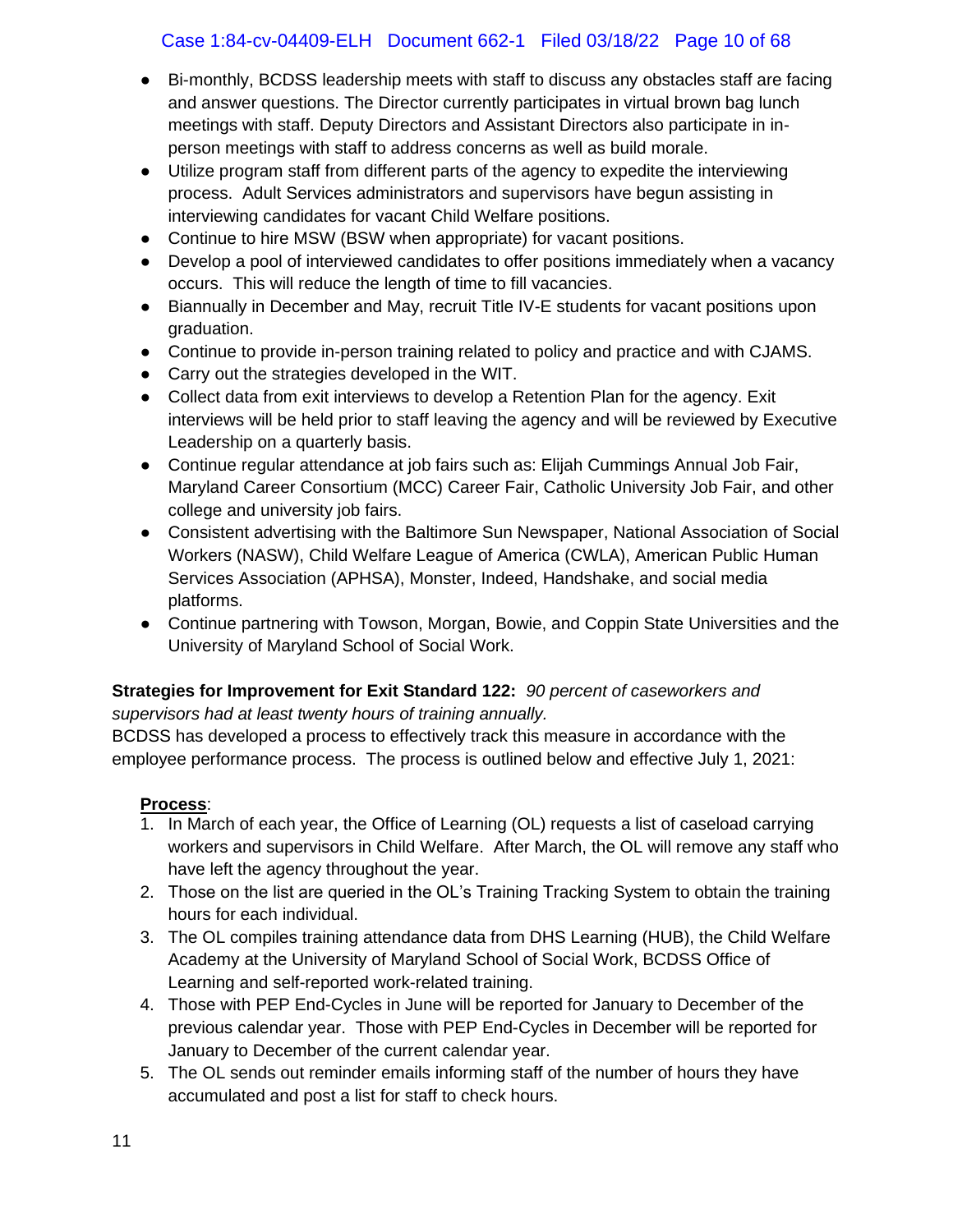## **Report:**

The OL submits a spreadsheet to Innovation that summarizes the training hours for staff. Reports are sent to Innovation on January 15<sup>th</sup> & July 15<sup>th</sup>.

BCDSS expects to see great improvement with the implementation of this tracking process.

## **Strategies for Improvement for Exit Standards 125 and 126:**

For the next reporting period, the Innovation team will designate a coordinator that schedules and facilitates transfer meetings. Active participants in the meeting include Innovation staff, current case supervisor, current case worker, receiving supervisor, and receiving worker. Innovation staff are responsible for entering the case conference information into CJAMS indicating the time and date the meetings occur and the required transfer documentation. All documentation will be uploaded to CJAMS in a timely manner (Five business days).

# <span id="page-10-0"></span>**Strategies for Improvement for Exit Standards and Internal Success Measures for Preservation, Permanency, and Out of Home (OHP)**

Preservation and Permanency Planning Exit Standards: *3(a), 20, 24, 29(a). Internal Success measures: 1, 5, 6, 9, 10, 11, 12, 13, 17, 18, 19, 21, 22, 23, 25a, 26, 27 28*

## **Out of Home Placement**

Exit Standards: 36, 39, 48, 52, 57, 58, 60, 65, 66, 68, 70, 72(a)

Internal success measures: 30, 31, 32, 34, 35, 37, 38, 43, 45, 46, 47, 49, 50, 51, 53, 54, 55, 56, 59, 61, 62, 63, 64, 67, 69, 71a

BCDSS has proposed new measurement instructions for each of these Exit Standards. With CJAMS and the extension of review processes in QSR, the Department will be better able to track and measure the work necessary to comply with these standards. Reports for many of these measures are currently under development. For more information on report development see the measurement instruction section.

## **Strategies for Improvement for measure 3(a):**

BCDSS believes that family engagement is essential to mitigating risk for children and preserving families. Caseworkers will be provided with comprehensive refresher training and follow-up mentoring that highlights the areas below:

- the value of case plans, known as 'Service Plans,' in CJAMS
- the direct connection between completion of the Maryland Child and Adolescent Needs and Strengths assessment (CANS-F) and the Service Plan, in that needs are identified that the plan is designed to address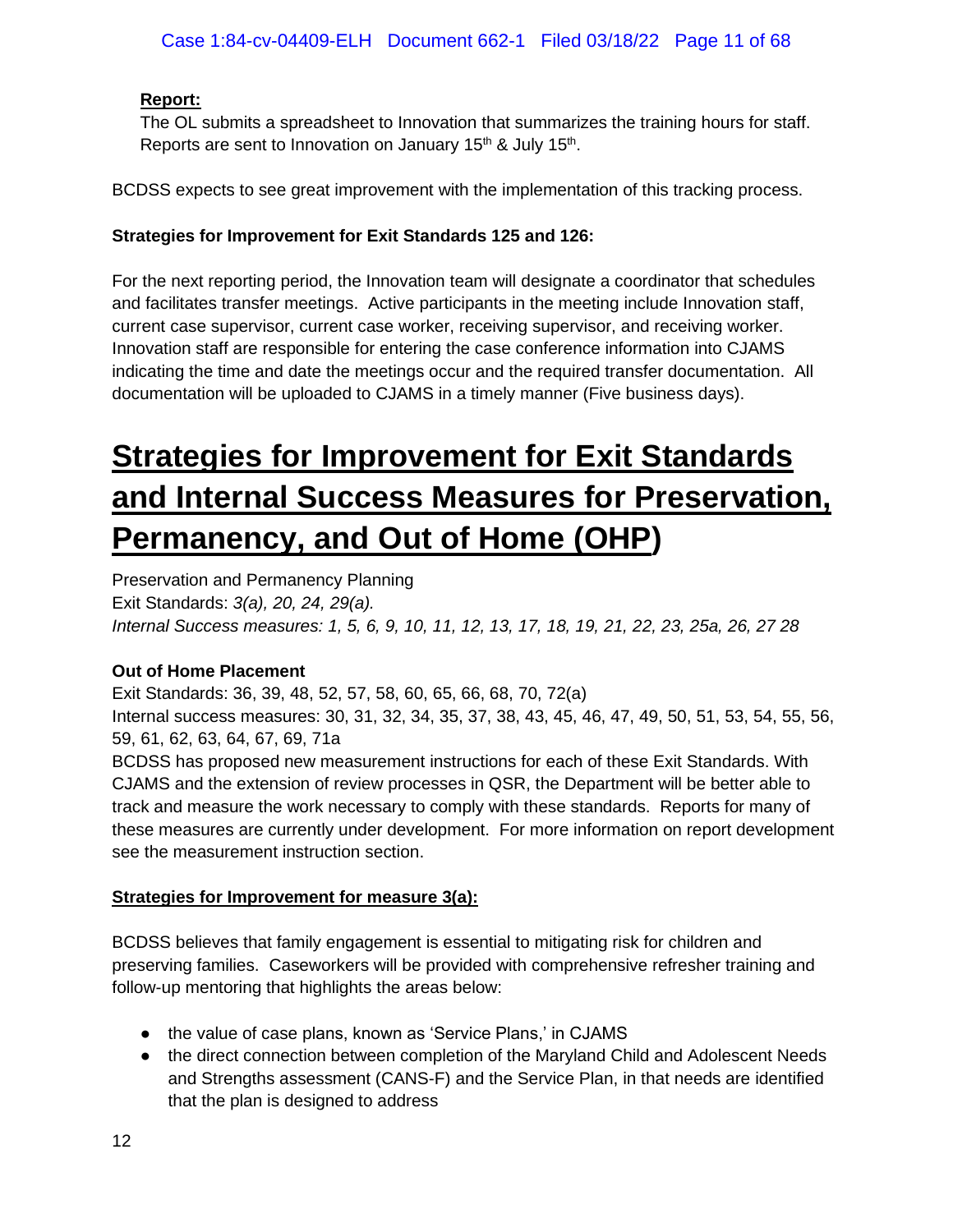- effective tools for engaging parents as partners to most successfully complete the CANS-F, and develop the goals and objectives to mitigate the factors that led to placement
- guidance for documenting the plan in CJAMS
- the benefits of monitoring the In-Home Milestone Report for all families with a Consolidated Family Services case assignment for 30 days+

## **Strategies for Improvement for measures 9, 17, 19, 18, 20, 69, 70, 78** -

There are several MCD measures that address the necessity of holding a Family Involvement Meeting (FIM) whenever a critical decision must be reached about the planning for a child or youth in the care of BCDSS. Two of these measures are exit standards the others are internal success measures which generally incorporate some aspect of one of the two exit standards. This strategy for improvement plan looks directly at improving both casework practice and family engagement. Furthermore, by improving casework practice, compliance will increase for measures 9, 18, 20, 69, 70, 78:

| <b>Action</b>                                                                                                        | <b>Targeted Completion</b> | <b>Status</b>                                                                                               |
|----------------------------------------------------------------------------------------------------------------------|----------------------------|-------------------------------------------------------------------------------------------------------------|
| BCDSS will partner with the<br>Annie E Casey Foundation<br>for Technical Support with<br>training on the FIM process | <b>Fall 2020</b>           | Completed                                                                                                   |
| Train all child welfare<br>leadership and FIM<br>facilitators on the model<br>January-Feb 2021                       | January - February 2021    | Completed                                                                                                   |
| Train all caseworkers and<br>supervisors in all BCDSS<br>services programs                                           | April - June 2021          | Completed                                                                                                   |
| <b>Train Baltimore City Court</b><br>and CINA attorneys on the<br>new practice                                       | <b>July 2021</b>           | Completed                                                                                                   |
| Implementation of the new<br>FIM practice model                                                                      | July 1, 2021               | Completed                                                                                                   |
| Development of L.J. reports<br>and management reports to<br>measure progress with<br>compliance                      | December 2021              | Reports are currently in<br>development. BCDSS, IVA,<br>SSA, and MDTHINK are<br>diligently working on this. |
| Train facilitators and all<br><b>BCDSS</b> services staff on                                                         | December 2021              | Once reports are completed,<br>the training for staff will align<br>with the report requirements            |

#### **PLAN:**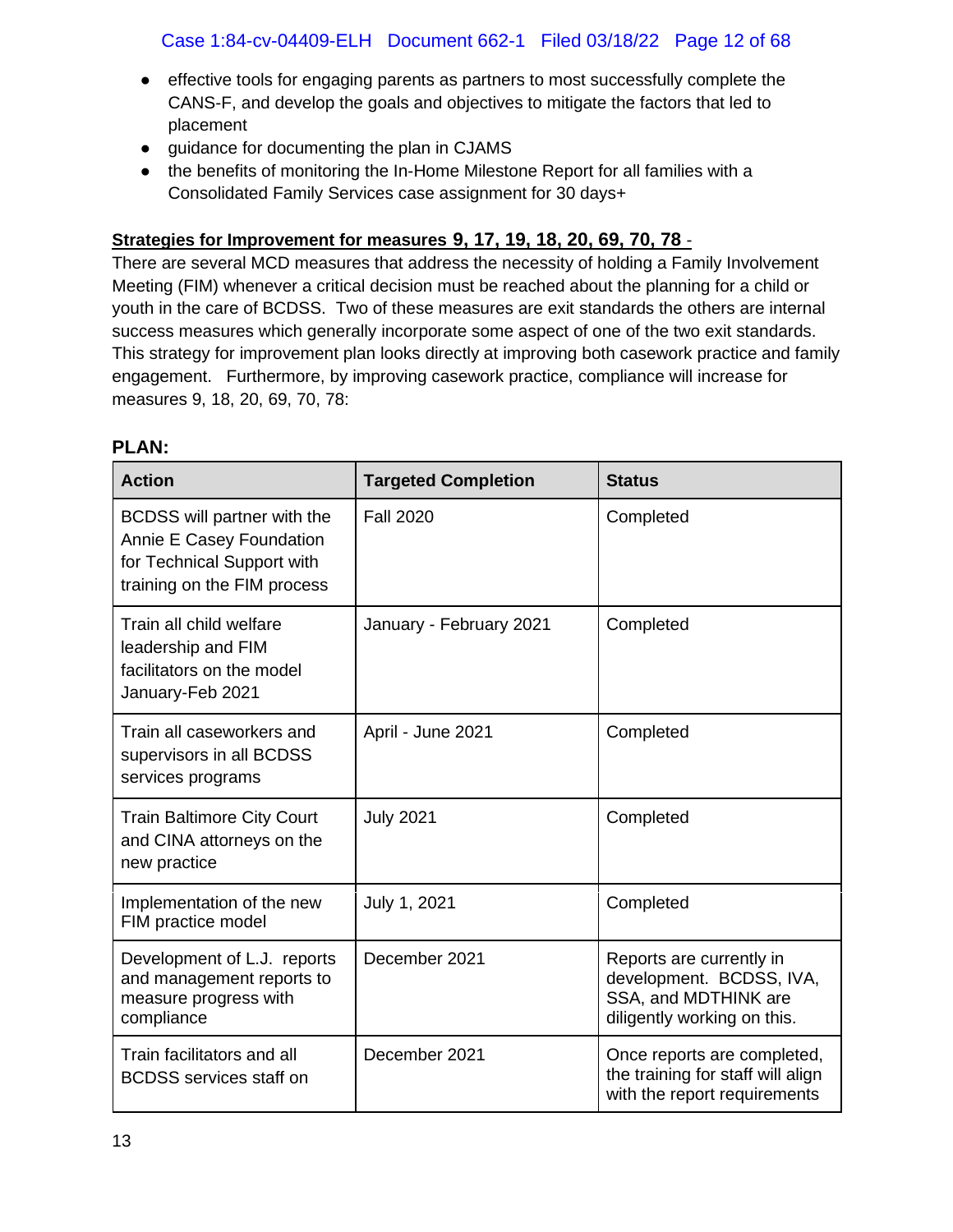| <b>Action</b>                                      | <b>Targeted Completion</b> | <b>Status</b>                                                                                                                                                                              |
|----------------------------------------------------|----------------------------|--------------------------------------------------------------------------------------------------------------------------------------------------------------------------------------------|
| proper CJAMS<br>documentation                      |                            | to ensure proper data<br>collection.                                                                                                                                                       |
| Management Monitoring of<br>quality and compliance | December 2021              | Once reports are available to<br>BCDSS management, there<br>will be ongoing oversight of<br>data compliance as well as<br>quality assurance from<br>subsequent Quality Service<br>Reviews. |

## **OUTCOMES EXPECTED:**

As a result of these efforts, we expect that meaningful data will be produced to determine the level of success with compliance. Appropriate entries into CJAMS will be made by BCDSS case managers, supervisors, and facilitators to produce data that can be used to determine the numerators and denominators for each of the critical decision-making points necessary to calculate the percentages to determine compliance. Also, continuing adjustments to practice can be made through ongoing training and supervisory oversight, once progress can meaningfully be measured through the collected data.

## **Strategy for Improvement Plan for Measures 7, 8, 15, 16, 19, 21, 22, 24, 25, 29, 40:**

## **Background:**

Case plans provide a roadmap for identifying needed casework services and a venue for documenting the child and family history, as well as showcase the work to prevent placement; document efforts to achieve timely permanence; and provide important updates about the child's status in life domains that include family, peers, education, health, and behavioral health. The timely and thorough completion of case plans, which include service plans negotiated with parents and youth, are an important part of casework when children are in OHP. Through the process of writing about the child and family, case plans offer caseworkers an opportunity to thoughtfully reflect on the work that's been done to ensure appropriate and safe placement, achieve timely permanence, and prepare older youth for a productive and satisfying adulthood. As a result, BCDSS has made case plans a priority and by improving casework practice, compliance will increase for measures 7, 8, 15, 16, 19, 21, 22, 24, 25, 29, 40.

| l Action                                                | <b>Targeted Completion</b> | <b>Status</b> |
|---------------------------------------------------------|----------------------------|---------------|
| BCDSS will partner with the<br>Annie E Casey Foundation | <b>Fall 2020</b>           | Completed     |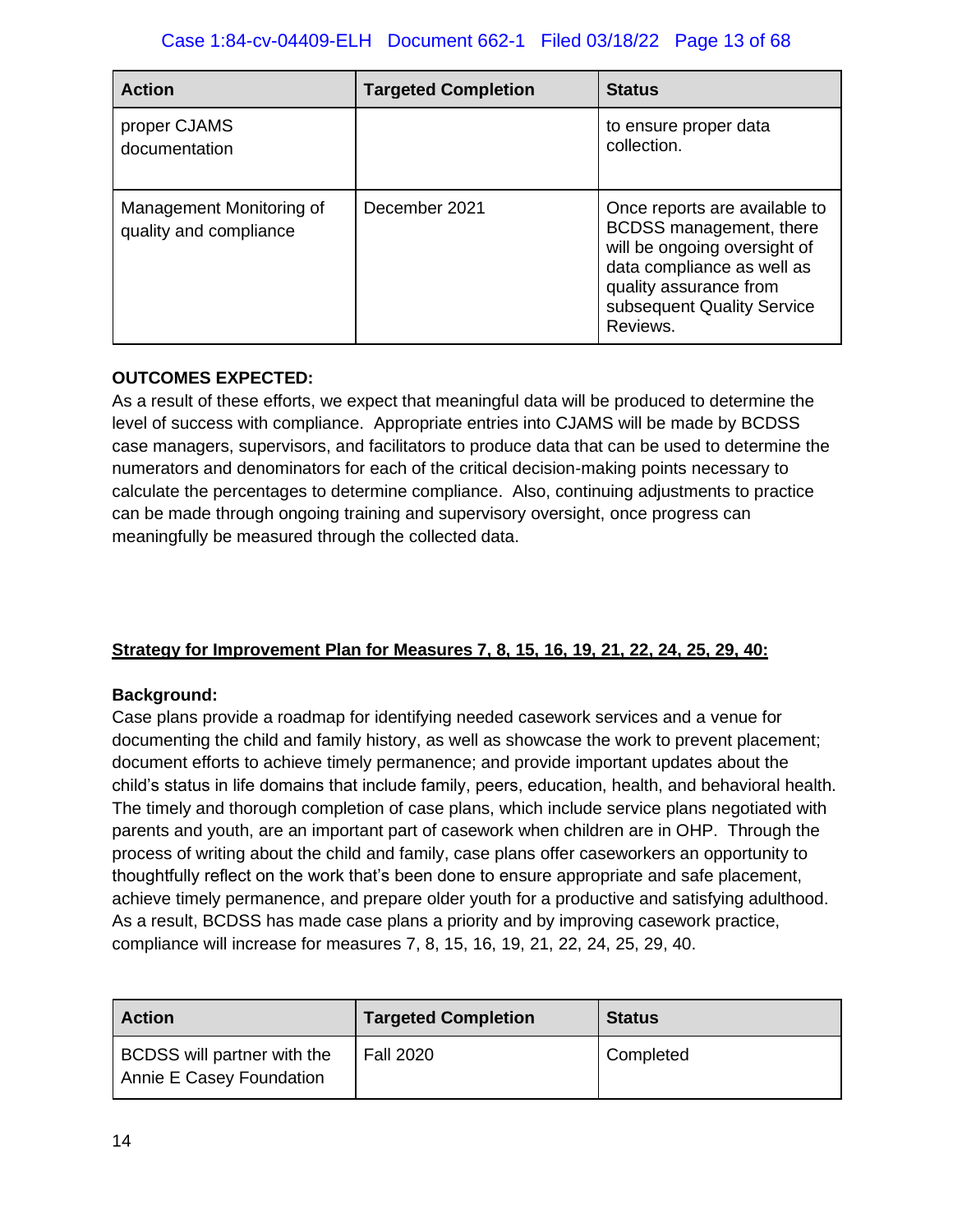| <b>Action</b>                                                                                                                                                                                             | <b>Targeted Completion</b> | <b>Status</b>                                                                                                                                                                              |
|-----------------------------------------------------------------------------------------------------------------------------------------------------------------------------------------------------------|----------------------------|--------------------------------------------------------------------------------------------------------------------------------------------------------------------------------------------|
| for Technical Support with<br>training on the case plan<br>process.                                                                                                                                       |                            |                                                                                                                                                                                            |
| BCDSS will develop a<br>protocol to ensure Making All<br>Children Healthy (MATCH)<br>assessments <sup>2</sup> and the<br>comprehensive assessments<br>are incorporated into the case<br>planning process. | August 2021                | Completed                                                                                                                                                                                  |
| In partnership with AECF,<br>develop training curriculum<br>for the case plan process.<br>This curriculum will<br>incorporate practice guidance<br>as well as documentation<br>guidance.                  | November 2021              | Ongoing<br>Once reports are completed,<br>the training for staff will align<br>with the report requirements<br>to ensure proper data<br>collection.                                        |
| To ensure that the training<br>addresses the workforce<br>need, BCDSS will have<br><b>Quality Service Reviewers</b><br>provide specific feedback to<br>inform the curriculum<br>development.              | September 2021             | Completed                                                                                                                                                                                  |
| Train all caseworkers and<br>supervisors in all BCDSS<br>OHP services programs.                                                                                                                           | December 2021              | This will begin once the<br>curriculum is completed.                                                                                                                                       |
| Development of L.J. reports<br>and management reports to<br>measure progress with<br>compliance.                                                                                                          | December 2021              | Reports are currently in<br>development. BCDSS, IVA,<br>SSA, and MDTHINK are<br>diligently working on this.                                                                                |
| Management Monitoring of<br>quality and compliance.                                                                                                                                                       | December 2021              | Once reports are available to<br>BCDSS management, there<br>will be ongoing oversight of<br>data compliance as well as<br>quality assurance from<br>subsequent Quality Service<br>Reviews. |

<sup>2</sup> See page 20 of this report.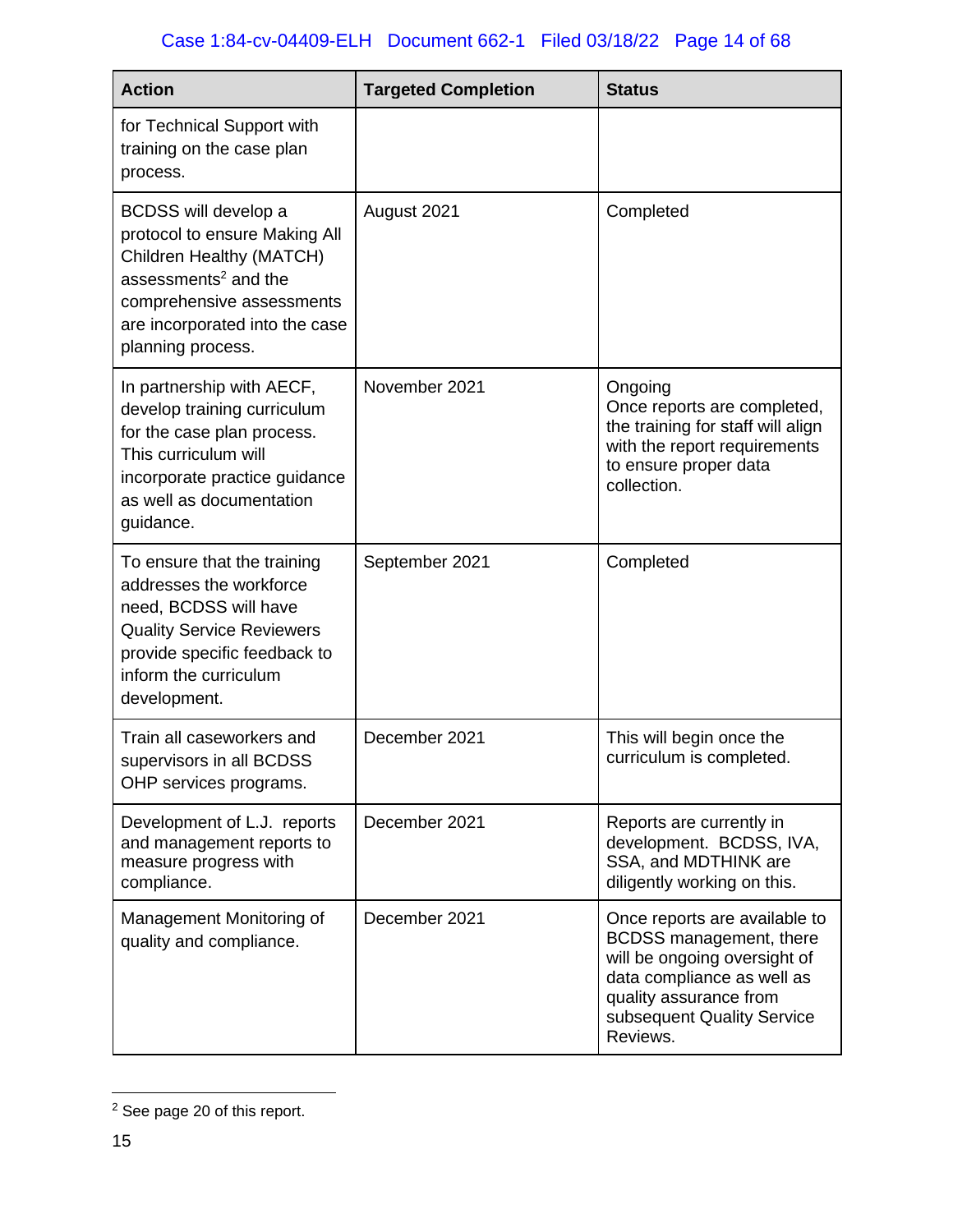### **Outcomes Expected:**

As a result of these efforts, we expect that meaningful data will be produced to determine the level of success with compliance. Appropriate entries into CJAMS will be made by BCDSS case managers, supervisors, and facilitators to produce data that can be used to determine the numerators and denominators for each of the critical decision-making points necessary to calculate the percentages to determine compliance. Also, continuing adjustments to practice can be made through ongoing training and supervisory oversight once progress can meaningfully be measured through the collected data. Furthermore, we expect these efforts to enhance the skills related to quality work, family engagement, parent partnerships, and permanency. The information produced will assist in determining the need for additional training on the qualitative aspects of case planning.

#### **Strategy Improvement Plan for Measure 11:**

To achieve compliance with L.J. Consent Decree measure 11, *"the percent of children in care who, after 24 months in care have an internal teaming process to address potential delays in reunification,"* with consultation from AECF, the agency developed a process that integrates elements of Permanency Roundtables and Expedited Permanency Meetings into a collaborative staffing format entitled Reunification Teaming. Currently being piloted, the process brings together the assigned worker, supervisor, Unit Manager and Permanency Program Manager to discuss reunification planning and address barriers preventing a child or youth from returning home or from moving to a less restrictive or kin placement.

Although the initial concern was that restrictions caused by COVID-19 would impede reunification, as the process has evolved, these concerns have been largely alleviated.

The teaming process continues to evolve due to feedback from participants and administrators about the process and its utility. During this reporting period Program Managers were assigned the additional responsibility of identifying the cohorts and planning, implementing, facilitating, and documenting these reviews. Program Managers have also taken on the responsibility for these compulsory reviews every 90 days thereafter.

Under the general rubric of achieving timely permanency, Program Managers will continue to:

- Promote permanency planning beginning on day one of new placements
- Emphasize the vital importance of strong family, child, and youth engagement and to reinforce the learning acquired from the recent statewide training on the Integrated Practice Model (IPM). Every new caseworker completes an eight-week pre-service training delivered by the University of Maryland School of Social Work Child Welfare Academy that includes details about this practice model.
- Highlight the pivotal nature of assertive outreach to kin, not only to provide placement for the child, but also support for the family; this includes ensuring that fathers and their family members are actively sought out and engaged.
- Emphasize that concurrent permanency planning essentially contingency planning should reunification not work out - is essential from the start of a child's entry into OHP. This means considering from day one whether the child is in a placement that may be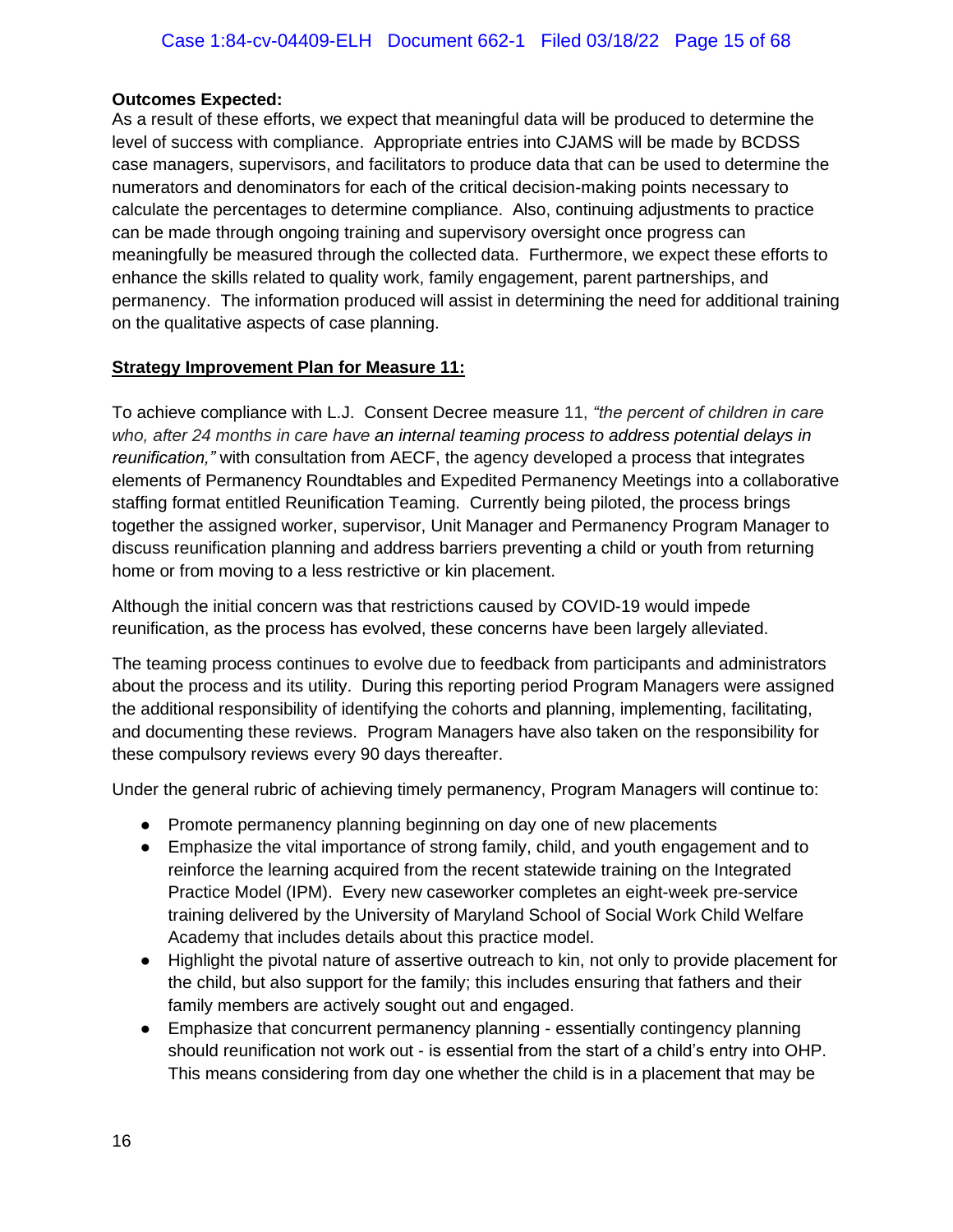## Case 1:84-cv-04409-ELH Document 662-1 Filed 03/18/22 Page 16 of 68

permanent, one that is safe, healthy, and supportive of the child's well-being, and most ideally, committed to a supportive relationship with the child's parents.

### **Areas of Concern**

- **Children may be in care for longer than necessary.** Creating a sense of urgency about achieving permanence without sacrificing safety, health, and/or well-being is an ongoing imperative not only for BCDSS but also for the Courts and other legal partners.
- **The supports parents receive to carry out their case plan aren't well articulated.**  Case plans are receiving renewed attention, and refresher training for the "how and why" of case plan documentation is a priority and in the planning phase.
- **Relatives or relative search could occur earlier and periodically throughout the time in care.** Using the Family Finder and consistent with the Kinship Placement policy, caseworkers are being encouraged to seek kin early on and to consider the supports that can be offered even when placement isn't possible as well as revisit availability periodically when not part of the ongoing family team.
- **Efforts to engage fathers are inconsistent.** An ongoing challenge has been engaging fathers and their extended family early and often; this will receive renewed attention and be addressed as part of the case plan documentation refresher training.
- **Family engagement is inconsistent. –** the Agency's Family Team Decision Making (FTDM) policy has only recently been released and implementation continues to be in the early stages. We believe the consistent application of the practice will encourage more consistent family engagement, and that the Integrated Practice Model training every new caseworker and supervisor must complete will reinforce what can be the transformational impact of actively engaging families and children.
- **Reunification remains the goal even when the documentation does not appear to support it and it doesn't seem feasible in any reasonable period of time.** In previous reviews it was noted that in many cases, after a long time in care (two years or more), insurmountable obstacles blocked reunification (such as severe, untreated mental illness or substance abuse). The comment was that "staff did not reckon with these impasses, conduct the necessary difficult conversations with parents or develop new legal permanency goals". Unfortunately, in some cases when youth under 16 and/or their parents have intransigent behavioral health or developmental challenges and possible kin placements have been exhausted, another permanency plan may not be available.

## **Lessons Learned**

- The case review teaming approach for learning and supporting best practices bears review over time for the impact on permanency and the work.
- As is well known but not always easy to operationalize, concurrent planning essentially a backup, or contingency, plan - is critical to achieving timely permanence.
- The 3/21 Kinship Placement policy issued by SSA offers clear expectations on planning with maternal and paternal relatives and bears reviewing with staff.
- Follow-up meetings every 90 days is time-consuming but may be a strategy for maximizing the benefit of the teaming process as it requires accountability from the previous meeting.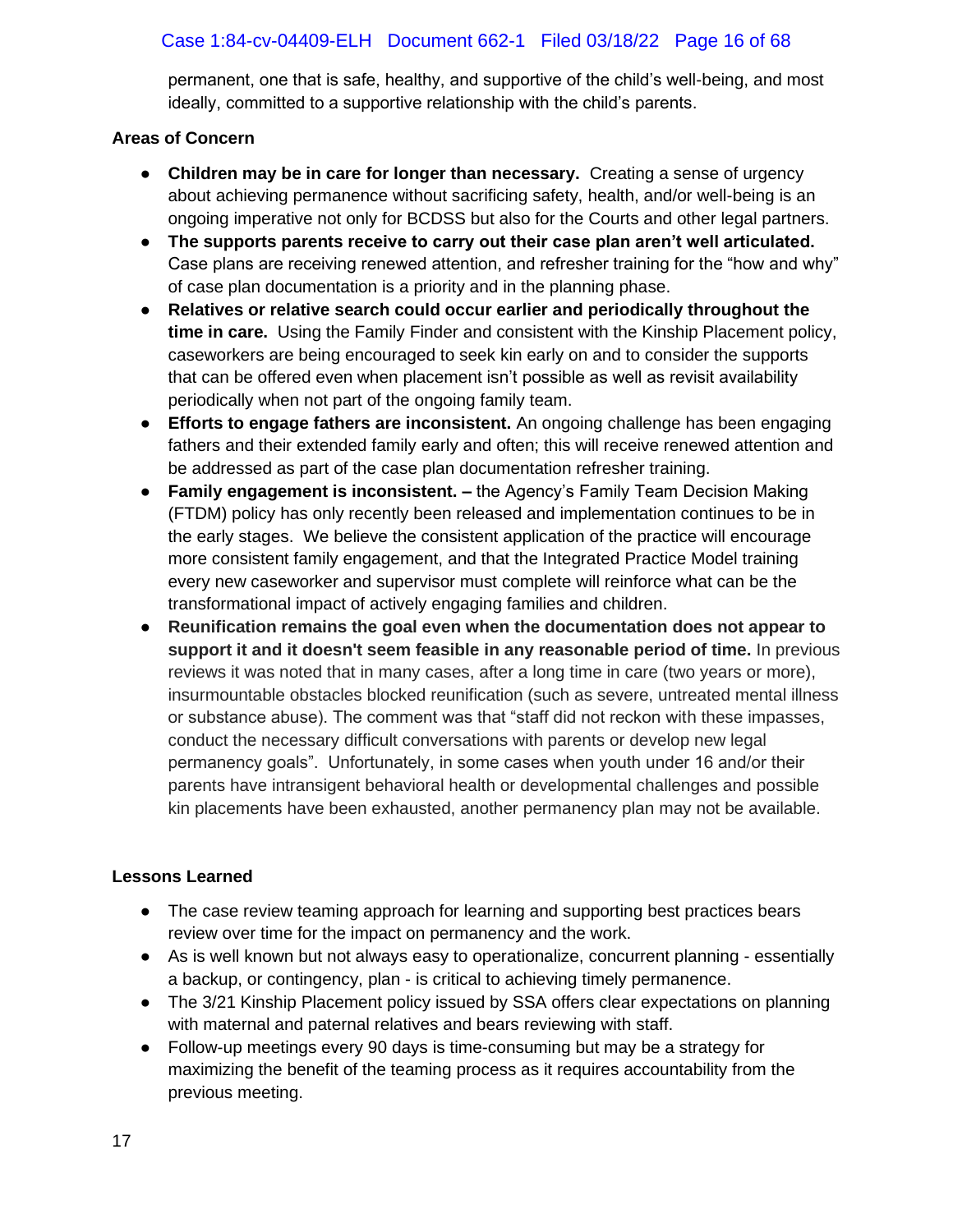## Case 1:84-cv-04409-ELH Document 662-1 Filed 03/18/22 Page 17 of 68

• Permanency depends not only on the agency but also on the courts and legal partners.

## **Priorities**

- Timely permanence that begins immediately post-placement and includes concurrent planning
- Since COVID-19 has not been identified as the most significant obstacle to reunification, clarifying the purpose of the teamings going forward and considering how the process can both "move" the case and educate participants
- Supporting and challenging case workers and supervisors when reunification is not realistic
- Timely follow up on meeting recommendations/next steps putting themes and lessons learned to use for Unit Manager training and to inform broader practice changes

## **Process:**

After a child has been in OHP for 24 months, a Reunification Team meeting is facilitated by the Permanency Program Managers 90 days later and 90 days thereafter. The goal is to identify barriers preventing a child or youth from returning home or from moving to a less restrictive or kin placement.

1. All children continuously in OHP for 24 months plus 90 days at any time during the reporting period will be scheduled for a Reunification Team meeting, except for those with a voluntary placement agreement.

- 2. Reunification Team meetings will be held every 90 days thereafter.
- 3. A google sheet identifies the children who have upcoming due dates for the reviews.
- 4. The google sheet will be shared with the supervisor as a monthly reminder identifying the date for the next review.
- 5. A contact note is entered into CJAMS documenting the meeting and outcome.
- 6. Results will be compiled to identify trends and patterns.

## **Strategies for Improvement for Measure 36:**

BCDSS has developed the following plan to ensure the accurate tracking of appropriate congregate care placements for children under 13:

- 1. When a congregate care setting is recommended, a Congregate Care Memorandum must be completed by the Permanency Team before the placement of any child under the age of 13.
- 2. The Memorandum must include in the justification section:
	- a. Type of placement;
	- b. The reason for recommending a placement in congregate care over less restrictive types of placements; and,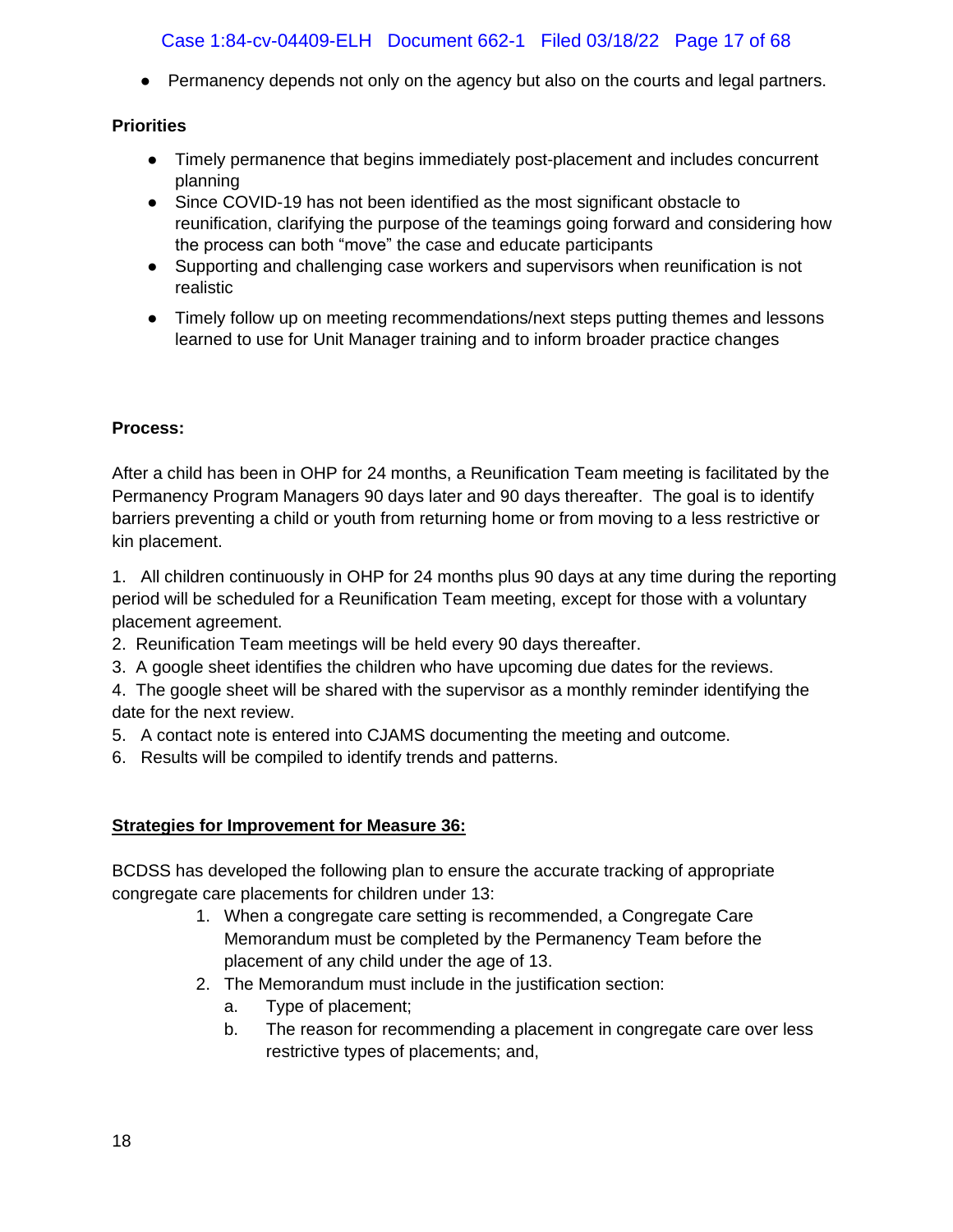## Case 1:84-cv-04409-ELH Document 662-1 Filed 03/18/22 Page 18 of 68

c. A clear description of the services offered by the potential placement and why these services are necessary to meet the treatment needs of the youth.

3. The Memorandum is then reviewed by the MATCH Medical Director or the consulting Child Psychiatrist. The MATCH Medical Director or Consulting Psychiatrist will provide a recommendation as to the appropriateness of the congregate care placement and approval of the placement type.

4. Once approved by the MATCH Medical Director or Consulting Child Psychiatrist, the request will be reviewed by the Assistant Deputy Director and then sent to the Deputy Director for Child Welfare for final approval.

5. The Memorandum and any supporting documents must be uploaded in CJAMS to the Child's Placement Folder.

6. If the child is placed in the congregate care setting for more than 180 days, a new approval must be obtained and uploaded prior to the end of each 180-day period. 7. All this data will be tracked by the Office of the Assistant Deputy Director. A list of youth under 13 years old in congregate care will be maintained and monitored so that the timeliness of requests for re-approval are ensured.

#### **Strategies for Improvement for Measure 39:**

BCDSS / DHS has contracted with the UMSWW to conduct the Biennial Needs Assessment. The recommendations of the biennial needs will include an analysis of the current placement availability. Once this assessment is complete the analysis will take place and will be provided in a future report.

#### **Strategies for Improvement for Measure 48**:

BCDSS is committed to ensuring that our Kinship Providers are well supported. BCDSS has created a position of a Kinship Navigator in Permanency specifically to support kin at the start of a child's placement. The Kin Navigator is notified immediately when a child is placed with a kin provider. The Kin Navigator assumes responsibility for contacting the provider, for scheduling a visit to deliver and explain a kin brochure, and for referring the provider to the Resource Homes Unit for possible licensing. All activities are documented in the CJAMS system.

#### **Strategies for Improvement for Measure 52:**

BCDSS employs a staff of non-case carrying specialists to provide technical assistance to caseworkers and supervisors for cases that require specialized experience and/or knowledge BCDSS has developed the following process to effectively track this measure and ensure all child welfare staff are aware of the services.

#### **Process:**

BCDSS has created a flyer called "Ask the Expert." This flyer contains information on the services that the non-case carrying staff provide to the workforce.

The Program Manager for Court Processes will communicate monthly with the Program Managers who have non-case carrying specialists to ensure that the list remains accurate. The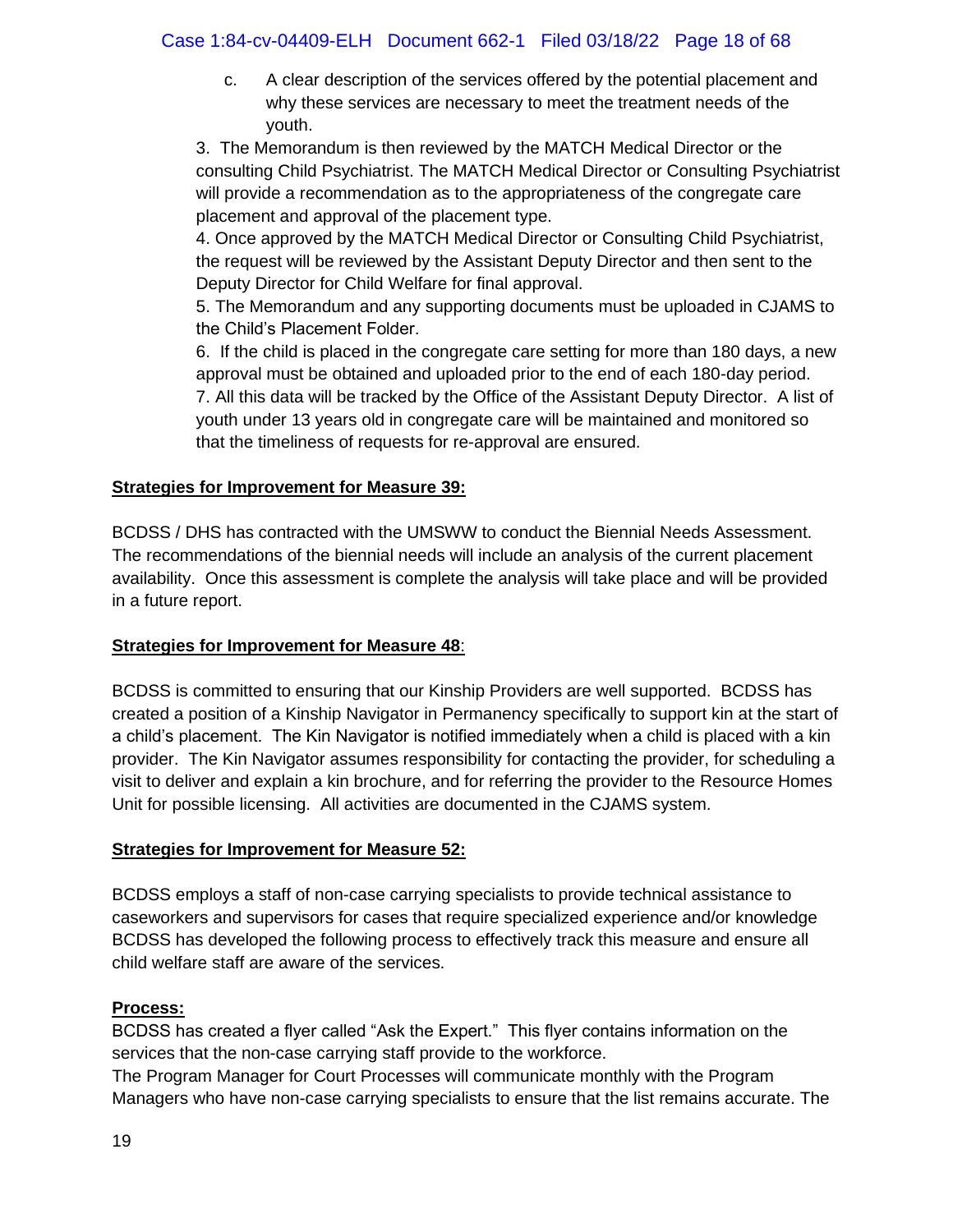## Case 1:84-cv-04409-ELH Document 662-1 Filed 03/18/22 Page 19 of 68

Program Manager for Court Processes will communicate any updates to the Deputy Director of Internal/External Affairs so that any "Ask the Expert" flyer updates can be made. Once this is complete, the Office of Communication will include the "Ask the Expert" flyer in one Friday Focus a month as well as ensure that the most updated flyer is on the Knowledge Base for staff. In addition, the Program Manager for Court Processes will work directly with the Assistant Director of Human Resources and the Deputy Director for Performance to pull all necessary documents needed for this measure. These documents include, names of people holding the non-case carrying specialist positions, dates of employment, unit assignments, MS-22, resumes and any necessary scopes of work.

Furthermore, required documentation shall be reviewed by the Program Manager for Court Processes to determine if, during the report period, BCDSS (1) employed a staff of non-casecarrying specialists to provide technical assistance to BCDSS staff to identify, locate and obtain resources in cases that require specialized experience and/or knowledge; and (2) notified BCDSS staff of the availability of those specialists. Once that review takes place, the documents will be provided to the Office of Innovation to prepare for reporting.

## **Strategies for Improvement for Measure 66:**

BCDSS has developed the following process to increase compliance with this measure:

#### **Process:**

- Legal Services will provide the maltreatment in care reports and dispositions to L.J. counsel, IVA, and parties to the case.
- Immediately upon receipt, BCDSS Child Protective Services Staff will email Legal Services the maltreatment report.
- Immediately upon the completion of the investigation, BCDSS Child Protective Services staff will send the disposition report to Legal Services.
- Legal Services will check the court record to determine whether the child is a member of the L.J. class and identify the parties who will receive notice.
- Legal Services will make appropriate redactions and email the reports to L. J. counsel, IVA, and children's attorney.
- Legal Services will provide notice and redacted reports and dispositions to the child's parents and their attorney upon notice from program staff that to do so is not clinically contraindicated. Legal services will maintain a sheet for tracking and reporting services of each case.

# <span id="page-18-0"></span>**Strategies for Improvement for Health**

Exit Measures and Internal Success Measures in Health Care Exit Standards: *75, 79, 82, 83, 88(a), 93, 94.* Internal Success Measures: 73, 74, 76, 77, 78, 80, 81, 84, 85, 89, 90, 91, and 92

Since 2009, BCDSS has contracted with Health Care Access Maryland (HCAM) to provide health care case management for all children in OHP through the MATCH program. A new, five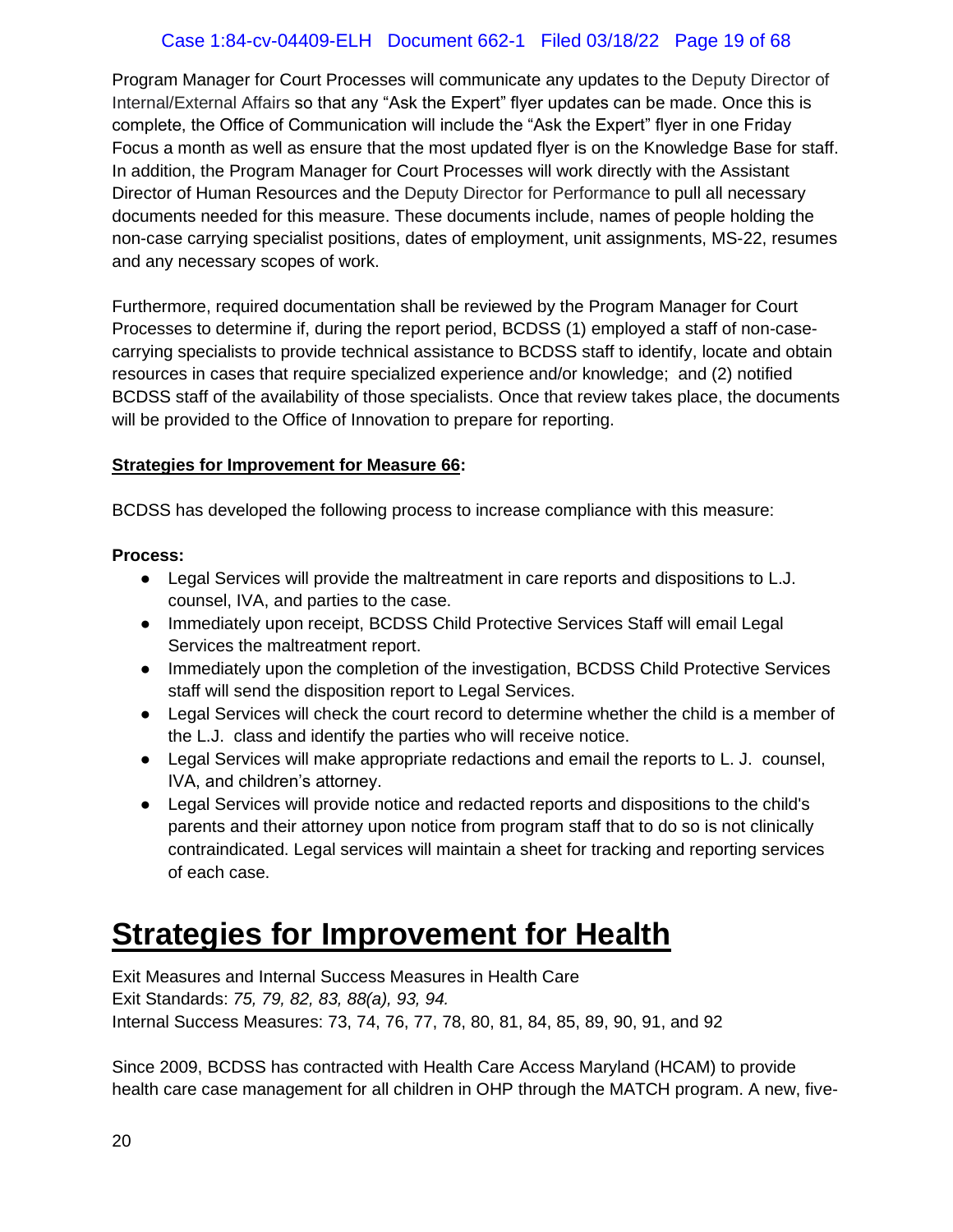year contract intended to significantly improve the health care oversight of children is in effect from July 1, 2020 through June 30, 2025.

The IVA and Plaintiffs' Attorney were provided with the scope of work and afforded the opportunity to comment. Many of the improvements made in this contract are the result of the input provided by the IVA, who contracted with Health Management Associates to review the MATCH program.

The new contract expanded the scope of work done by HCAM with the intent of improving the overall provision of health care services to the children and documentation of those services. The new contract includes a requirement for a semiannual independent review of the services provided to children in foster care. This review is conducted by an independent source and provided to BCDSS. Upon completion of the review, MATCH will submit corrective action plans to BCDSS to address any areas in need of improvement.

# <span id="page-19-0"></span>**Strategies for Improvement in Education**

Exit Standards :*99* (others are captured under QSR) Internal Success Measures: 95, 96, 98, 100

Despite hopes that in-person education would resume during this reporting period, the restrictions imposed in response to the pandemic mandated that learning continue to be virtual until close to the end of the school year. At the beginning of the pandemic, BCDSS worked closely with the school systems in which foster children were enrolled to ensure that internet access and appropriate devices were provided to enable each child to fully participate. Those needs have been assessed on an ongoing basis as the pandemic continued into the next school year.

## Strategies for Improvement for measure 99:

90 percent of children were enrolled in and began to attend school within five days of placement in OHP or change in placement.

*BCDSS recognizes the importance of children in foster care attending school.* BCDSS has developed a process for the BCDSS Office of Education to implement to ensure compliance with this measure and improve educational outcomes for children in foster care.

## **Process**

- Each day the Office of Education (OOE) staff receive a list of children who are new entrants into foster care.
- School-age children are assigned to an educational specialist.
- All school-aged children are tracked on a spreadsheet.
- BCDSS OOE partners with Baltimore City Public School system (Office of Enrollment) to assist with verifying and enrolling children into school within five days of entry or placement change.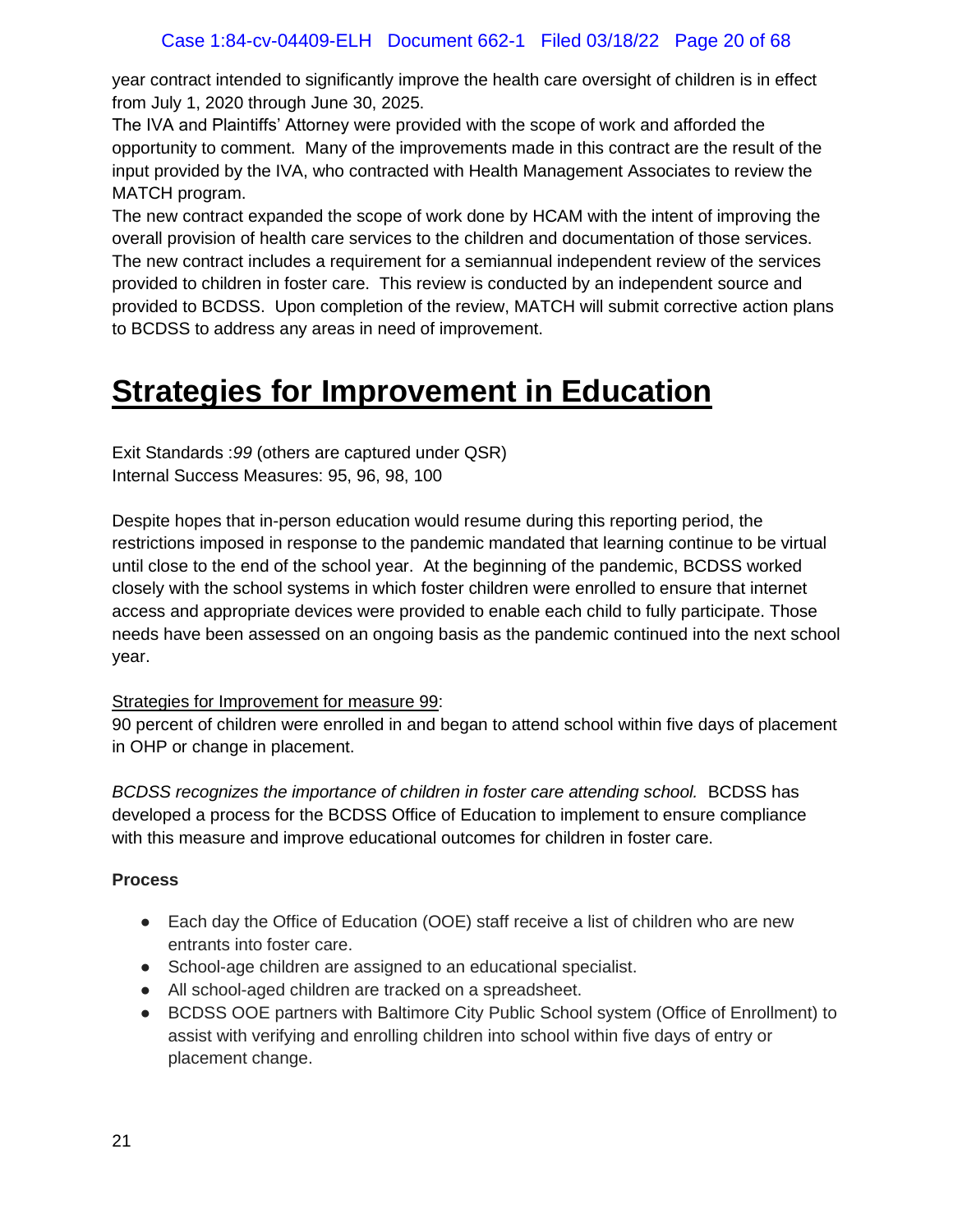## Case 1:84-cv-04409-ELH Document 662-1 Filed 03/18/22 Page 21 of 68

- If the child does not attend a Baltimore City public school, the OOE Specialist works directly with the receiving county school to complete that jurisdiction's required documentation to enroll the child and to obtain verification of attendance.
- The New Entrant School Enrollment Verification form is completed by each school's personnel and uploaded into CJAMS in the Education Folder by the OOE specialist.
- Attendance within five school days of entry into care or after a placement change will be verified by way of the attendance record obtained by the OOE Specialists for each child in care. The record will be uploaded into the Education Folder in CJAMS.
- The OOE is also notified of all children who experience a change in placement.
- The OOE Specialists will follow the same procedure to enroll children who move placements for whom a change of schools is in the child's best interests and to document the work and the outcome.

# <span id="page-20-0"></span>**Additional Commitments**

## **PART ONE: GENERAL PROVISIONS**

 **1. Section II F 4.** Notification of the Serious Injury or Death of a Class Member: *"Within one working day, Plaintiffs' counsel shall be notified of the serious injury or death of any class member and shall be provided timely the incident report, any reports of the investigative outcomes, and access to the child's case file."*

BCDSS continues to notify Plaintiffs' counsel of the death of any class member as required by this provision of the MCD. The Agency strives to ensure timely submission of required incident and fatality reports. Plaintiffs' counsel continues to have access to the child's case file upon request. The Agency is exploring process changes that will assure the highest level of compliance with all the requirements of this section.

 **2. Section II F 5.** Provision of Publicly available Reports of Non-Compliance: *"Defendants shall promptly provide to the Independent Verification Agent and to Plaintiffs' counsel all publicly available reports that Defendants receive indicating that they are not in compliance with a requirement of this Decree."*

There are no such reports known to Defendants at this time.

 **3. Section III E.** Standardized Process For Resolving Individual Class Member Issues: *"By December 31, 2009, Defendants, after consultation with the Internal Verification Agent, Plaintiffs' counsel and stakeholders, shall establish a standardized process for resolving issues related to individual class members. This process shall be widely publicized and accessible and shall permit individuals or their counsel to raise concerns about problems in their individual cases without retaliation (or fear of retaliation). Records shall be kept of the issues raised and their resolutions, and summary reports shall be provided to the Internal Verification Agent and Plaintiffs' counsel every six months.*"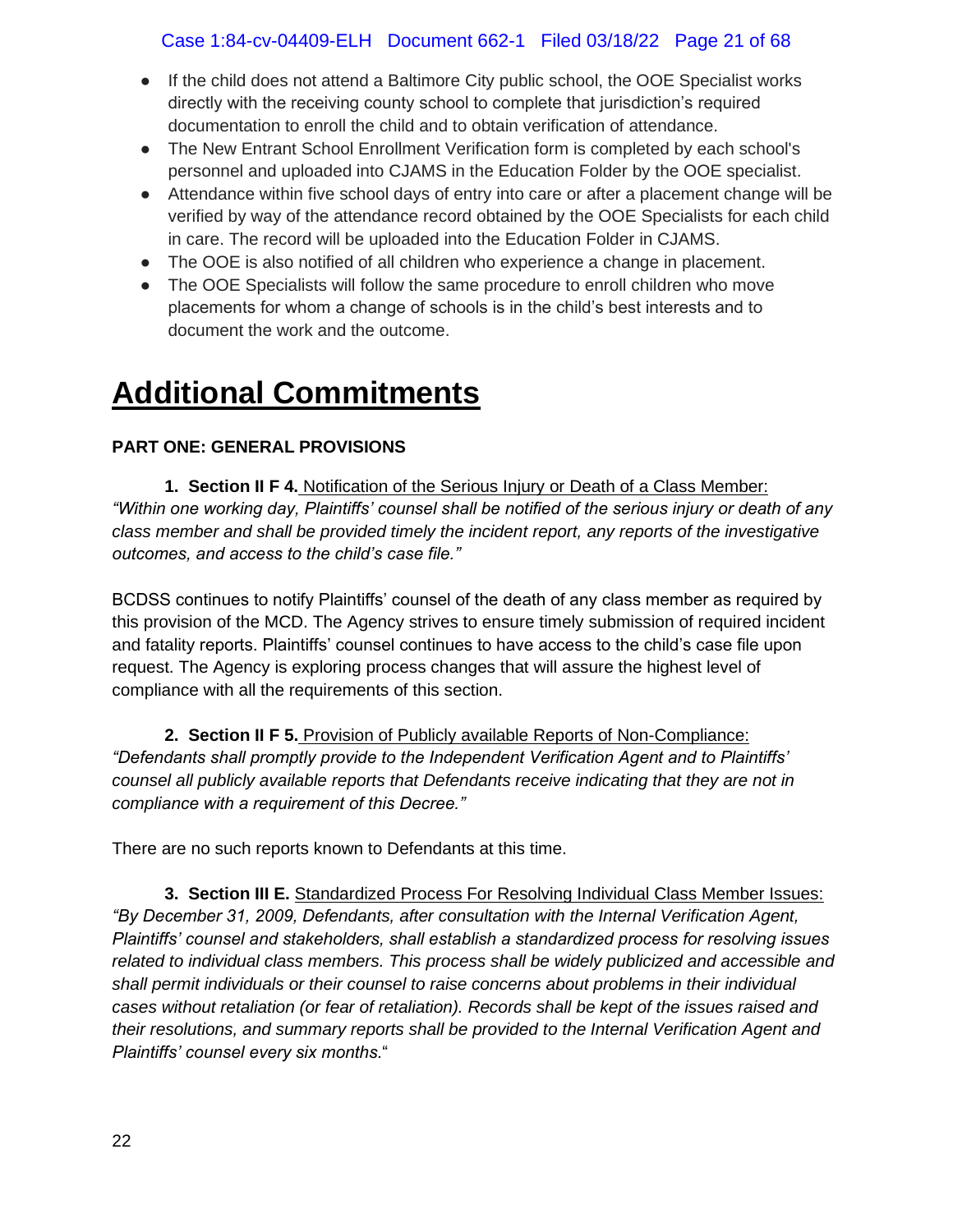## Case 1:84-cv-04409-ELH Document 662-1 Filed 03/18/22 Page 22 of 68

The Agency believes that it is in compliance with this commitment. As stated in the 65th report, a standardized process was created to resolve issues related to individual class members. This well-publicized process provides individuals or counsel a mechanism to raise concerns about problems in individual cases as required by this section, without retaliation or fear of retaliation. The Agency has made available a pamphlet, in both English and Spanish, as part of its effort to continuously publicize the process and encourage its use. The Agency has also continued to interact with its stakeholders and reinforce their use of the process. The Agency also developed a process to track these complaints and the efforts in resolving them. Furthermore, records of all complaints are maintained in either the Program Manager for Court Processes email or the dedicated email that is set up to receive complaints, which is checked each workday. A summary of complaints and their resolutions for this reporting period has been provided to the IVA and Plaintiffs' Counsel. The Program Manager for Court Processes and the IVA will continue to discuss how to improve this process to achieve certification.

#### **PART TWO: SUBSTANTIVE REQUIREMENTS AND EXIT STANDARDS**

i. Preservation and Permanency Planning

*a. Section E 1 Needs Analysis and Funding In-Home Family Preservation Services: "Based on an analysis of the needs of the children and families that come to the attention of BCDSS, BDCSS will determine biennially the level of need and the amount of funds needed to fund inhome family preservation services, separate and apart from the regular program of protective services and safety case management services, to provide each family of a child at risk of removal with in-home family preservation services in a duration and intensity reasonably calculated to enable the child to remain with the family without removal. The DHR Secretary ("the Secretary") shall include in the DHR budget proposal funds that are sufficient, in the Secretary's judgment, to ensure that in-home family preservation services are available in the size and scope determined by the assessment and, if included in the Governor's budget, shall advocate for the appropriation of such funds by the General Assembly."*

DHS allocates over \$1 million to BCDSS each fiscal year through Promoting Safe and Stable Families (PSSF) federal funds to provide family preservation services, as well as to fund contracted family preservation services. In addition, DHS allocates over \$4 million in Super Flex funds to be used directly to meet the individual needs of families and children across the child welfare continuum. BCDSS/DHS agree that the amount of funding provided is sufficient to meet the needs of families and in the event a need for more funding is identified, DHS will support an increase in funds.

Options are being considered for completing an analysis of the allocation by identifying the number of families served over time, and the uses for the supplemental funding to support these families. Historically funding has been sufficient and additional funds are requested if necessary.

The funds are used to mitigate the possibility of children entering care. Examples include restoring utilities or forestalling turnoffs; eviction prevention; defraying relocation and move-in costs; filling prescriptions; providing household goods including furniture; purchasing specialized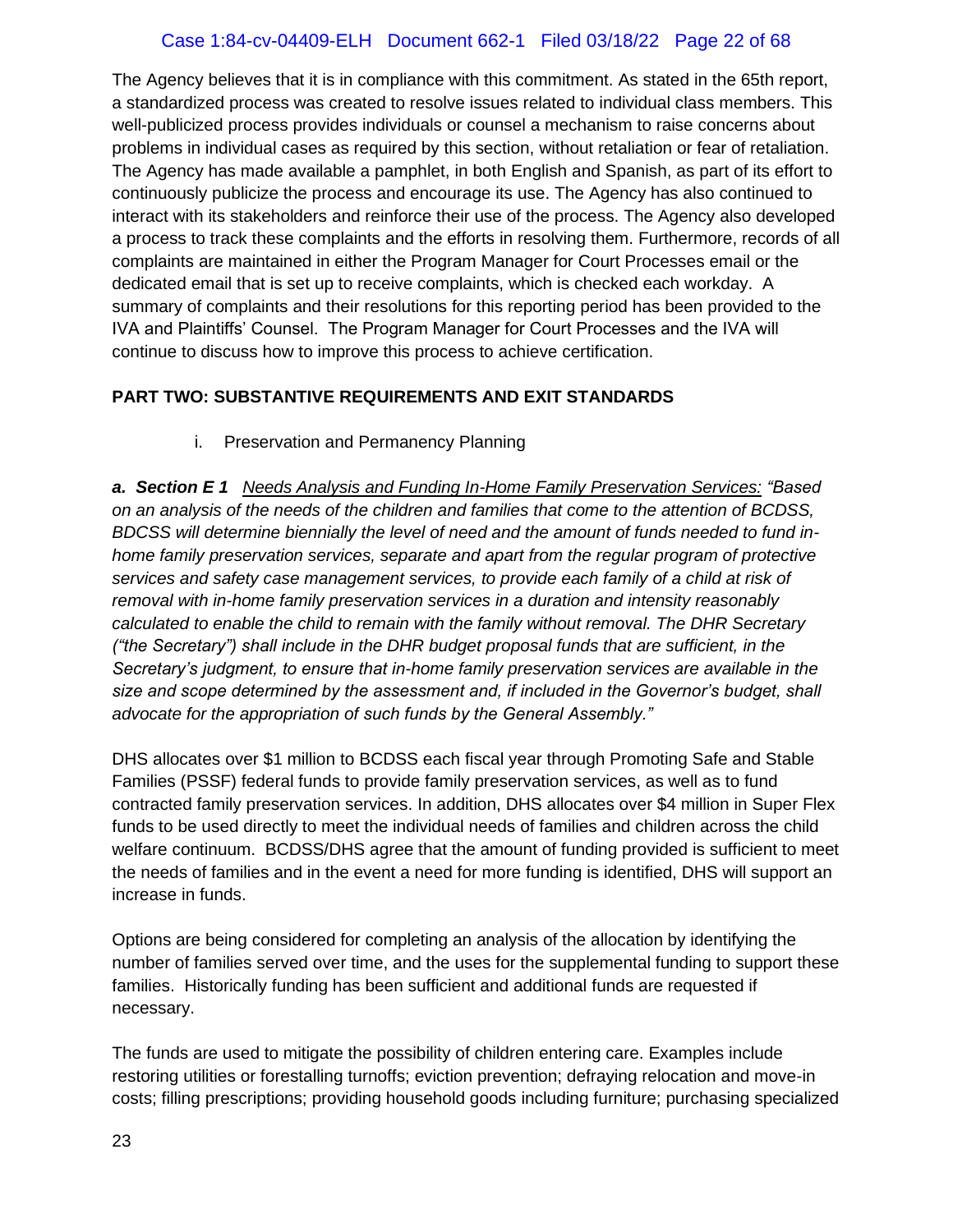behavioral health evaluations and treatment; mitigating environmental hazards by purchasing heavy chore service, junk removal, and pest control; assisting with work-related costs (uniforms, certifications, equipment, etc.); vehicle repair and/or maintenance; the purchase of furniture including beds and bedding, and more.

Flexible funds may also be used to 'normalize' a child's experience and encourage resilience by covering the fees for enrichment programs and participation on sports teams; to purchase school yearbooks; pay for field trips, proms, tutoring, and summer camps, and to assist with work-related expenses such as uniforms.

In summary, expenses typically fall into the broad categories of housing, behavioral and physical health, work related expenses, transportation, and child-specific expenses.

**b.** *Section E 2 DHS Budget Proposal for Prevention and Reunification: "The Secretary shall include funds in the DHR budget proposal that are sufficient, in the Secretary's judgment, to ensure that services and assistance are available for all children (and their families) who come to BCDSS's attention as being at risk of placement into OHP or who are in OHP and have permanency plans of reunification with their families, and, if included in the Governor's budget, shall advocate for the appropriation of such funds by the General Assembly."*

BCDSS/DHS have complied with this requirement. DHS allocates over \$4 million to BCDSS in Super Flex funds to be used directly for services to families and children, funding that can be used to prevent removal, during the OHP episode, and after a child is reunified for services related to the child and the family's safety, health, and well-being.

Additionally, when it is not possible to mitigate risk and prevent removal BCDSS/DHS can access IV-E reimbursement for services provided to children, youth, and families receiving OHP services.

*c. Section E 3 Formal Evaluation of Family-Centered Practice Initiatives: "DHR shall contract for a formal evaluation of the efficacy of its family-centered practice initiatives. This evaluation shall be completed within two years of the signing of this Consent Decree. This contract is subject to any required approvals by the Department of Budget and Management and the Board of Public Works. In addition, DHS/BCDSS shall routinely collect data on the efficacy and safety of its practices in utilizing family-centered practice and team decision-making to avoid the removal of children."* 

In 2007, DHS launched the "Place Matters Initiative" which led to a renewal of a commitment to family-centered, child-focused, community-based services that promoted safety, strengthened families to keep children safe, and achieved permanence for children and families in the child welfare system. The primary success of Place Matters is evidenced by the decreased number of children in OHP.

Building on the success of Place Matters, DHS/ SSA has begun implementing the Integrated Practice Model, another renewal of the commitment to family-centered practice that includes the full continuum of clients served by the agency across the age span. Family Teaming is a critical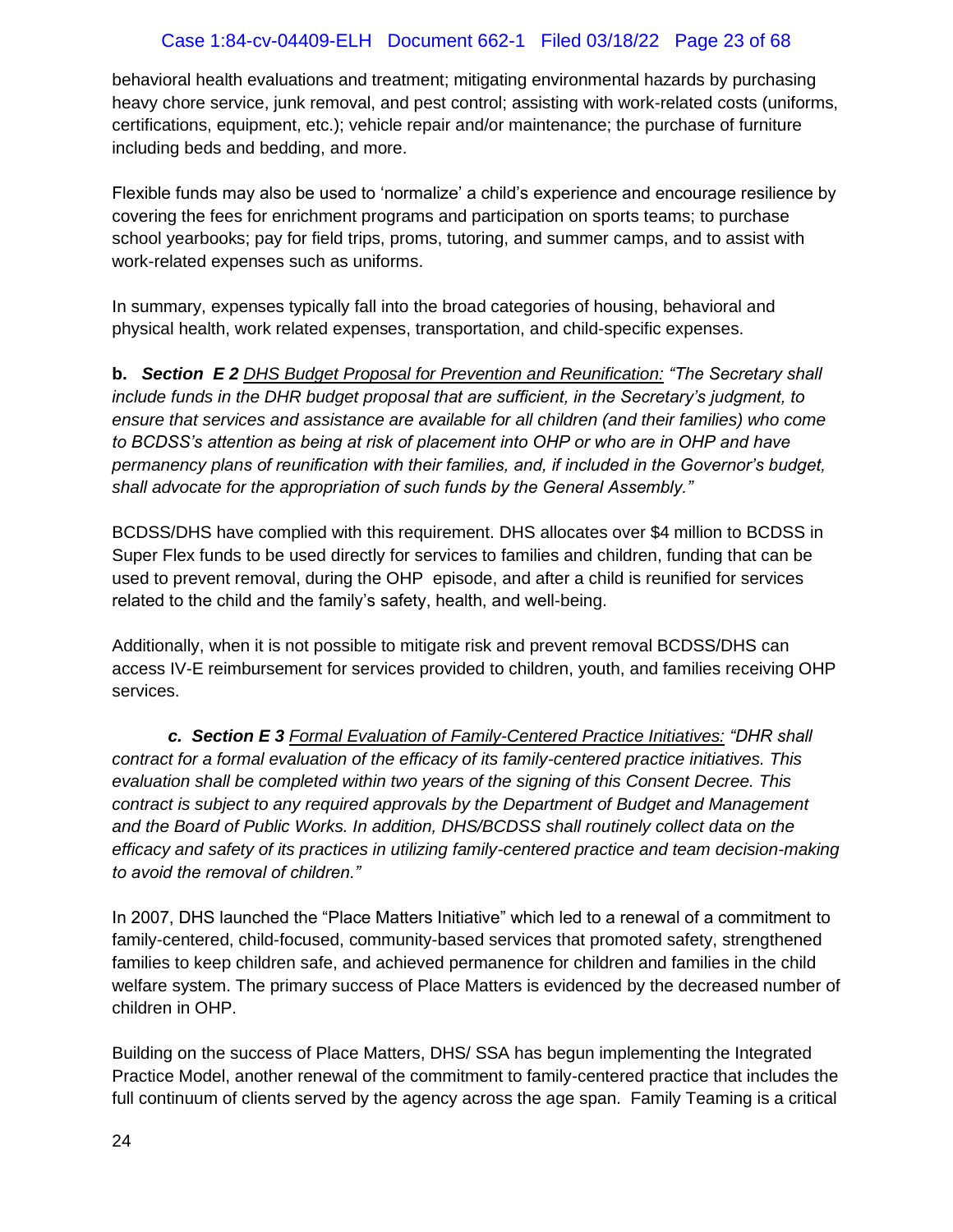component of the IPM and fits well with the FIM 'reboot' BCDSS has undertaken. As a part of Continuous Quality Improvement, DHS has contracted with UMSSW to routinely collect data regarding teaming activities and share the data with local departments including BCDSS.

*d. Section E 4 Youth Engagement: "BCDSS shall continue to offer opportunities for youth in OHP to meet with one another and with the BCDSS Director, other high-level officials, and providers of youth services to talk about problems and needs for children in OHP. BCDSS is also committed to developing effective strategies to provide youth in OHP in Baltimore City information about the youth's rights, responsibilities, and opportunities to express concerns and report problems. With the assistance of youth, DHS shall develop a handbook for youth exiting OHP that provides information on available community resources."* 

Below is a list of activities for this reporting period:

## **Advanced Youth Leadership Institute (YLI)**

The Jim Casey 2020 Advanced Youth Leadership Institute (YLI) focused on deepening the leadership skills of current Young Fellows and site Youth Engagement Leads. Fellows have been paired with an adult supporter from their site and they were tasked with selecting one of the following skillsets: (1) Facilitation (2) Training, or (3) Policy Advocacy. A BCDSS caseworker who is a former foster youth and a Jim Casey Fellow, has been chosen to represent BCDSS for this year's Youth Leadership Institute. The caseworker has chosen to focus on facilitation, and she will play a significant role in the implementation and facilitation of Ready by 21's (RB21) reproductive and sexual health training for youth ages  $14 - 20$ . With the guidance from BCDSS RB21's Jim Casey Coordinator, the identified caseworker will: 1) develop, refine, and implement an action plan to strengthen a culture of authentic youth-adult partnership and youth leadership on a local/national level 2) deepen application of leadership competencies for personal and professional development, and 3) develop coaching relationships focused on leadership competencies for personal and professional development.

BCDSS is currently working on implementation of the site project. To support the implementation of projects, Jim Casey partnered with the Youth Policy Institute of Iowa (YPII) to award \$10,000 mini grants to sites, which BCDSS applied for and was awarded.

**Update:** BCDSS selected 25 staff, youth leaders and foster parents to participate in a comprehensive Train the Facilitator training of the Love Notes curriculum, described below on Page 31. Representatives from the Dibble Institute hosted the virtual training from May 3, 2021 through May 7, 2021. In partnership with young people, BCDSS is currently working towards implementing the training and planning to host an inaugural cohort in October 2021.

## **Ready by 21 Benchmarks and Life Skills Classes:**

Ready by 21 offers psychoeducational group programming designed to support young people ages 14-20 to prepare for a satisfying and productive adulthood. RB21's goal is for all foster youth to attain relevant knowledge, skills, and resources in the six benchmark areas (Education, Employment, Health, Housing, Financial Literacy & Resources, and Family and Friends Support) by the age of 18 to facilitate their journey to satisfying and productive adulthood.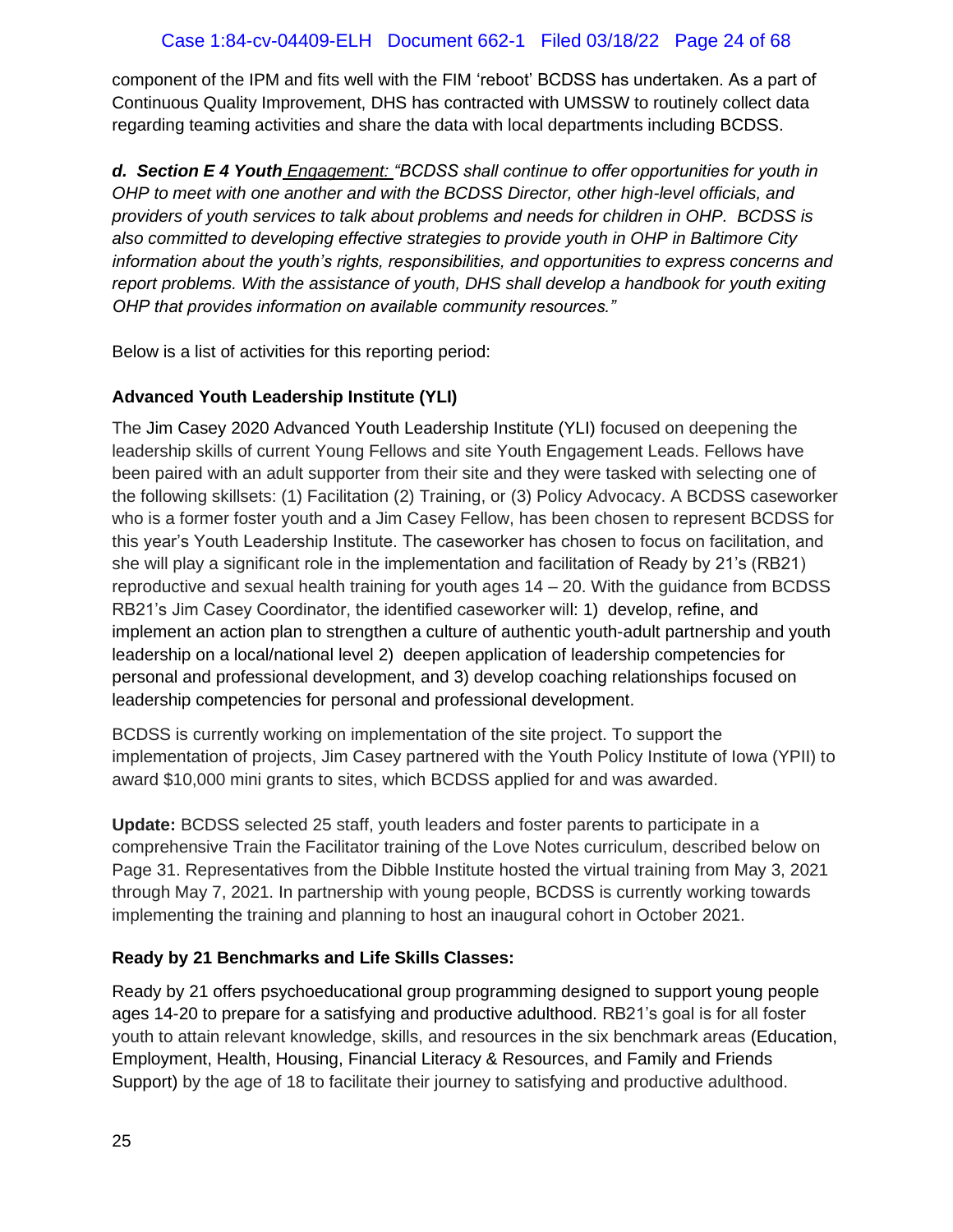## Case 1:84-cv-04409-ELH Document 662-1 Filed 03/18/22 Page 25 of 68

RB21 staff currently facilitates the following online life skills classes:

- 1. **Home Sweet Home** An overview of what to consider when searching for housing, how to budget, and completing household chores such as cleaning their room and washing clothes.
- 2. **Residential Readiness** This program focuses on the basics of obtaining and maintaining affordable housing, including lessons on searching for safe and affordable housing; budgeting for housing costs; applying for subsidized housing in Baltimore and surrounding counties; and tenant rights.
- 3. **Employment Workshop -** A life skills class that reviews interview techniques and soft skills necessary for a successful job search; personal characteristics needed to become an effective employee; how to dress for success; creating a strong resume; and properly completing an employment application.
- 4. **My Me Time** This program was developed to help our young people maintain their mental and emotional wellness during the COVID-19 pandemic by highlighting coping skills, engaging participants in fun activities, and promoting resilience. The presentation is bright, colorful, fun, and inspiring.
- 5. **Keys to Financial Future** The purpose of the class is to provide youth in BCDSS with financial literacy training and provide access and enrollment into the Jim Casey Opportunity Passport, a matched asset purchase program, instructor-led training presented virtually for 3 day / 3-hour sessions, and further described on Pages 31 and 32. Youth ages 14-25 participate in 9 hours of financial literacy education that includes a wide range of topics such as asset building, credit, and money management. Participants who complete the class will be eligible to receive \$140 for completing the training and to enroll into the Opportunity Passport.
- 6. **Keys to Success** Keys to Success online class is a three-week life skills program for youth ages 18 to 21 with a plan of APPLA. In this exciting and interactive program, youth partner with community resources and participate in real life experiential learning activities. While in the program, youth prepare for employment by writing resumes, practicing mock interviews, receiving interview suiting, scheduling interviews, discussing credit, banking, budgeting and set savings goals, as well as exploring career and educational opportunities, learning about the Maryland tuition waiver, learning how to maintain healthcare coverage, learning how to balance work and life demands, learning safe food handling and how to cook a nutritious meal, read and understand leases and tenant landlord requirements, participate in a virtual tour of IKEA, practice how to establish and budget for housing, for apartments, and apply for income based housing.
- 7. **Friendship –** A life skills class to help young people identify healthy & unhealthy friendships; recognize the difference between an associate, close friend & best friend; learn about different types of support; identify ways to meet new people; learn skills for being a good friend, understand how self-esteem impacts friendship, identify ways to resolve conflict, and the pros and cons of social media.
- 8. **Secure What's Yours** A life skills class in which young people learn what is an identity, how to protect your vital documents from being stolen/prevent identity theft, what is credit and how to establish it, how to access reports and file a credit dispute, and how to avoid scammers.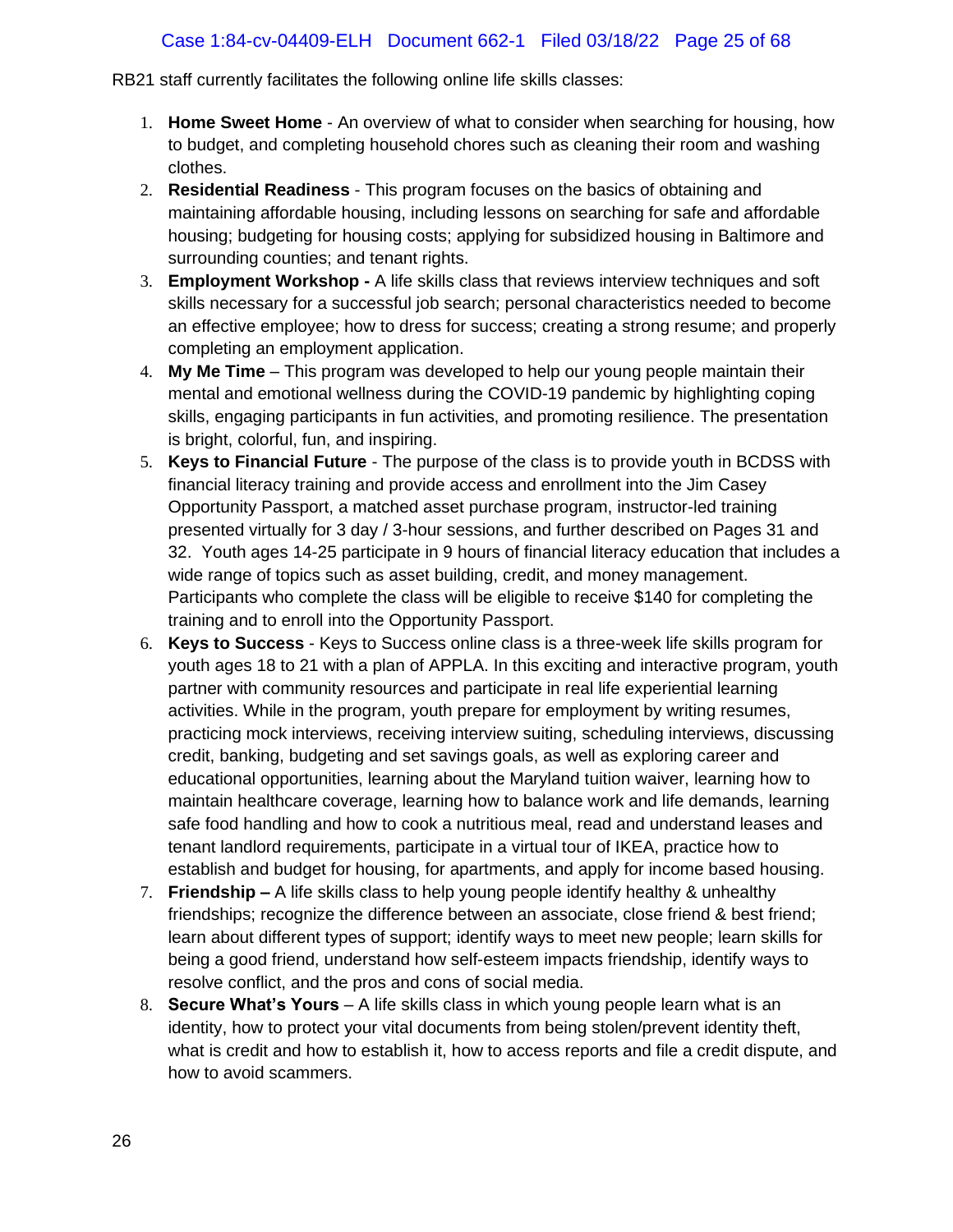- 9. **Ages and Stages**  A virtual life skills course to help expectant and parenting youth learn effective parenting skills and safety measures to care for themselves and their children as they prepare for parenthood.
- 10. **Oh Baby, I can Drive**  A life skills class designed to support youth in preparing for the MVA Learner's Permit. Youth get MVA links to practice tests, read through the MVA Learners Permit Manual & practice test and study road signs.
- 11. **RB21 Virtual Podcast** podcast for youth in foster care ages 14 and up produced weekly from November to January, and now held bi-weekly. The podcast is facilitated by a RB21 supervisor and specialist and covers topics related to RB21's six benchmarks: Health, Education, Financial Literacy, Housing, Employment and Family/Friend Support. All transitional aged youth are invited to the virtual podcast via email. Caregivers and adult supporters are also welcome to participate.

Event/Life Skills Participation Data:

| <b>CLASS</b>                                      | <b>DATE</b>         | <b>NUMBER OF</b><br><b>PARTICIPANTS</b> |
|---------------------------------------------------|---------------------|-----------------------------------------|
| Opportunity Passport/ KTYFF K2S<br><b>SESSION</b> | 1/12/2021-1/14/2021 | $\overline{2}$                          |
| Opportunity Passport/ KTYFF IND<br><b>SESSION</b> | 1/26/2021-1/28/2021 | $\overline{4}$                          |
| Opportunity Passport/ KTYFF K2S<br><b>SESSION</b> | 2/12/2021-2/15/2021 | $\overline{\mathcal{A}}$                |
| Opportunity Passport/ KTYFF IND<br><b>SESSION</b> | 2/23/2021-2/25/2021 | 5                                       |
| Opportunity Passport/ KTYFF IND<br><b>SESSION</b> | 3/16/2021-3/18/2021 | 5                                       |
| Opportunity Passport/ KTYFF K2S<br><b>SESSION</b> | 3/23/2021-3/25/2021 | $\overline{2}$                          |
| Opportunity Passport/ KTYFF IND<br><b>SESSION</b> | 4/13/2021-4/15/2021 | 5                                       |
| Opportunity Passport/ KTYFF K2S<br><b>SESSION</b> | 4/27/2021-4/29/2021 | $\overline{2}$                          |
| Opportunity Passport/ KTYFF IND<br><b>SESSION</b> | 5/25/2021-5/27/2021 | 1                                       |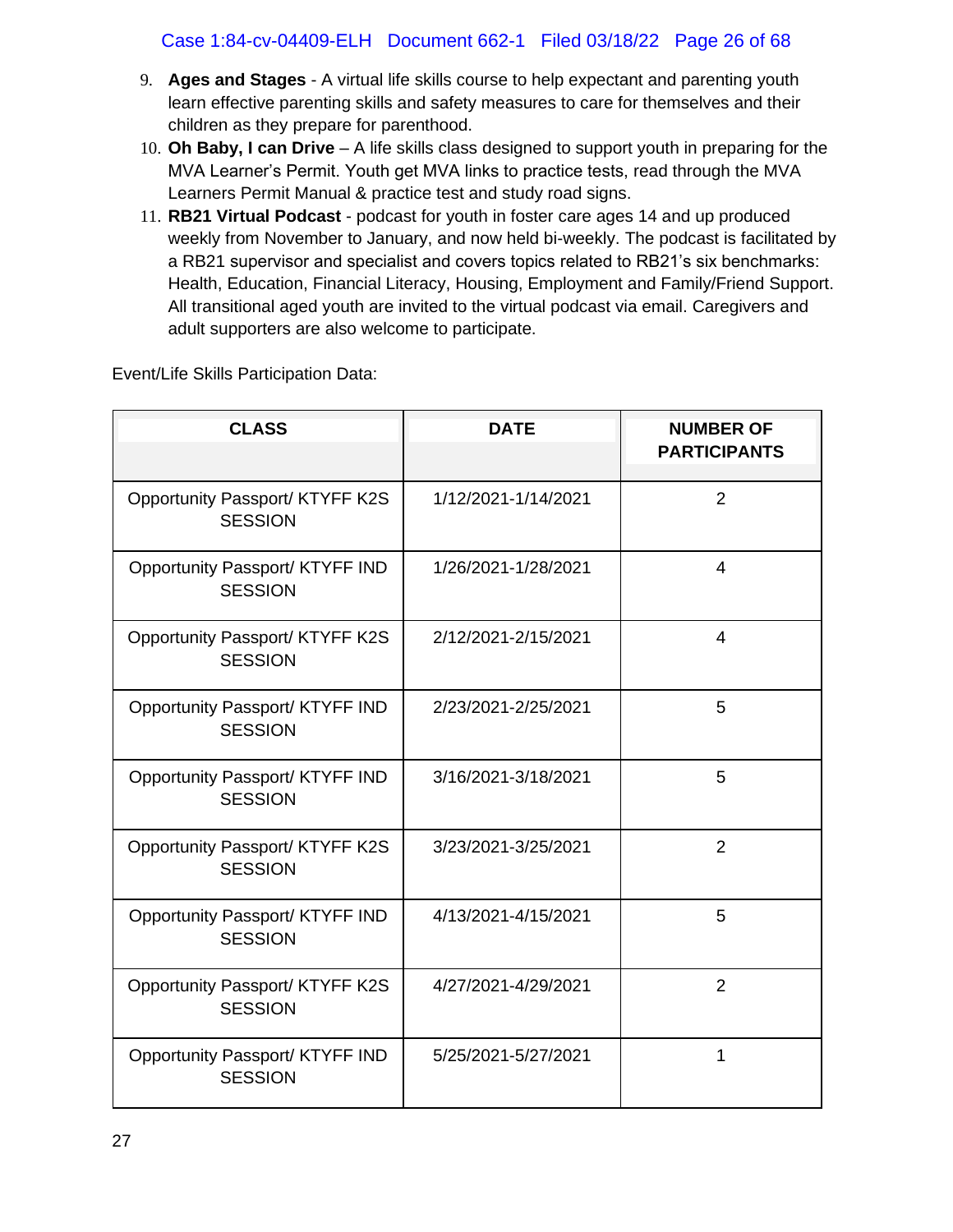# Case 1:84-cv-04409-ELH Document 662-1 Filed 03/18/22 Page 27 of 68

| <b>CLASS</b>                                      | <b>DATE</b>         | <b>NUMBER OF</b><br><b>PARTICIPANTS</b> |
|---------------------------------------------------|---------------------|-----------------------------------------|
| Opportunity Passport/ KTYFF K2S<br><b>SESSION</b> | 6/1/2021-6/3/2021   | $\overline{4}$                          |
| Opportunity Passport/ KTYFF IND<br><b>SESSION</b> | 6/22/2021-6/24/2021 | $\overline{4}$                          |
| Keys to Success #70                               | 1-22-2021           | 5                                       |
| Keys to Success #71                               | 2-26-2021           | $\overline{4}$                          |
| Keys to Success #72                               | 4-2-2021            | 3                                       |
| Keys to Success #73                               | 5-7-2021            | 3                                       |
| Keys to Success #74                               | 6-11-2021           | $\overline{4}$                          |
| Keys to Success #75                               | 7-2-2021            | 1                                       |
| Keys to Success #76                               | 8-20-2021           | 1                                       |
| Quest to Success Cohort #1                        | 7-23-2021           | 10                                      |
| LGBTQ+ Working Group May                          | 5-21-2021           | 5                                       |
| LGBTQ+ Working Group & Pride<br>Event June        | 6-16-2021           | 10                                      |
| LGBTQ+ Working Group July                         | 7-21-2021           | $6\phantom{1}$                          |
| LGBTQ+ Working Group Aug                          | 8-18-2021           | 1                                       |
| Love Notes Youth Train the Trainer<br>Training    | $5 - 7 - 21$        | 3                                       |
| Baby, I can drive my Car                          | 5-18-2021           | 1                                       |
| My me Time                                        | 3-19-2021           | 3                                       |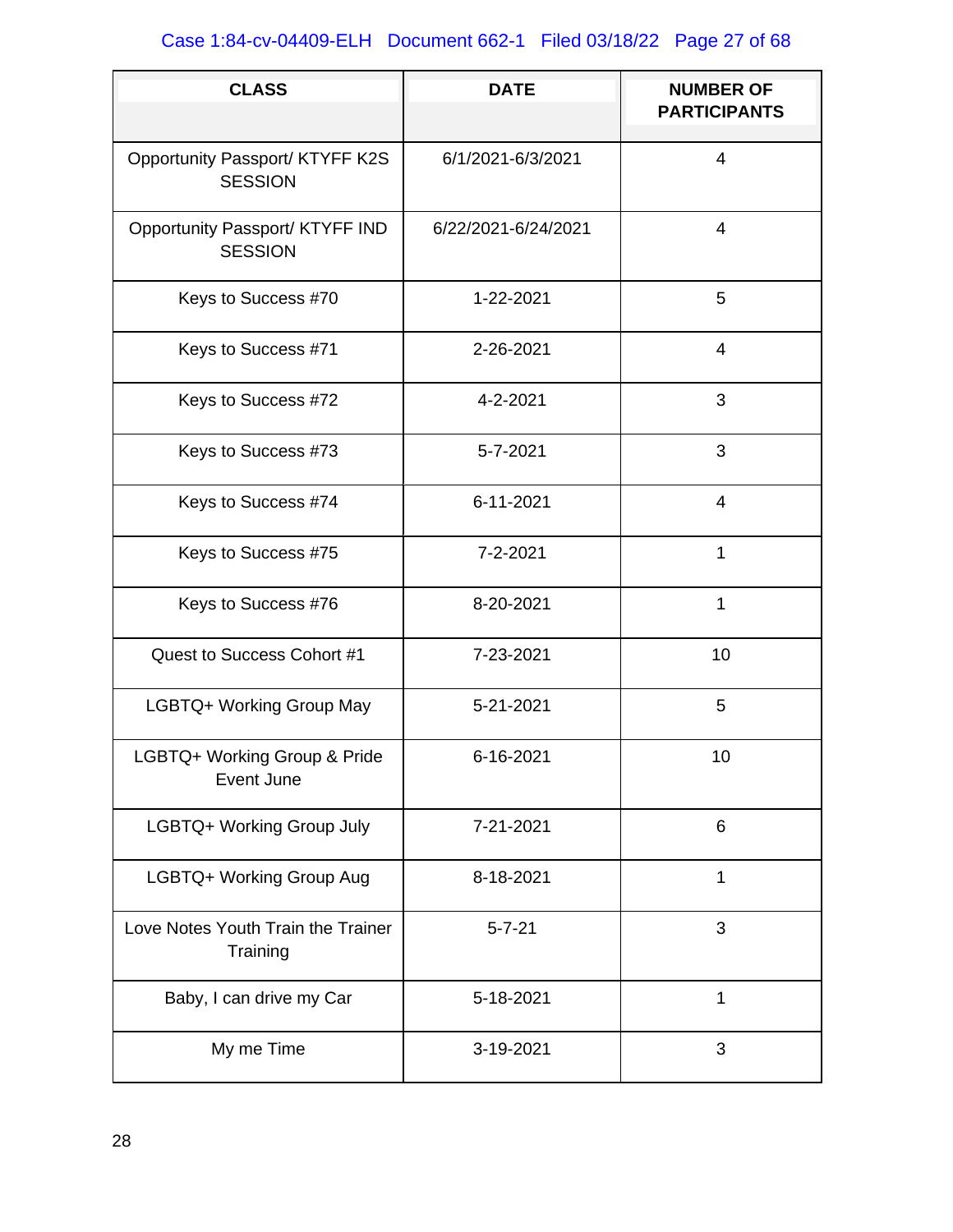# Case 1:84-cv-04409-ELH Document 662-1 Filed 03/18/22 Page 28 of 68

| <b>CLASS</b>                                                  | <b>DATE</b>                           | <b>NUMBER OF</b><br><b>PARTICIPANTS</b> |
|---------------------------------------------------------------|---------------------------------------|-----------------------------------------|
| My me Time                                                    | 4-23-2021                             | $\overline{4}$                          |
| <b>Friendship Matters</b>                                     | 1-7-2021                              | 5                                       |
| <b>Friendship Matters</b>                                     | 3-22-2021                             | 3                                       |
| <b>Friendship Matters</b>                                     | 4-26-2021                             | $\overline{4}$                          |
| <b>Friendship Matters</b>                                     | 7-12-2021                             | $\mathbf{1}$                            |
| Expecting /Parenting "Ages &<br>Stages"                       | 8-19-2021                             | 3                                       |
| Home Sweet Home/Residential<br><b>Readiness</b>               | January (4th, 11th, 18th,<br>25th)    | 10                                      |
| Home Sweet Home/Residential<br><b>Readiness</b>               | February (1st, 8th)                   | 6                                       |
| Home Sweet Home/Residential<br><b>Readiness</b>               | March (8th & 22nd)                    | 3                                       |
| Home Sweet Home/Residential<br><b>Readiness</b>               | April (19th & 25th)                   | 3                                       |
| Home Sweet Home/Residential<br><b>Readiness</b>               | May (3rd, 10th, 24th)                 | 4                                       |
| Home Sweet Home/Residential<br><b>Readiness</b>               | June (7th, 21st, 28th)                | 10                                      |
| <b>Employment Workshop including</b><br>Emp. Power Hour       | January (6, 21, 27)<br>23             |                                         |
| <b>Employment Workshop</b>                                    | February (2/3/21, 2/10/21,<br>2/17/21 | 13                                      |
| <b>Employment Workshop including</b><br><b>Emp Power Hour</b> | March (3/17/21, 3/24/21,<br>3/31/21   | 17                                      |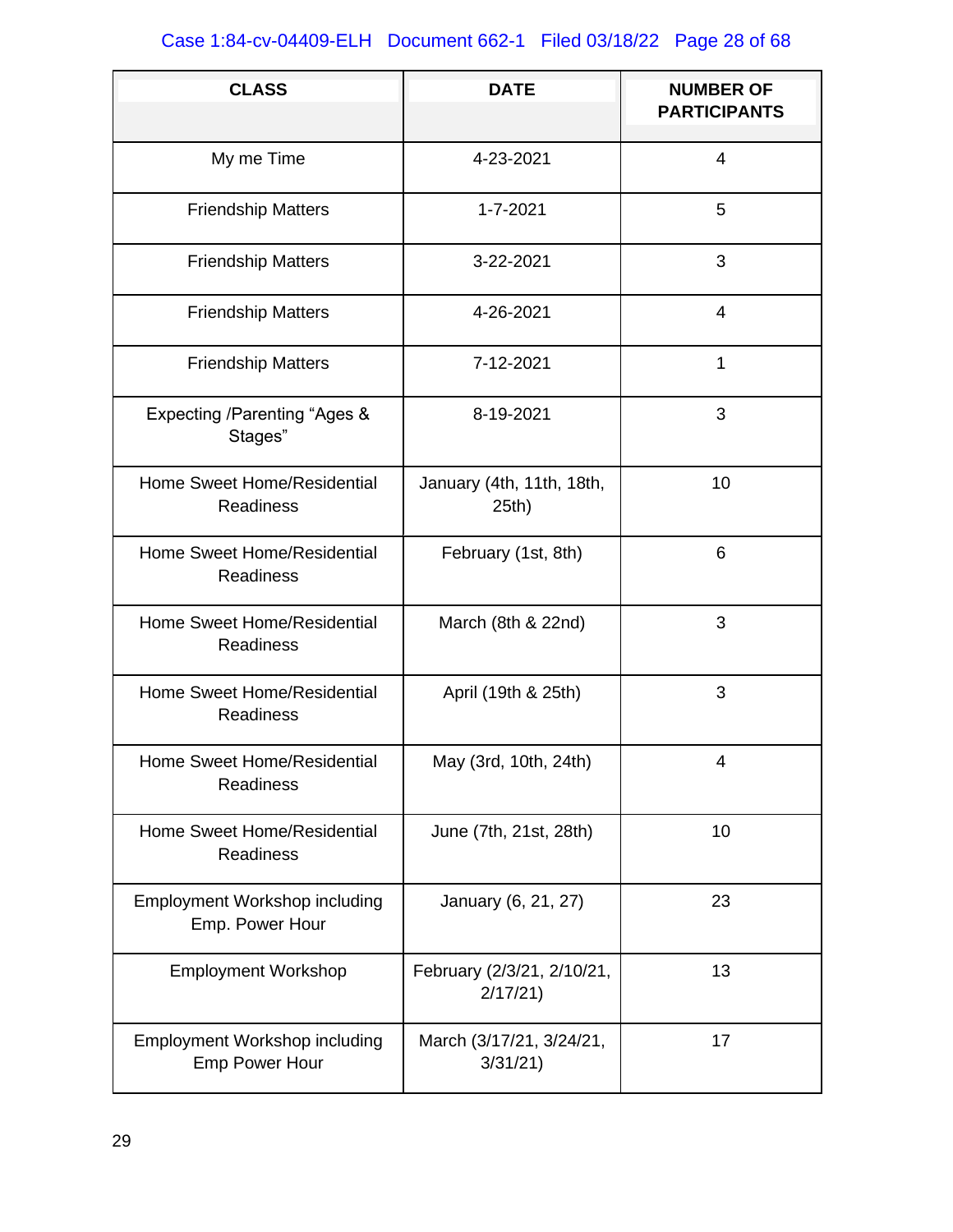## Case 1:84-cv-04409-ELH Document 662-1 Filed 03/18/22 Page 29 of 68

| <b>CLASS</b>                                     | <b>DATE</b>                                | <b>NUMBER OF</b><br><b>PARTICIPANTS</b> |
|--------------------------------------------------|--------------------------------------------|-----------------------------------------|
| <b>Employment Workshop</b>                       | April (4/21/21, 4/28/21)                   | 5                                       |
| <b>Employment Workshop</b><br>(YouthWorks Group) | May (5/5/21, 5/12/21,<br>5/19/21, 5/26/21) | 71                                      |
| <b>Employment Workshop</b>                       | June (6/23/21, 6/30/21)                    | 3                                       |
| <b>Secure What's Yours</b>                       | January 28 <sup>th</sup>                   | $\overline{2}$                          |
| <b>Secure What's Yours</b>                       | February 25th                              | 1                                       |
| <b>Secure What's Yours</b>                       | March 25 <sup>th</sup>                     | 3                                       |
| Secure What's Yours                              | April 22 <sup>nd</sup>                     | 3                                       |

## **LGBTQ Working Group (New RB21 Committee/Working Group)**

RB21 launched a Lesbian, Gay, Bisexual, Transgender and Queer (LGBTQ) Working Group on May 19th, 2021. The purpose of the work group is to facilitate conversations and identify programming that will support and improve outcomes for individuals that identify as LGBTQ. Young people in foster care age 14+ are encouraged to join. Staff are also welcome to join.

On June 15th, Ready by 21 hosted their 1st annual LGBTQ Pride Month event. This year's theme was Pride Proud! Participants celebrated with music, a tie dye shirt activity and an impressive and powerful performance by Kenneth Something, a queer poet who is a 2x National Poetry Slam champion, 3 x DC Pride Slam champion, 2x Baltimore Poetry Grand Slam Champion and was ranked 3rd slam poet in the world in 2017. Kenneth Something wrote a poem specifically for RB21 youth that was printed and shared.

## **Transition Age Family Involvement Meetings**

Ready by 21 ensures that our youth have a Family Involved Meeting (FIM) at least every six months to support a strong transitional planning process. During this meeting, which includes the youth, their family members, foster caregivers, and others the youth chooses to invite, the transition plan typically developed by the caseworker, youth, and other adult supports, is reviewed. The meeting includes an overview of the goals and plans, identification of the youth's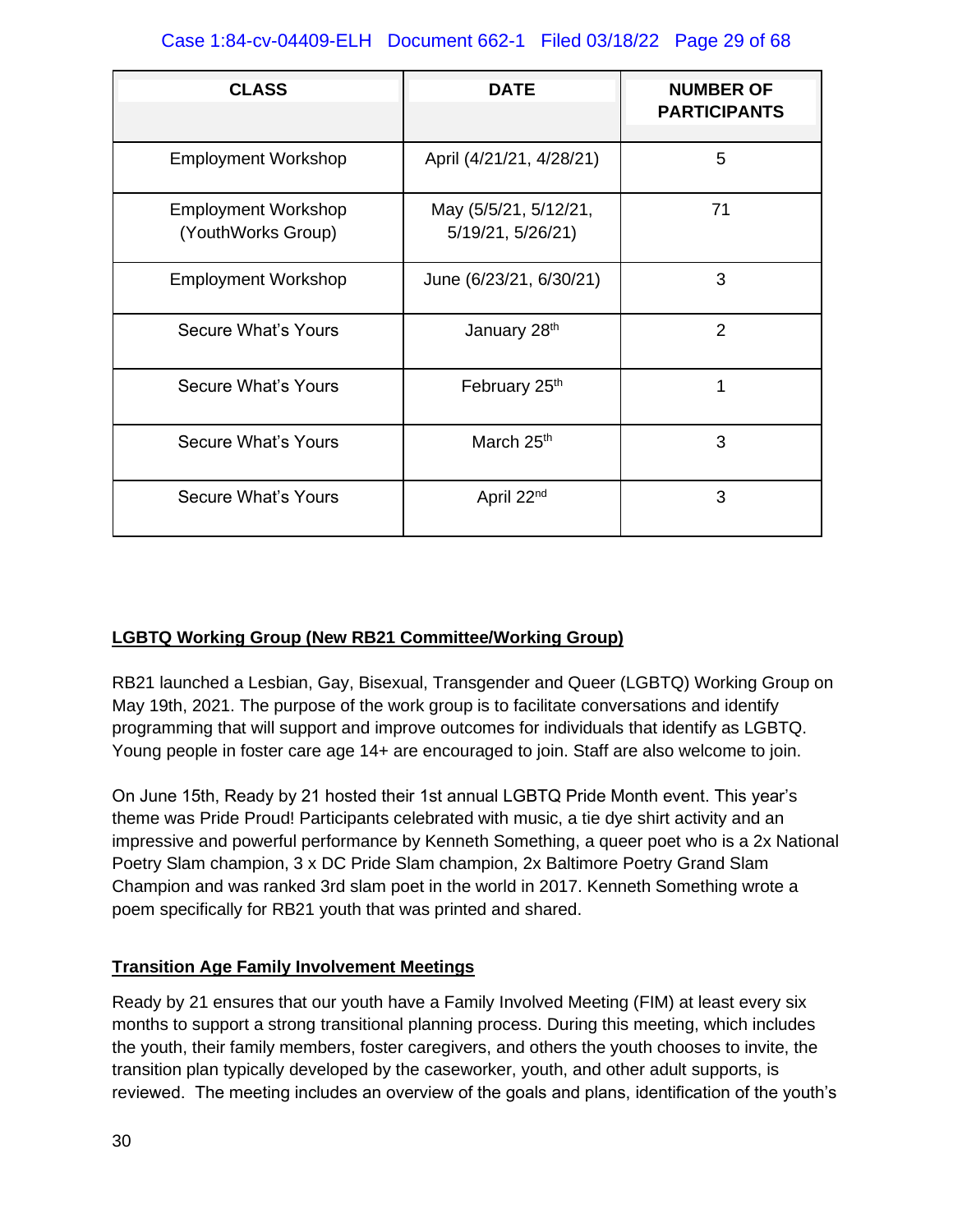strengths, and clarification of responsibilities for achieving the goals. An RB21 Specialist from the Resource and Support Unit participates in each transitional meeting to provide updates on RB21 services and supports, resources for each benchmark, and to assist with important tasks that can be complicated such as disability applications.

## **RB21 and Jim Casey Youth Opportunities**

The Jim Casey Youth Opportunities Initiative network strives to ensure that all young people transitioning from foster care have the relationships, resources, and opportunities to ensure well-being and success. RB21 selected Educational Success and Economic Security and Pregnancy Prevention and Parenting Supports as priority indicators for our 2019-2021 Results and Equity Plan.

## **Educational Success and Economic Security:**

Purpose: Achieving equitable results for older youth in foster care by increasing the high school graduation rates among African American youth who are enrolled in the Baltimore City Public School System.

1. **Virtual Tutoring** – In partnership with Varsity Tutors, RB21 implemented virtual tutoring and revised the referral process to middle school, high school, college, and GED youth due to the COVID-19 pandemic. Individual sessions in English, Humanities, and Math are available.

## **Pregnancy Prevention and Parenting Supports:**

To increase young people's capacity to avoid early and unintended pregnancies and to make informed family planning decisions, RB21, with help from the Youth Advisory Board (YAB), selected an evidence-based reproductive and sexual health education curriculum for youth in OHP ages 14 to 20 that emphasizes healthy relationships, Love Notes 3.0 EBP. The curriculum was purchased using Chaffee Independent Living and other agency funding.

According to the program summary, "the curriculum teaches adolescents and young adults how to build healthy romantic relationships, prevent dating violence, and improve impulse control. The program is designed to build young people's skills for cultivating healthy relationships, selves, and sexual behaviors: planning and pacing relationships and sex, self-efficacy and resilience around relationships, proven communication skills, and understanding how family formation impacts children. Love Notes consists of 13 modules on decision-making, communication, and sexual and overall safety." The modules can be facilitated at the discretion of the leader and at the group's own pace.

The RB21 team completed the Love Notes train-the-trainer sessions in May 2021. Mock sessions are scheduled for September 2021 to practice and become comfortable with the modules, with October targeted for the first class. Facilitated by our staff, the first participants will be members of our LGBTQ group and the YAB. Following the session, the team will gather feedback from our young people to strengthen the delivery of the program, scheduled to launch in November 2021 for transition aged youth. Our goal is for 100 youth to participate in Love Notes over the first 12 months of implementation.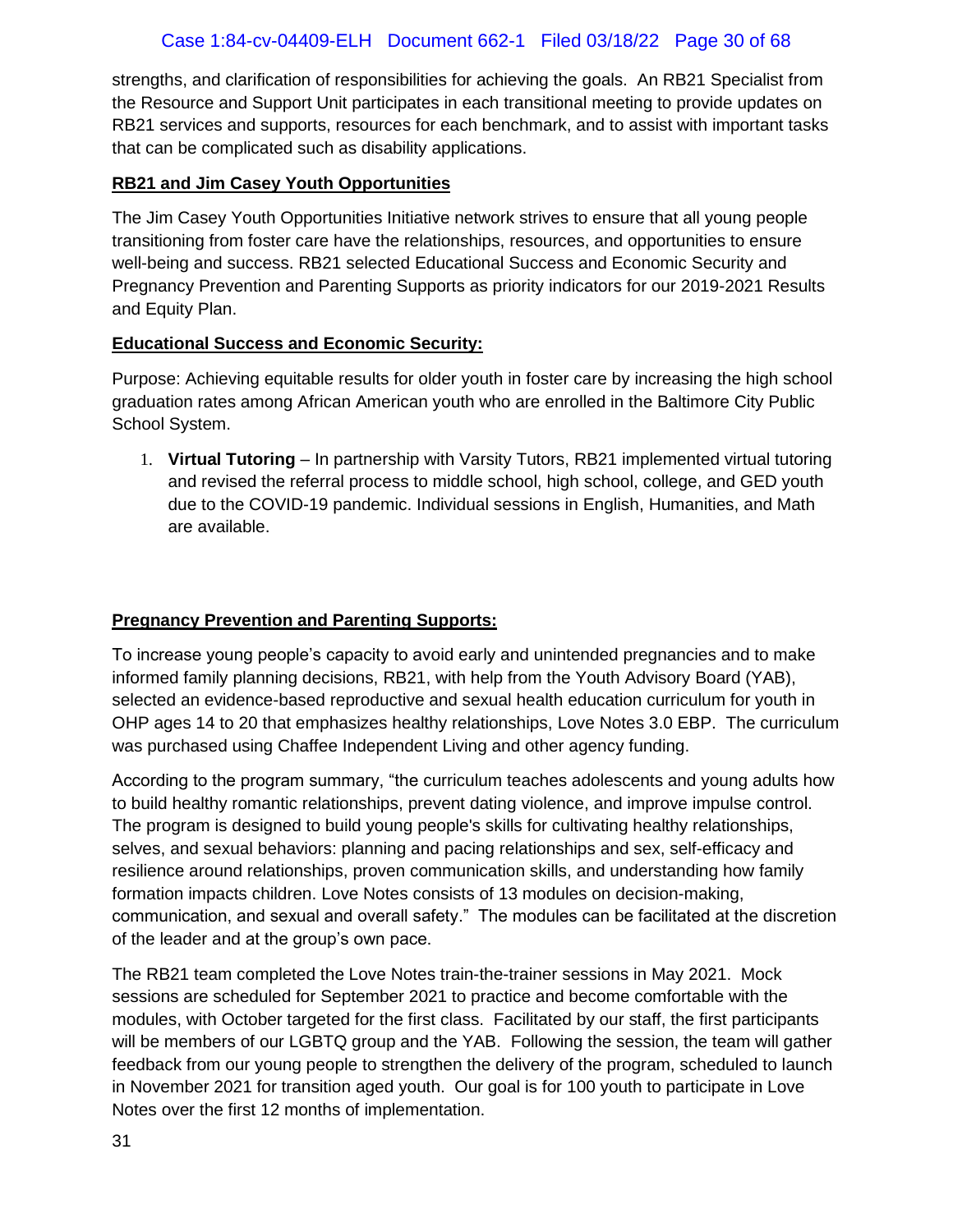## **The Jim Casey Youth Opportunities Initiative Opportunity Passport**

The Jim Casey Youth Opportunities Initiative Opportunity Passport is a unique matched savings program that provides participants, ages 14-26 who have experienced foster care, access to resources and support to promote the successful transition from foster care into independence. The program provides youth with ten hours of financial literacy training wherein the participants learn about building personal and professional assets, credit, and money management. Youth who enroll in the program may request dollar for dollar asset match purchases up to \$3,000. Youth may seek asset matches in the following categories:

- Vehicles
- Credit building / credit repair
- Housing
- Heath
- Micro Enterprise
- Education
- Investment

During the 66th reporting period, 41 young people from BCDSS have become active Opportunity Passport participants, out of a total active enrollment of 250. Using multiple means of outreach, sustained efforts have been made to re-engage the 48 currently inactive youth. Six young people have successfully completed asset match purchases for housing, vehicles, credit building and education. Young people have contributed \$8,127.50 towards the combined asset purchase total of \$16, 255.00.

Twice a year all active Opportunity Passport participants from across the country are asked to participate in a follow up survey. The survey is used to inform and improve the Jim Casey Youth Opportunities Initiative. The goal is for a minimum of 80% of active participants to complete the survey. In April 2021 161 (80.10%) youth completed the Opportunity Passport Follow up Survey.

## **The Baltimore City YAB**

The Baltimore City YAB has ten actively engaged members, ages 15-25. Seven young people are currently in care and three are foster care alumni. Recruitment for YAB members is ongoing, and youth can easily apply for membership through the RB21 website.

The Advisory Board meets the first Tuesday of each month, with more frequent meetings scheduled as needed. During the pandemic adaptations were made to ensure continuity by switching to a virtual platform.

During the reporting period the YAB accomplished the following:

- Participated in monthly virtual meetings and provided insight from their lived experiences in foster care to enhance services, support life skills classes during the COVID-19 pandemic.
- One senior member of YAB completed the Advanced Youth Leadership Institute.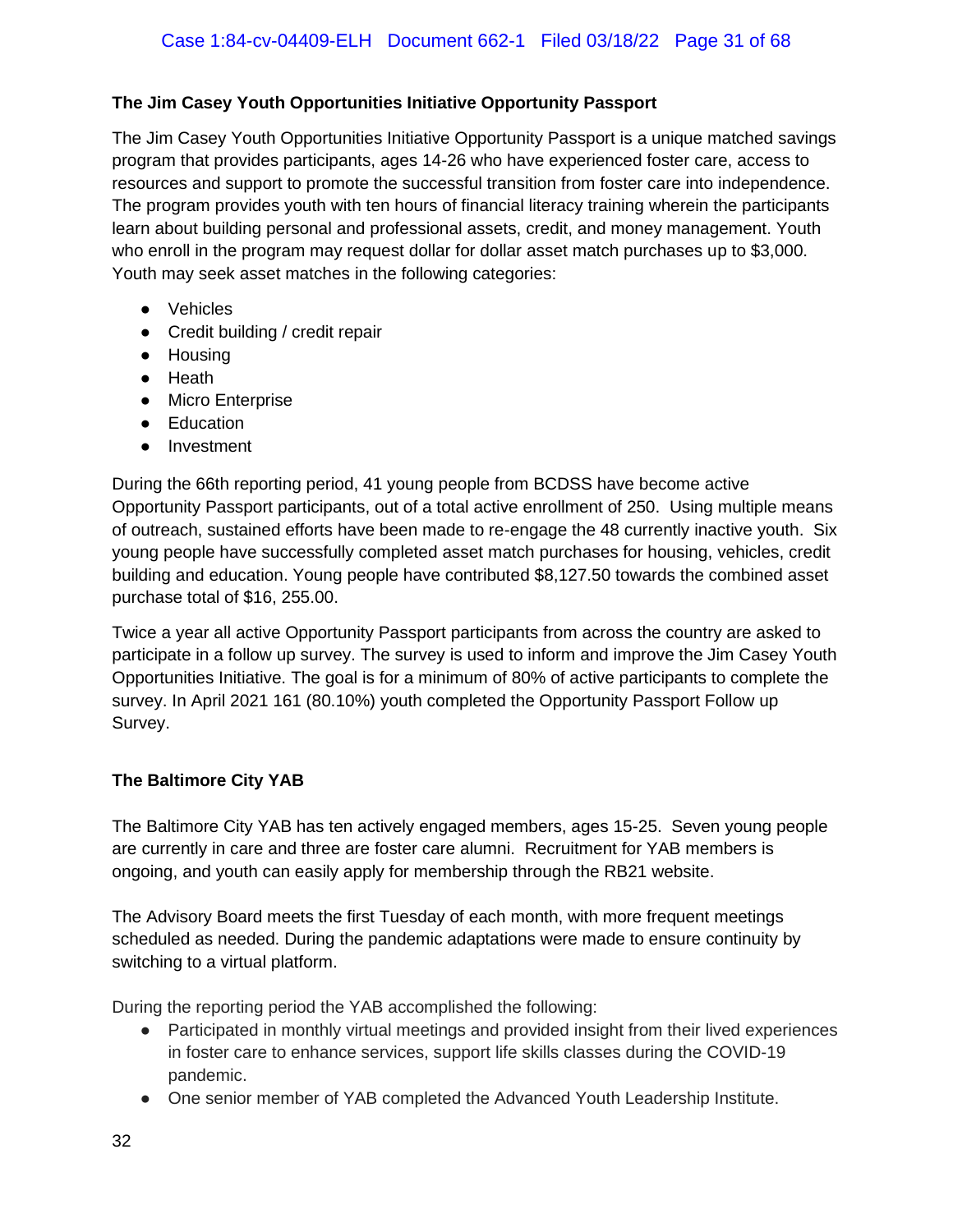## Case 1:84-cv-04409-ELH Document 662-1 Filed 03/18/22 Page 32 of 68

- Three senior members participate in the Child Welfare Strategy Group and have been instrumental in revitalizing the Family Team Decision Meeting process.
- One senior member participates in the People's Commission to Decriminalize Maryland which was established in 2019 with the purpose of reducing the disparate impact of the justice system on Marylanders who have been historically targeted and marginalized by local and state criminal and juvenile laws based on their race, gender, disability, or socio-economic status.

### **Youthworks 2021 - Mayor's Office of Employment**

BCDSS partnered with the Mayor's Office of Employment Development (MOED) once again in 2021 to link youth in care ages 14 and older with work experience through the Summer Youth Works Program. Youth Works 2021 connected youth to virtual opportunities where they gained basic workforce readiness and career-specific skills.

This year, RB21 staff assisted over 350 BCDSS youth between the ages of 14-21 with the registration process. Of the 350 youth, 310 successfully completed the applications.

#### **COVID-19 Emergency Assistance Prepaid Cards**

In May 2021, RB21 partnered with the Mayor's Office of Children & Family Success and Center for Urban Families to provide 200 prepaid debit cards in the amount of \$400 to young people ages 18- 24 who are or were in the care of BCDSS.

#### **RB21 Hosted Events:**

#### **Senior Graduation Celebration**

RB21 hosted a Senior Graduation Celebration "Future SO Bright" for RB21's 2021 high school graduates on June 10, 2021. Of the 47 graduating seniors, nearly half of whom plan to enroll in college in the fall, 22 attended the celebration.

Event Details

- Fred Watkins aka "Big Fred", a young local comedian from Baltimore hosted the event. Big Fred brought laughter and fun to the event.
- Destinae Butler, a young professional poet from Dewmore and the current and two-time (2020/2021) Baltimore Youth Poet Laureate performed three beautiful and inspiring poems. Destinae is also a recent high school graduate from Western School for girls.
- Lady Brion, an international spoken word artist, activist, organizer, educator and recently ranked number one female slam poet in the world at the Women of the World Poetry Slam in April 2021 - gave an uplifting and motivational keynote speech and performed a poem "Future SO Bright" specifically written for this event.
- Touching slideshow presentation with a picture and bio of each participating graduate
- \$100 gift card for each participating graduate
- Open Mic for encouraging words from guest, staff, and graduates

## **Employment and Housing Expo**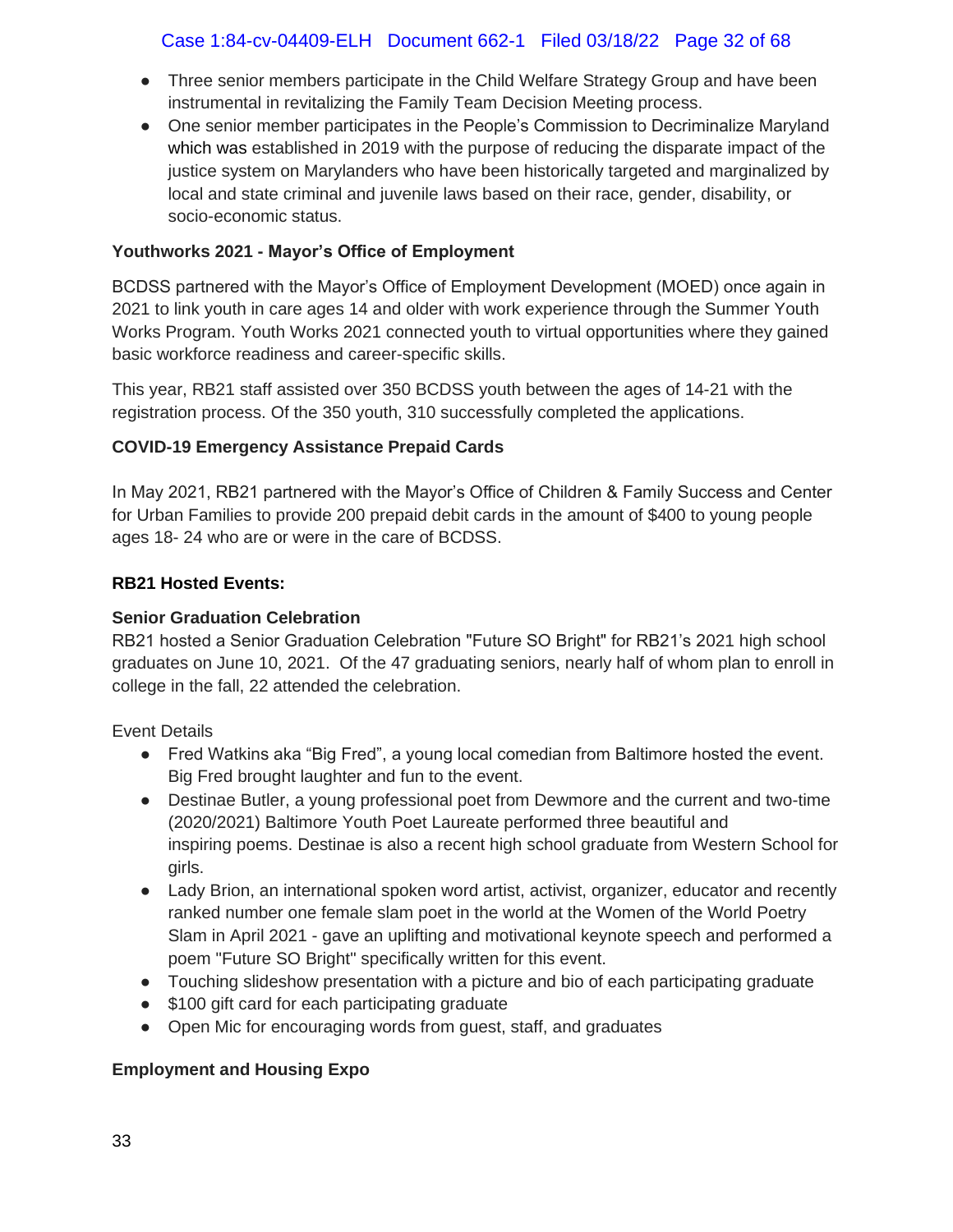## Case 1:84-cv-04409-ELH Document 662-1 Filed 03/18/22 Page 33 of 68

On June 21st, Ready by 21 hosted a Virtual Employment and Housing Expo for youth in foster care ages 20 and 21. The event offered youth the opportunity to interact with various employment, training, and housing options. Participants met with employers such as Amazon, Department of Public Safety and Correctional Services, Buck Wear Warehouse and the University of Maryland. They also met with independent landlords to learn about current housing opportunities and representatives of career training programs such as Goodwill, New Destiny Healthcare, STRIVE, and N-Power IT.

# <span id="page-32-0"></span>**Youth-Centered Additional Commitments**

In the IVA's response to the 65th report, interest was expressed in some areas we would like to elaborate on below.

#### **Resources for Exiting Young Adults:**

- Youth Matters Handbook is the comprehensive handbook we provide not only to exiting youth but also to youth currently in OHP.
- Information in the portfolio given to young people prior to exiting care includes the following:
	- Director's letter, which thanks to the partnership with the YAB now includes, "Please do not ever hesitate to reach out to us at Ready by 21 at 443-423-6120 if you ever need assistance or if you have some news or success stories to share," as RB21 staff are always available to provide resources to young people after transitioning out of care. The email address will also be added. The young adult may use this as an 'anchor' to the Agency – a contact that someone will answer and respond to whenever an alumnus has a question or a need, or a happy event to celebrate and share
	- Emergency and other resource numbers
	- Health Passport
	- A comprehensive list of housing and community support resources will be added to the young people's aging out portfolios, especially for those exiting care in October 2021. Consideration is being given to turning this information and more into an easily distributed card using a QR code.
	- "Pandemic funds" have been made generously available to flexibly assist young people with a wide range of needs that may include security deposits and rent; defraying the cost of purchasing a car; paying off credit card debt; paying the cost of vocational program; purchasing household furnishings, and more.

#### **Publicity and Youth Sign-up for Ready by 21 psychoeducational and other opportunities**

- There is a public RB21 Website where opportunities and other important information are posted. The website, currently undergoing some reconstruction, is a valuable and easily accessed resource for youth.
- The website has an inviting and easily completed 'contact us' electronic form, and a google form for self-referral for youth interested in the advisory board.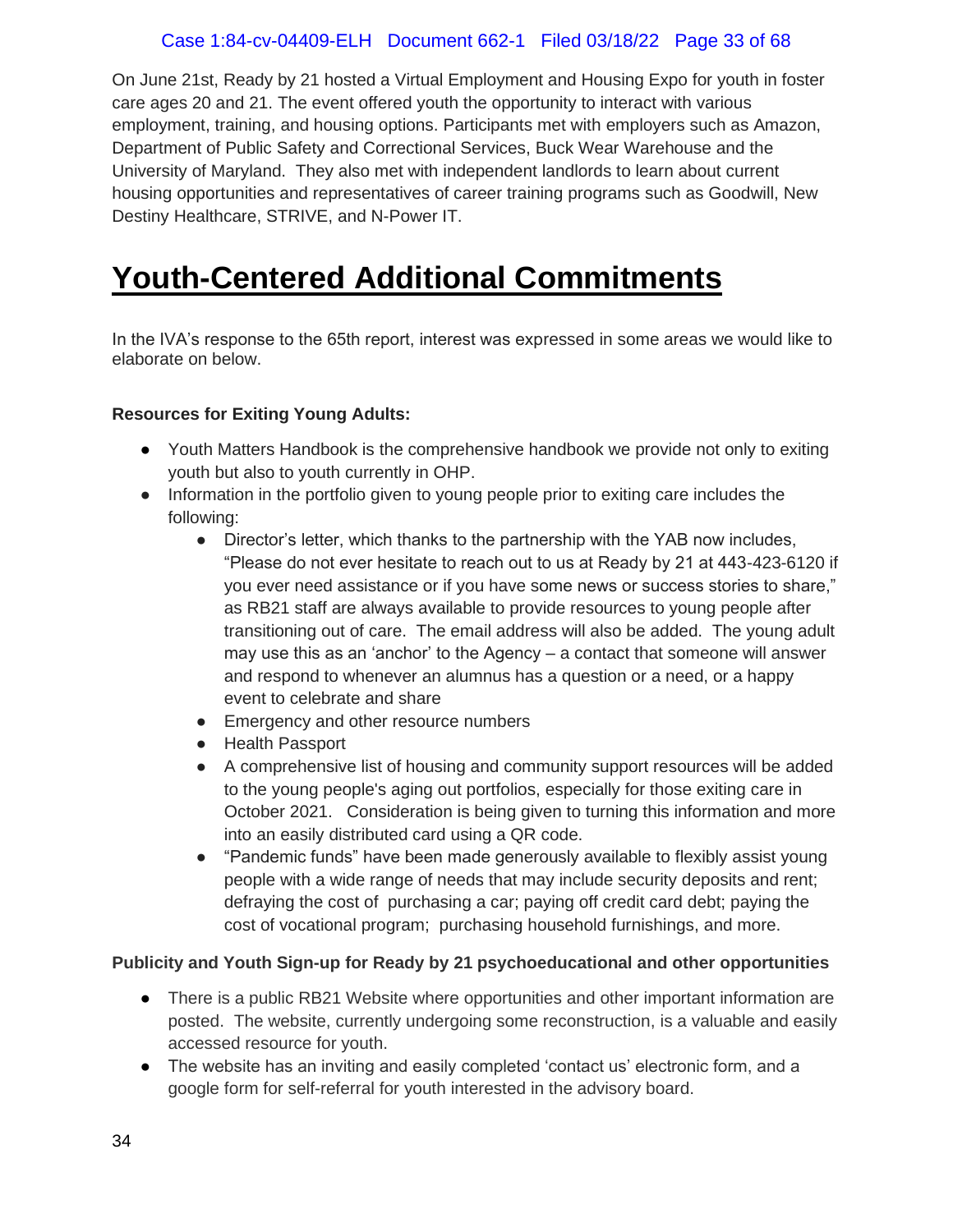## Case 1:84-cv-04409-ELH Document 662-1 Filed 03/18/22 Page 34 of 68

- The schedule of classes is posted, and the caseworker can readily sign up the youth using an electronic form on the website.
- With respect to other recruitment activities, we also recruit for some by making phone calls directly to the youth and their caseworkers and emailing flyers.
- From the low participation in so many of the classes, it's apparent that we need to take a careful look at the factors behind it, whether poor publicity, lack of interest on the part of the youth, inadequate connectivity, or a combination of multiple factors.

### **YAB members soliciting the input of other youth to express concerns**

- There is no formalized process. The current members of the board are invited to all special events sponsored by RB21, which offers board members the opportunity to network and get to know other youth in care. The pandemic has been an obstacle to inperson activities where that kind of mingling ordinarily takes place, and we recognize the need to develop adaptations to more creatively reach the young people.
- We are in the process of planning for flyers and other forms of publicity to reach youth in foster care that will give them direct access to a board member to express concerns. Adding "contact a Youth Advisory Board Member" to the website may also be useful.

#### **Soliciting feedback from the youth around some of the providers**

- Twice a year youth who are actively enrolled in Opportunity Passport currently there are 252 - complete a survey that includes questions such as: "Do you feel safe in your neighborhood/community?" "Are you satisfied with your living arrangements?"" Do you know how to get help if you are experiencing an emergency?".
- There is no formal process in place to generically query youth about satisfaction with community providers, as other priorities have taken precedence. However, formulating a survey and a strategy for implementation, along with freeing up the staff to do the work will be considered in the future.
- When youth are placed in an Agency resource home, a reconsideration is completed of the home every six months. To prompt the resource home worker to include children and youth's feedback, consideration is being given to adding that specific question to the resource home reconsideration template.
- The online Complaint Form located on the DHS Knowledge Base web page under the Office of Licensing and Monitoring (OLM) link is readily accessible as well and invites comments and concerns. OLM is required to investigate all complaints made against group homes and private treatment agencies.

## **Agency Leader Engagement with the YAB**

- Director Stocksdale is very approachable, and well prepared to respond to this youthdriven group's 'ask', however the YABB has not identified meeting with the Director as a priority. As a result, Director Stocksdale has asked staff to be more proactive about encouraging the youth to include her.
- On the agenda of a 'visioning' meeting scheduled in late August is a discussion about how Director Stocksdale may be supportive to the youth, whether it's listening to grievances and concerns or simply making herself available and attending events as fits her schedule.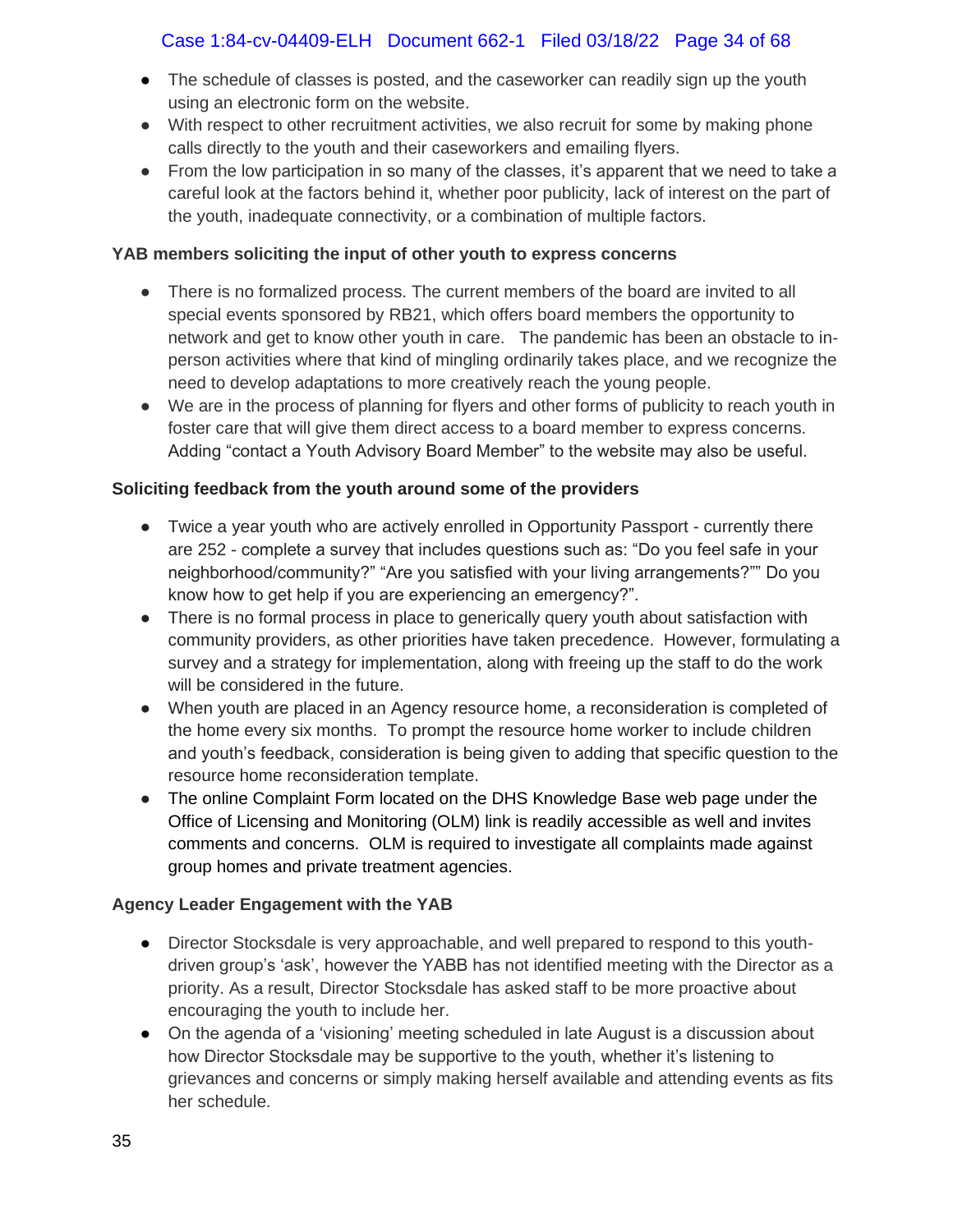## Case 1:84-cv-04409-ELH Document 662-1 Filed 03/18/22 Page 35 of 68

- Youth also have a strong resource at DHS in the Foster Youth Ombudsman, whose position is explicitly to receive and resolve concerns from youth in foster care without regard to the age of that youth.
- Agency senior YAB leadership, too, are readily available for periodic or regular meetings identified by the YAB members as useful to the group.
- With respect to soliciting feedback from the younger teens and children, we will continue to explore options and the resources necessary to do so.

#### **Other**:

- Ways to engage older youth for programming for younger youth has been discussed on various occasions and can be reintroduced to the YAB for their consideration Planning and implementing a program can be both time and 'people power' intensive. Our youth tend to be very busy people involved with school, employment, and extracurricular activities.
- When the resource home reconsiderations are completed, the question about children's feedback will be added to the template that guides the reconsideration.

*5. Section E* **5** Intensive Case Management Plan for Youth ages fourteen through twenty**:** *"BCDSS shall create an intensive case management plan for youth ages fourteen through twenty who frequently are missing from placement or are experiencing multiple disruptions in placements. These youth shall receive an intensive array of supportive services."*

BCDSS has an Intensive Case Management (ICM) Unit and, during this reporting period released a new standard operating procedure for the unit. The intention is to target children at high risk of further placement disruption and provide intensive case management services to stabilize the child in an appropriate placement able to meet their needs. The unit is designed to work collaboratively as a team that includes the child's newly assigned caseworker, a mental health navigator, a family support worker, and offers consultation from the Agency's child psychiatrist. The intensive case management teams make more frequent contacts with youth to provide an array of support services, closely monitor progress, and provide positive reinforcement for successes.

Recruiting and retaining a qualified workforce has been among the most significant obstacles to meaningful implementation of the new SOP. Currently, the unit is not fully staffed. However, BCDSS is working diligently to hire caseworkers to fill the vacancies in this unit and other permanency units.

**6. Section E 6** Plan for Services to Transition to Adulthood: *"By September 30, 2009, DHR/BCDSS, in partnership with outside experts and advocates for children, including Plaintiffs' counsel, shall create and, thereafter, DHS/BCDSS shall implement and maintain a plan to provide comprehensive services to children in OHP to meet the goals of the children being ready by age twenty-one for successful transition to adulthood."*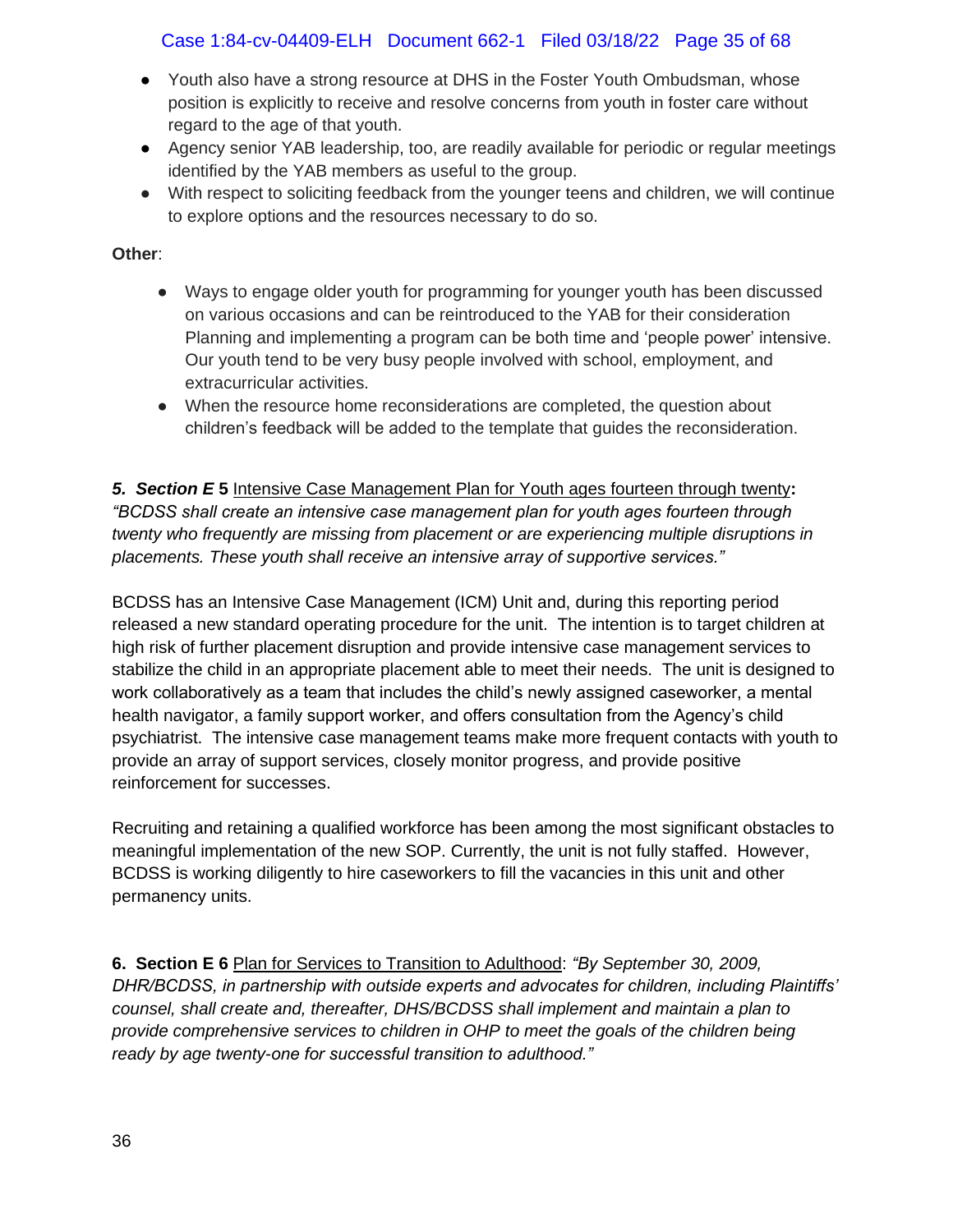## Case 1:84-cv-04409-ELH Document 662-1 Filed 03/18/22 Page 36 of 68

The Agency continues to collaborate with the Jim Casey Youth Opportunities Initiative, which is providing expert guidance and technical assistance for serving transition age youth up until age 21. During the last reporting period, the Agency restructured its Permanency and RB21 programs to transfer all committed youth at the age of 16 into the RB21 program. The goal is to offer more focused and expert preparation at an earlier age. In addition to the Jim Casey Youth Opportunities initiative, the Agency also has an ongoing partnership with AECF to target and resolve the multiple issues that arise with the transition of youth from the care of BCDSS.

Along with the Plaintiffs' counsels, BCDSS continues to partner with advocates for children to develop, implement, and monitor the delivery of comprehensive and high-quality child welfare services, and to achieve compliance with the myriad of required measures by ensuring thorough and complete data entry into the CJAMS. There is an ongoing open line of communication between BCDSS and the Plaintiffs' counsel regarding the issues that arise in relation to the delivery of services, and the documentation of those services that will translate into measurements of compliance.

*7. Section E Guardianship Subsidies: "By December 2009, DHR shall develop and implement a program pursuant to which each child whose caregiver seeks and receives custody and guardianship from the juvenile court and meets the legal requirements for a guardianship subsidy receives such a subsidy in an amount that conforms to the requirements of federal law. Such subsidy shall continue until the child is eighteen years of age or, if disabled or attending school or training, until the youth is twenty-one years of age."* 

The IVA has noted our compliance with this commitment in her response to the 64th Report. We continue to meet this commitment.

## **Out-of-Home Placement**

**1. Section D 1. a. (4)** Waiting Lists or Temporary Placements: "*Plaintiffs' counsel will be notified within ten working days of any child being placed on a waiting list or in temporary placement."*

In March 2021, BCDSS implemented a comprehensive overstay and waitlist that is sent every week to DHS, Plaintiffs' counsel, and the IVA. This list provides information on the committed children who are on overstay or waiting for an appropriate placement at various types of facilities.

As a result, BCDSS is seeking certification for this commitment.

**2. Maltreatment Report Reporting Requirements:** *"The provisions of this paragraph shall apply upon the entry of a protective order by this Court consistent with the terms of this paragraph. Within five business days of receipt of a report, BCDSS shall notify the attorney for the child, the child's parents and their attorney (unless prohibited or their whereabouts or identity are unknown), Plaintiffs' counsel, caseworkers or other persons responsible for other children in the home or for the home or facility itself, and any other persons that are entitled to notice under state law or regulation. An unredacted (except the name of and identifying information about the reporter and privileged attorney-client material) copy of the report must be*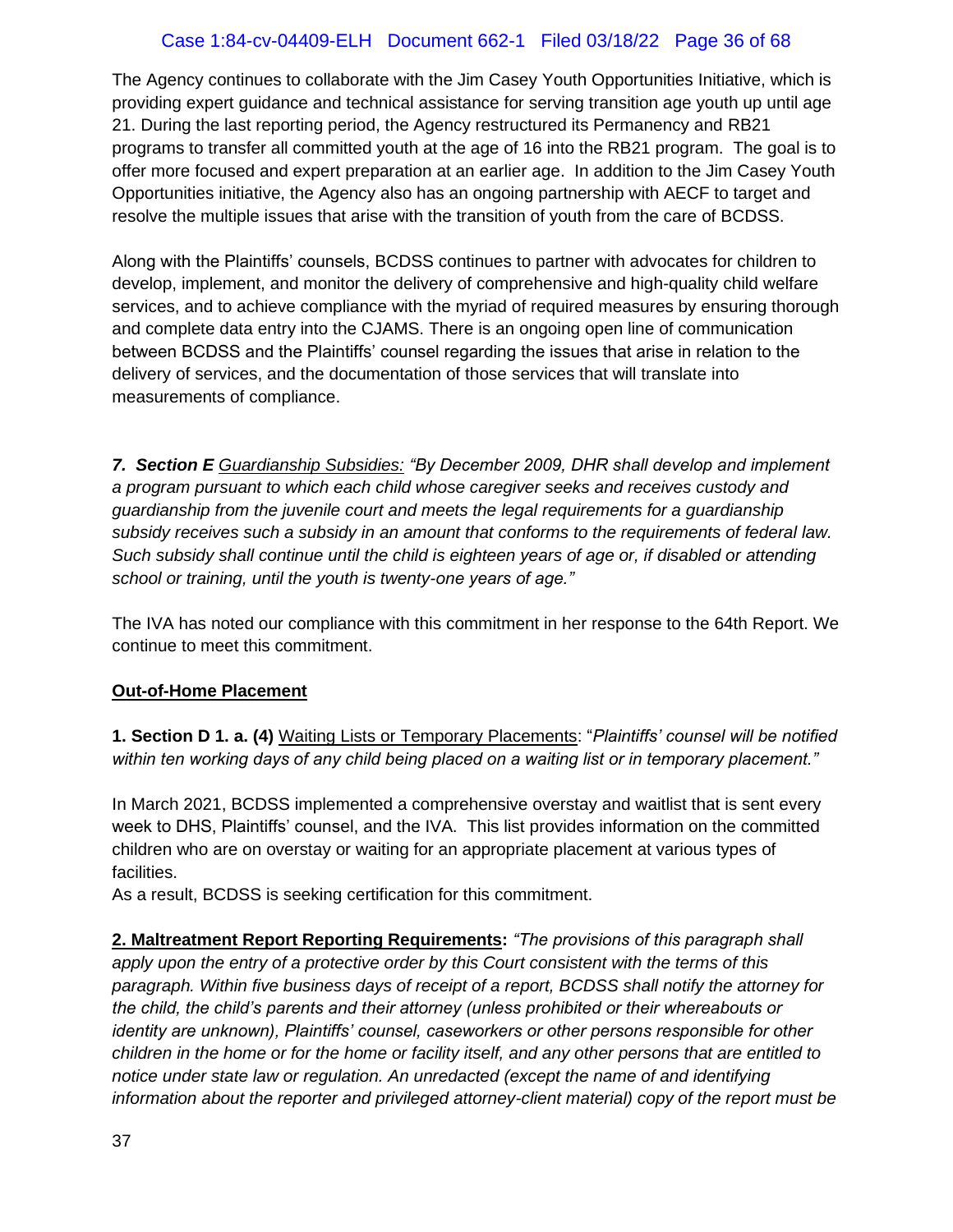## Case 1:84-cv-04409-ELH Document 662-1 Filed 03/18/22 Page 37 of 68

*provided to the child's attorney and Plaintiffs' counsel. The completed unredacted (except the name of and identifying information about the reporter and privileged attorney-client material) disposition report must be provided to the child's caseworker, child's attorney and to Plaintiffs' counsel within five business days of its completion. Parents (except where clinically contraindicated) and other parties entitled to be provided copies under state law or regulation shall receive redacted copies within five business days of completion."*

BCDSS makes efforts to comply with this requirement by providing timely notice and reports of all incidents that are required of this commitment. Notices and reports as required are provided by the Legal Services Division, and the Agency continues to work on refinements to the process to capture all incidents that fall under the categories specified in the MCD to be in complete compliance with its requirements.

## **3. Section E**

Biennial Needs Assessment: *"By December 31, 2009, DHR/BCDSS shall complete its assessment of the range of placements and placement supports required to meet the needs of children in OHP by determining the placement resource needs of children in OHP, the availability of current placements to meet those needs, and the array of placement resources and services that DHS/BCDSS needs to develop to meet those needs in the least restrictive most appropriate setting, including sufficient family placements for each child who does not have a clinical need for a non-family placement, family placements available for emergency placement needs, placements appropriate to meet the needs of children with serious mental health problems and children with developmental disabilities, and appropriate facilities and programs for semi-independent and supportive independent living. The assessment shall be conducted biennially."*

BCDSS/DHS previously contracted with the UMSSW for the assessments required for this commitment. The assessment is in the process of being updated.

**4. Section E 2** DHR Budget Proposal for OHP Services: *"The DHR Secretary shall include in the DHR budget proposal funds that are sufficient, in the Secretary's judgment, to secure and maintain the array of placement resources and supports needed for children and youth served by BCDSS (including those needed to support the stability of placements and the ability of caregivers to meet the needs of children in OHP and to avoid placement of children in congregate care) and, if included in the Governor's budget, shall advocate for the appropriation of such funds by the General Assembly."*

As referenced above, there is a contract in place for the completion of a new placement needs assessment. DHS/BCDSS continues to be below the national average for the percentage of youth placed in congregate care. BCDSS has allocated sufficient funds every year to utilize for any needs of children in OHP.

**5. Section E 3** Stipends to Emergency Shelter Care Homes: *"BCDSS shall provide stipends to emergency shelter care homes even in months in which children are not provided care to assure that such remain available for emergency placements. Should BCDSS determine that this provision is not necessary to achieve the outcomes of this Consent Decree, BCDSS will*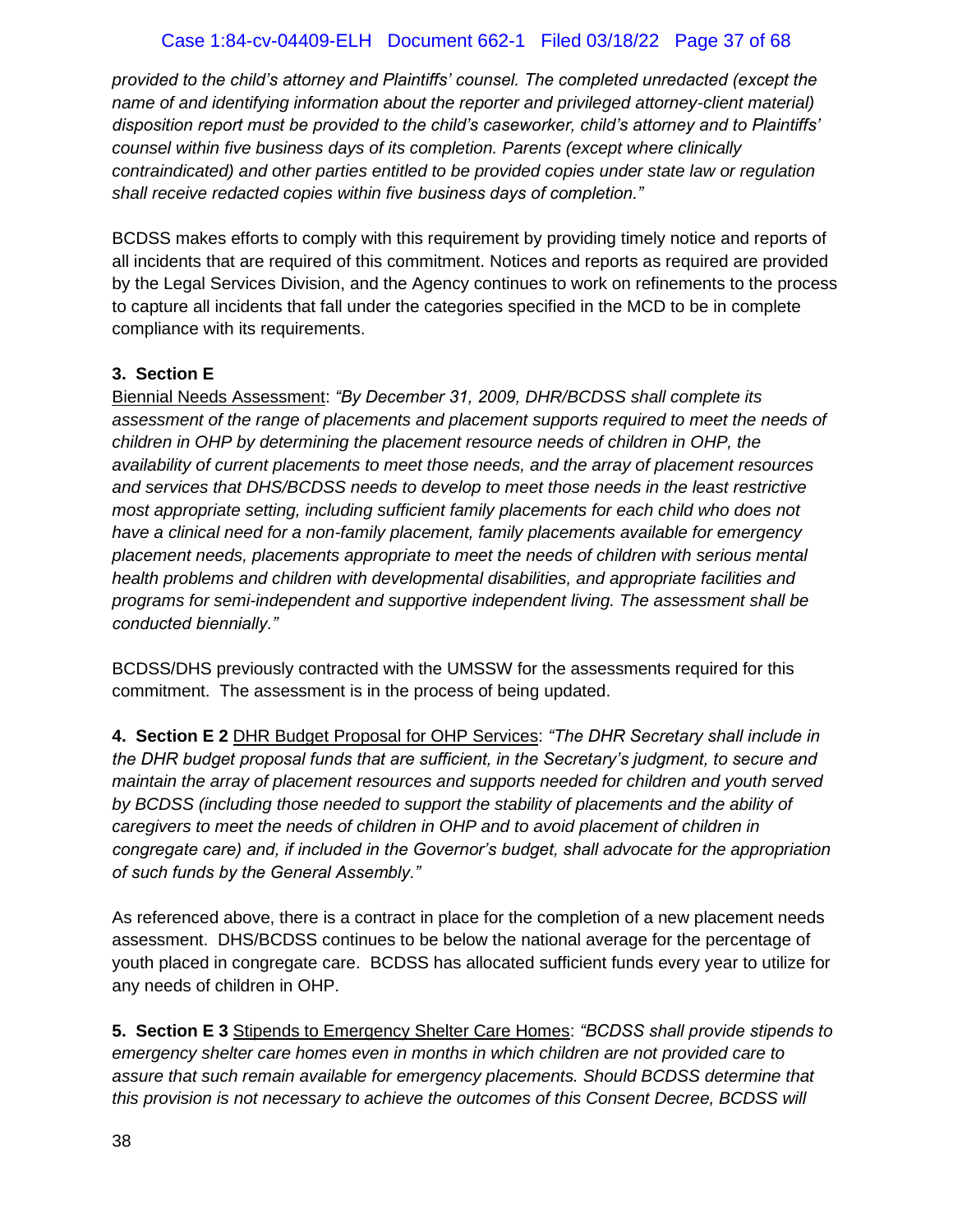### Case 1:84-cv-04409-ELH Document 662-1 Filed 03/18/22 Page 38 of 68

*propose a modification to this Consent Decree about which the parties will negotiate in good*  faith. The Secretary shall include funds annually in the DHR budget proposal that are sufficient, *in the Secretary's judgment, to meet these requirements and, if included in the Governor's budget, shall advocate for the appropriation of such funds by the General Assembly."*

BCDSS has identified and approved homes that accept emergency placements, a category of home approval signifying a caregiver's willingness to be an emergency resource. BCDSS receives an adequate level of funding to ensure that youth in OHP receive proper services. However, the challenge of identifying stable placements for children and youth with high intensity behavioral health needs, especially those in crisis, continues to be real. Emergency resource home placements are not appropriate placements for youth with high intensity behavioral health needs, who typically require a highly structured and therapeutic setting with 24-hour supervision in part to keep themselves and others safe. BCDSS has not had difficulties placing children or youth other than the population just described.

BCDSS has committed to a model with promising evidence to implement in our public resource homes to better serve children in OHP. The model, Trust Based Relational Intervention (TBRI), is designed to provide resource parents with tools and skills to manage the challenges of caregiving for traumatized children.

*6. Section E 4 Kinship Caregiver Support Center: "Within ninety days of this Consent Decree, DHR/BCDSS shall issue an RFP and shall provide funding sufficient to operate a kinship caregiver support center(s) which includes: provision of resource information and support services to caregivers; the development and maintenance of a website; transportation assistance to referrals, activities and appointments related to the care of children; staff training; training for caregivers; and the development and support of a statewide network of support groups for kinship caregivers. This contract is subject to any required approvals by the Department of Budget and Management and the Board of Public Works."* 

Kinship represents the most desirable OHP option for children who cannot live with their parents. Research finds kinship care represents the greatest level of stability by allowing children to maintain their sense of belonging, and enhances their ability to identify with their family's culture and traditions.

One of BCDSS's goals is to evolve into a kin-first agency when court commitment of the child(ren) can't be prevented. Providing support and other services to informal kin caregivers those kin providing care outside of the public child welfare system - can also be an important strategy to prevent the need for Juvenile Court involvement.

BCDSS has been actively committed to the creation of a Kinship Resource Center and was able to pivot because of the pandemic to expand on-line/virtual support when 'bricks and mortar' wasn't possible.

The BCDSS "virtual kinship resource center" involved establishing a kinship care webpage that links to the existing BCDSS website and to the DHS website. The Kinship website was launched during this reporting period after completing research that included a kinship survey in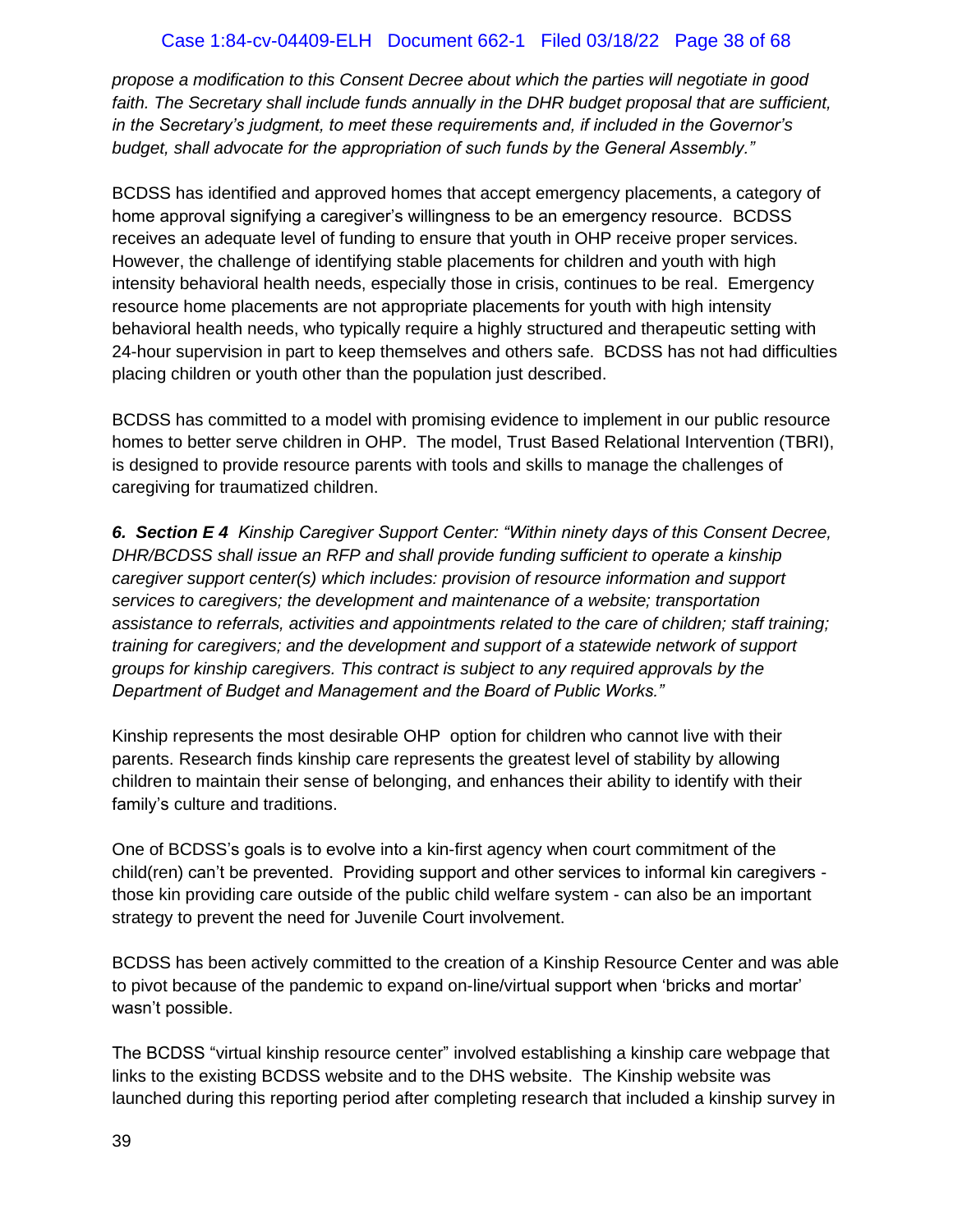## Case 1:84-cv-04409-ELH Document 662-1 Filed 03/18/22 Page 39 of 68

furtherance of this commitment. The website offers a wide array of information appropriate for both formal and informal kinship caregivers, including information about kin navigation services with dedicated contact information; a kinship fact sheet; information about public benefits; access to children's education and healthcare services; informational webinars; FAQ's and more.

Although the website is a great success, the steering committee continues to persevere to achieve the goal of establishing and maintaining a fully functioning "bricks and mortar" Kinship Resource Center.

We are hopeful that the Kin Center will open this Fall in 3 phases (tentatively):

**Phase I -** Information & Referral services (soft launch)

**Phase II -** Navigation services added including Mental Health, Education, Legal, FIA Navigator **Phase III -** Emergency Supplies (diapers, formula, pack and plays, gift cards, etc.) on site and transportation via Family Support workers

Since this is a work in process and the pandemic continues to impose limits, we can't commit to a date but are optimistic that the Center for Adoption Support and Education (CASE) staff will be in the building by December 2021.

BCDSS will be using its 2923 Biddle Street office for the stand alone center, a space that will be dedicated to use by kin providers and staff who need guidance to support kin providers. The center will include community-based resources and family-centered services in Baltimore City. The first partner to occupy the center will be CASE.

BCDSS Kinship Care Brochure was finalized, and provides the following information:

- Rights and responsibilities in becoming a restrictive foster parent;
- What to expect from the local department;
- The purpose and goal of kinship care;
- The benefits available for kin providers, and
- Parents' rights and responsibilities.

**1. Section E 5** Semi-Independent Living Arrangement Rate: *"DHR shall set the Semi-Independent Living Arrangement rate at no less than 95 percent of the foster care payment rate for teens by July 1, 2009 and shall make adjustments annually thereafter to match increases in the foster care rate as included in the budget. To satisfy this requirement, the Secretary shall include funds annually in the DHR budget proposal that are sufficient, in the Secretary's judgment, to meet these requirements and, if included in the Governor's budget, shall advocate for the appropriation of such funds by the General Assembly."*

The IVA has certified the Agency's compliance with this commitment in her response to the 64th Report. The Agency continues to meet this commitment. There have been no changes.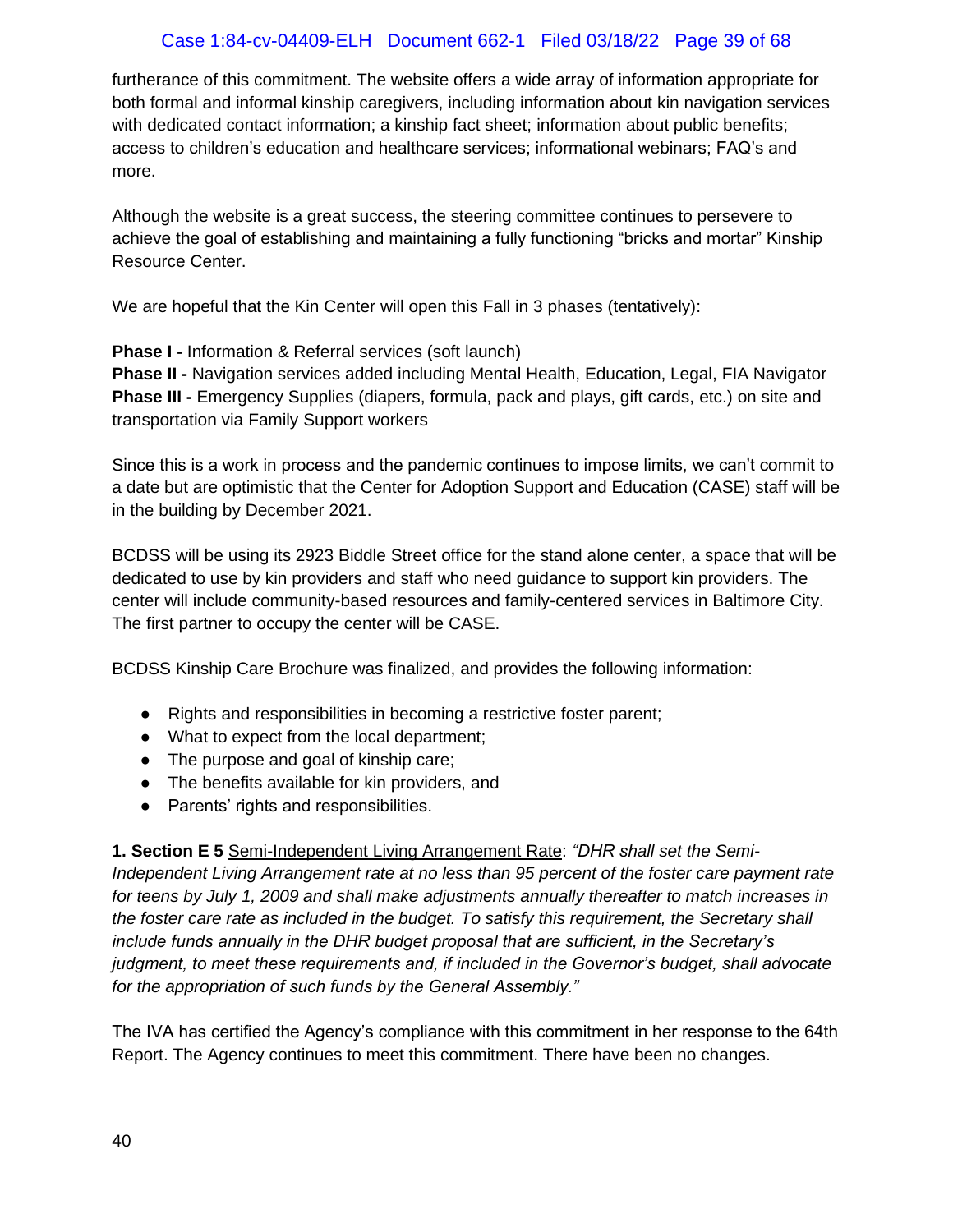## Case 1:84-cv-04409-ELH Document 662-1 Filed 03/18/22 Page 40 of 68

*2. Section E 6 Foster Care Payment Rate: "DHR shall set the foster care payment rate at no*  less than the Foster Care Minimum Adequate Rates for Children ("MARC") standard. Until the *MARC standard, as adjusted for cost of living, meets the foster care payment rate currently in effect for FY 2009, DHR shall not lower the foster care payment rate below current levels. To satisfy this requirement, the Secretary shall include funds annually in the DHR budget proposal that are sufficient, in the Secretary's judgment, to meet these requirements, and, if included in the Governor's budget, shall advocate for the appropriation of such funds by the General Assembly. The Secretary shall include funds annually in the DHR budget that are sufficient, in the Secretary's judgment, to modify the foster care payment rate to reflect a COLA adjustment and, if included in the Governor's budget, shall advocate for the appropriation of such funds by the General Assembly."* 

As reported previously, at the request of DHS, the Maryland General Assembly authorized an increase in the foster care board rate in FY 2019 by 1%; in FY 2020, the board rate was not increased; and in FY 2021, an increase is planned for January to June 2022. These increases apply to all foster care providers, Adoption and Guardianship subsidies, and Independent Living stipends. When compared to all the states, Maryland is at the top end of the scale in payments to foster care providers. DHS has ensured that providers in Maryland are being appropriately funded as required by federal standards.

**3.** *Section E 7 Plan to Address Needs of Unlicensed Kinship Care Providers: "By September 2009, DHR/BCDSS, with the assistance of individuals knowledgeable about the issues, shall study and develop a plan to address the particularized needs of unlicensed kinship care providers for children in OHP, including remediation of problems discouraging or prohibiting licensure."*

BCDSS has worked diligently to create strategies that support all kinship providers. BCDSS has dedicated itself to strengthening its ties with kinship providers and modifying procedures to be a child welfare agency with a high percentage of kinship providers. BCDSS is developing the Kinship Support Center previously described. Furthermore, a Kinship Navigator was assigned to OHP to strengthen outreach and support for kin caregivers immediately after placement. The Kin Navigator is notified immediately when a new entrant is placed with a kin provider. The Kin Navigator is responsible for contacting the provider, scheduling a visit to deliver and explain the kin brochure and obtain a receipt, and referring the provider to the Resources and Support Unit to initiate licensing. All activities are documented in CJAMS.

#### **4. Section E 8** Funding for Child Care:

*"To meet the requirements of Outcome 4 (as defined) of this Section to provide funding for child care, DHR/BCDSS shall continue without interruption to provide funding for child care to caregivers to at least the extent required by DHR Policy SSA 09-13 (Note: this was superseded by [SSA16-21\)](about:blank)) ). Defendants agree to extend the provision of child care to include before- and after-school care, vacation and holiday care, and sick daycare, as needed, for all children ages twelve and under, but only to the extent funds are available from savings generated through the documented reduction in the use of congregate care. To satisfy this requirement, the Secretary shall include funds annually in the DHR budget proposal that are sufficient, in the Secretary's*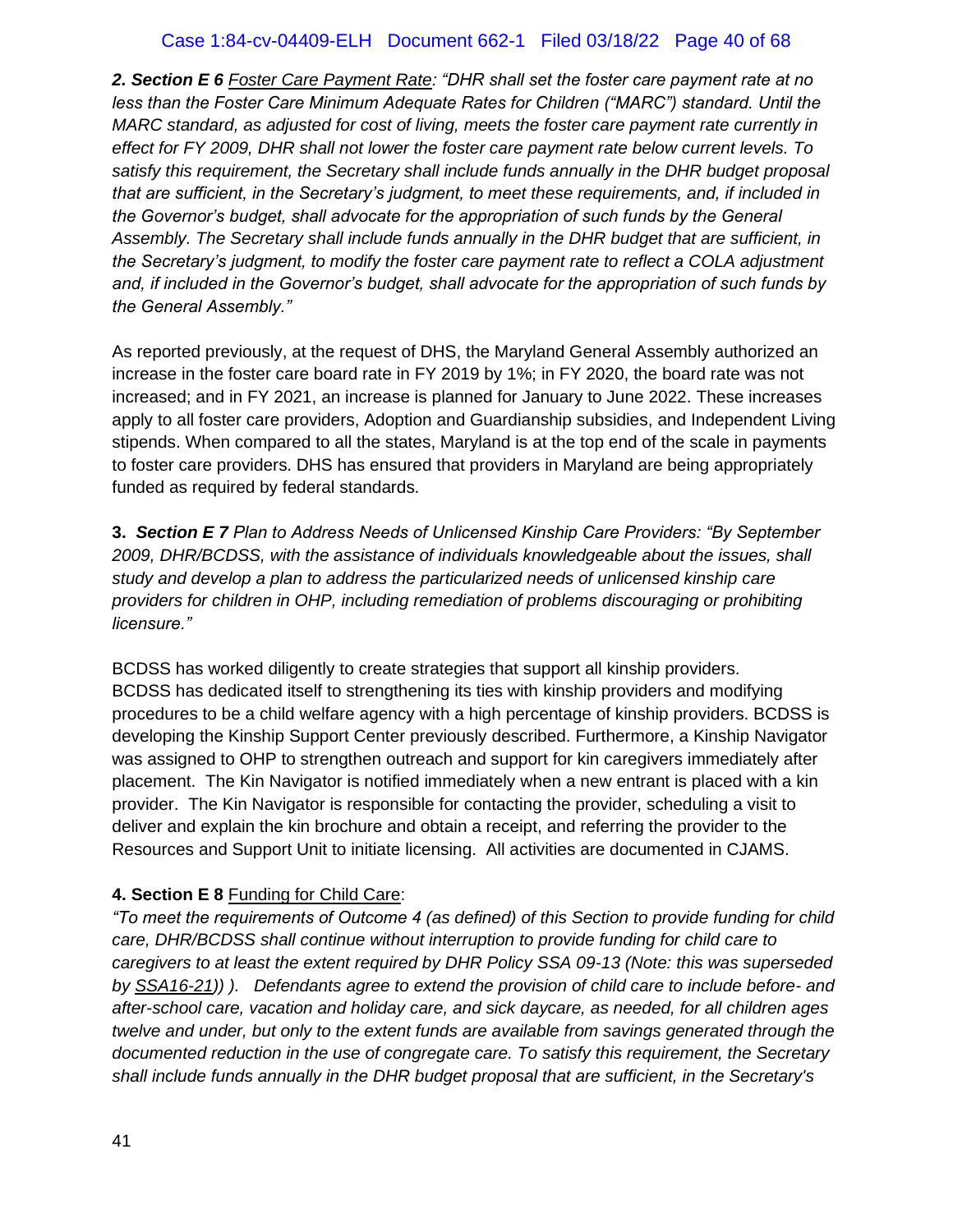*judgment, to meet these requirements and, if included in the Governor's budget, shall advocate for the appropriation of such funds by the General Assembly."*

The Agency continues to meet this commitment. The IVA certified BCDSS compliance with this commitment in the response to the 64th report.

**5. Section E 9** Services and Assistance to Parenting Youth: *"By September 30, 2009, DHR/BCDSS shall provide documentation of policies and implementation of policies for ensuring that children in OHP who are expecting a child or who are parents receive services and assistance appropriate and sufficient to assist the child to acquire parenting skills."*

The Agency continues to work to meet this commitment. As noted above in the section on Youth Engagement, in February 2020, RB21 developed an Expecting and Parenting Supervision Addendum Form that supervisors and caseworkers discuss and complete during supervision to increase conversation between case-workers and parenting youth to ensure that the youth have the necessary tools and resources to care for their children safely and with as much support as possible.

Following supervision that includes discussion of the youth who are expecting or parenting, the assigned caseworker sends an email to MATCH informing them of the young person's status. MATCH then contacts the young person to connect them to prenatal care and community resources. Please see the Youth Engagement section for a fuller description of this process.

**6. Section E 10** Children and Caseworker's Input in Licensing Reconsideration of Placements: *"By September 30, 2009, DHR/BCDSS shall provide documentation of policies and implementation of policies for ensuring that the input of children and caseworkers was considered in the reassessment, recertification and relicensing of a placement."*

BCDSS resource home caseworkers communicate with children and children's caseworkers about the care provided during the annual reconsideration of the foster home. BCDSS continues to explore with the IVA ways to meet this commitment. Opportunities for using the CJAMS provider record are under consideration, as is more specifically adding a reference to obtaining a child's input to the template for completing a reconsideration.

## **Health Care**

**1. Section E 1** Implementation of BCDSS Health Care Initiative: *"By June 2009, BCDSS will implement the BCDSS Health Care Initiative for all children newly entering OHP and all children in OHP with complex medical needs. Defendants shall provide Plaintiffs copies of the standards developed by the Medical Director as required in Definition C (2) of this Section."*

The Agency continues to maintain compliance with this commitment. The IVA certified compliance with this commitment in response to the 64th Report.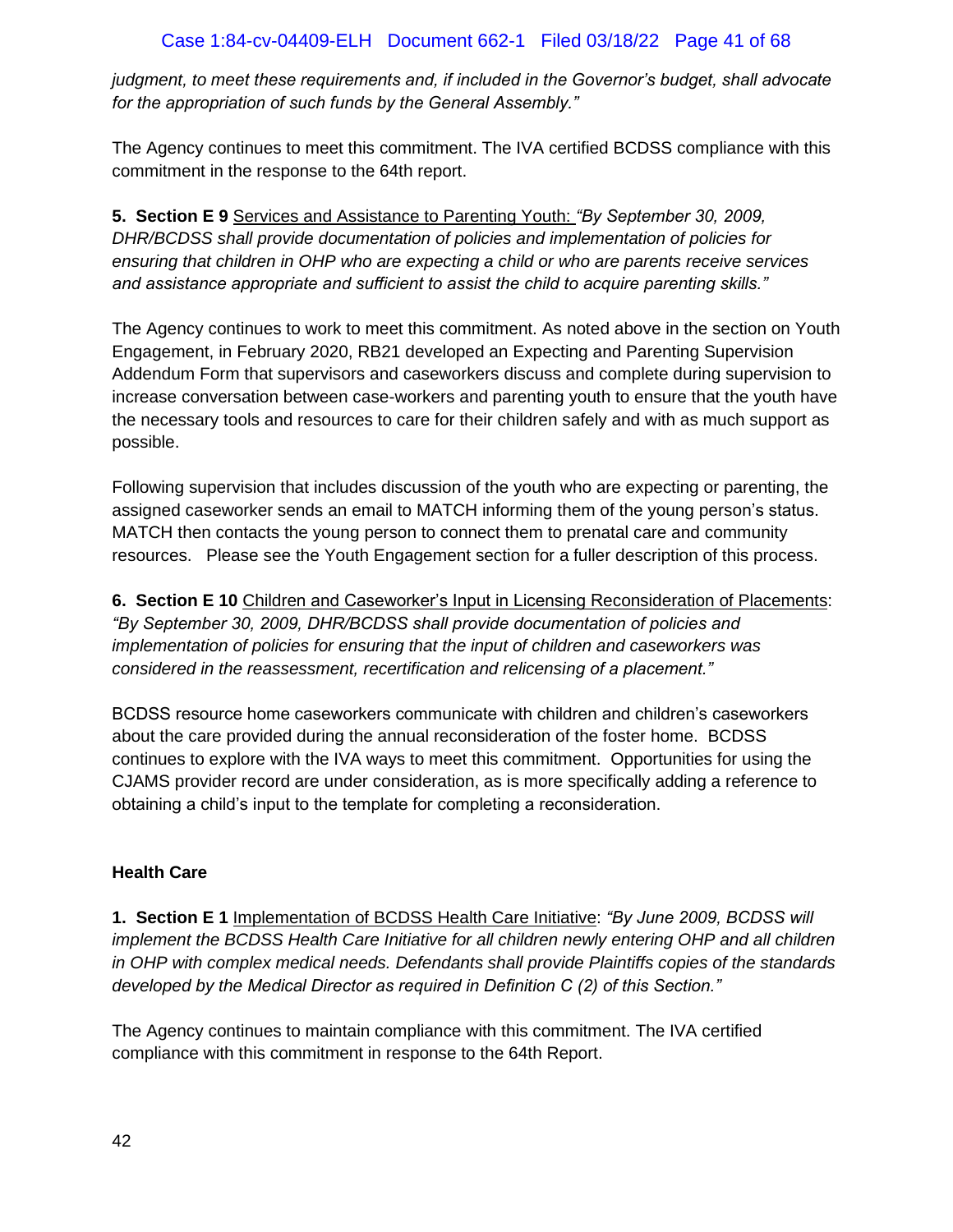**2. Section E 2** Health Care Advisory Council: *"By March 2009, BCDSS shall establish and thereafter maintain a Health Care Advisory Council, including medical experts and advocates for children from outside BCDSS, DHR, and the Department of Health and Mental Hygiene, to provide guidance on implementation of the requirements of the BCDSS Health Care Initiative."*

BCDSS continues to meet this commitment by maintaining a Health Care Advisory Council. A Council charter was written, and expansion of membership was added to include outside medical experts, youth voice, as well as advocates for children. The Council meets quarterly, and both the IVA and Plaintiffs' counsel participate as members.

During this reporting period, BCDSS created a subcommittee of the HealthCare Advisory Council to address behavioral health needs of children in OHP.

*3. Section E 3 Funding for BCDSS Health Care Initiative: "By August 2009 and annually thereafter, BCDSS/DHR, in consultation with the medical director and the Health Care Advisory Council, shall develop a plan, a timetable, and a funding strategy for inclusion in the FY 2011 and subsequent budget requests funding sufficient in the Secretary's judgment to accomplish*  full implementation of the requirements of the BCDSS Health Care Initiative for all children in *OHP."*

BCDSS continues to meet this commitment. DHS/BCDSS, in consultation with related parties, developed a plan and requested sufficient funding in the Secretary's judgment to implement the requirements of the BCDSS Health Care Initiative for all children in OHP. The Health Management Associates assessment of the MATCH Program was used to negotiate a new contract with HCAM for the MATCH Program. The new contract contains enhancements that will increase the health care services and oversight provided by MATCH to the children in the care of BCDSS, and that will improve documentation of compliance with those efforts.

**4.** *Section E 4 System to Meet the Mental Health Needs of Children In OHP: "By December 31, 2010, DHR/BCDSS shall operationalize a system to meet the mental health needs of children in OHP. The system will include access to mental health screening and assessment as well as a continuum of treatment services designed to secure ongoing treatment that meets the needs of children in OHP. DHR/BCDSS will seek the advice and input from the Health Care Advisory Group in the development and implementation of this system."* 

This commitment is an ongoing effort for BCDSS, which begins with the comprehensive behavioral health assessment completed as part of the entry assessment. A Behavioral Health Subcommittee was formed during this reporting period. For further information, please review the attached Behavioral Health Plan, updated at the end of June 2021.

## **Education**

**Section E** Implementation of "Fostering Connections to Success and Increasing Adoptions Act": *"By September 2009, Defendants will develop an implementation plan reasonably calculated to produce compliance with the education requirements of the federal "Fostering Connections to Success and Increasing Adoptions Act."*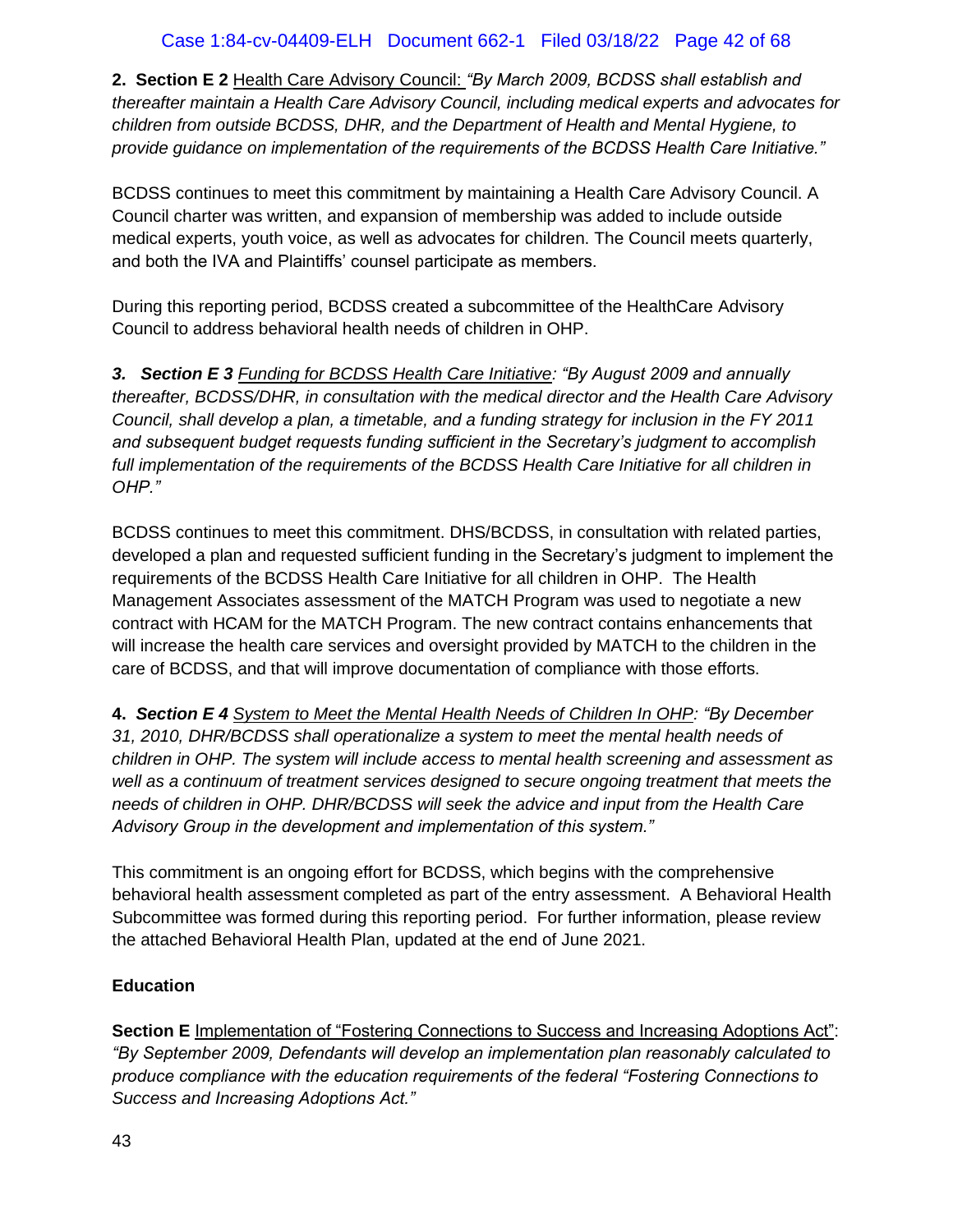In the 63rd reporting period, BCDSS provided a copy of its Memorandum of Agreement with the Baltimore City School system and its School Placement Stabilization Memorandum demonstrating compliance with the educational requirements of the Federal Fostering Connections to Success and Increasing Adoptions Act as well as the federal Every Student Succeeds Act. However, we recognize that there are Baltimore City children in OHP who are enrolled in other school districts across the state. Like other local departments, BCDSS has an agreement with its own local school district, but not with others. BCDSS continues to work towards compliance with this commitment.

# <span id="page-42-0"></span>**Data Summary**

As discussed, DHS, BCDSS, and IVA have been working diligently to revise and produce accurate measurement reports for all the new measurement instructions. Attached to this report is an estimated timeline for report completion (Measurement Report Timeline). BCDSS expects to report on all the measurements in the next reporting period. BCDSS recognizes that some of the compliance rates of the reported measures are very low. BCDSS attributes the low compliance to the lack of documentation in the CJAMS system. Historically, the workforce has not had clear directives on how to document the measures in the electronic system. Along with the development of measurement instructions and data reports out of CJAMS, BCDSS and DHS plan to train the workforce on how to appropriately document the information in CJAMS so that the reports will capture the work being done. This training will be a tremendous undertaking and will be ongoing during future reporting periods. As staff become trained in appropriate documentation, BCDSS expects to see the compliance rates increase.

| #                       | <b>Measure</b><br>Sub# | <b>Measure</b>                                                                                                                    | <b>Area</b>                       | <b>Source</b> | 66 <sup>th</sup> | <b>Comments</b> |
|-------------------------|------------------------|-----------------------------------------------------------------------------------------------------------------------------------|-----------------------------------|---------------|------------------|-----------------|
|                         |                        | Percent of children in<br>family preservation<br>that enter OHP.                                                                  | Preservation<br>and<br>Permanency | <b>CJAMS</b>  | 7.70%            |                 |
| $\overline{\mathbf{2}}$ |                        | Percent of children<br>and families in family<br>preservation that<br>timely received<br>services identified in<br>the case plan. | Preservation<br>and<br>Permanency | <b>QSR</b>    | <b>TBD</b>       |                 |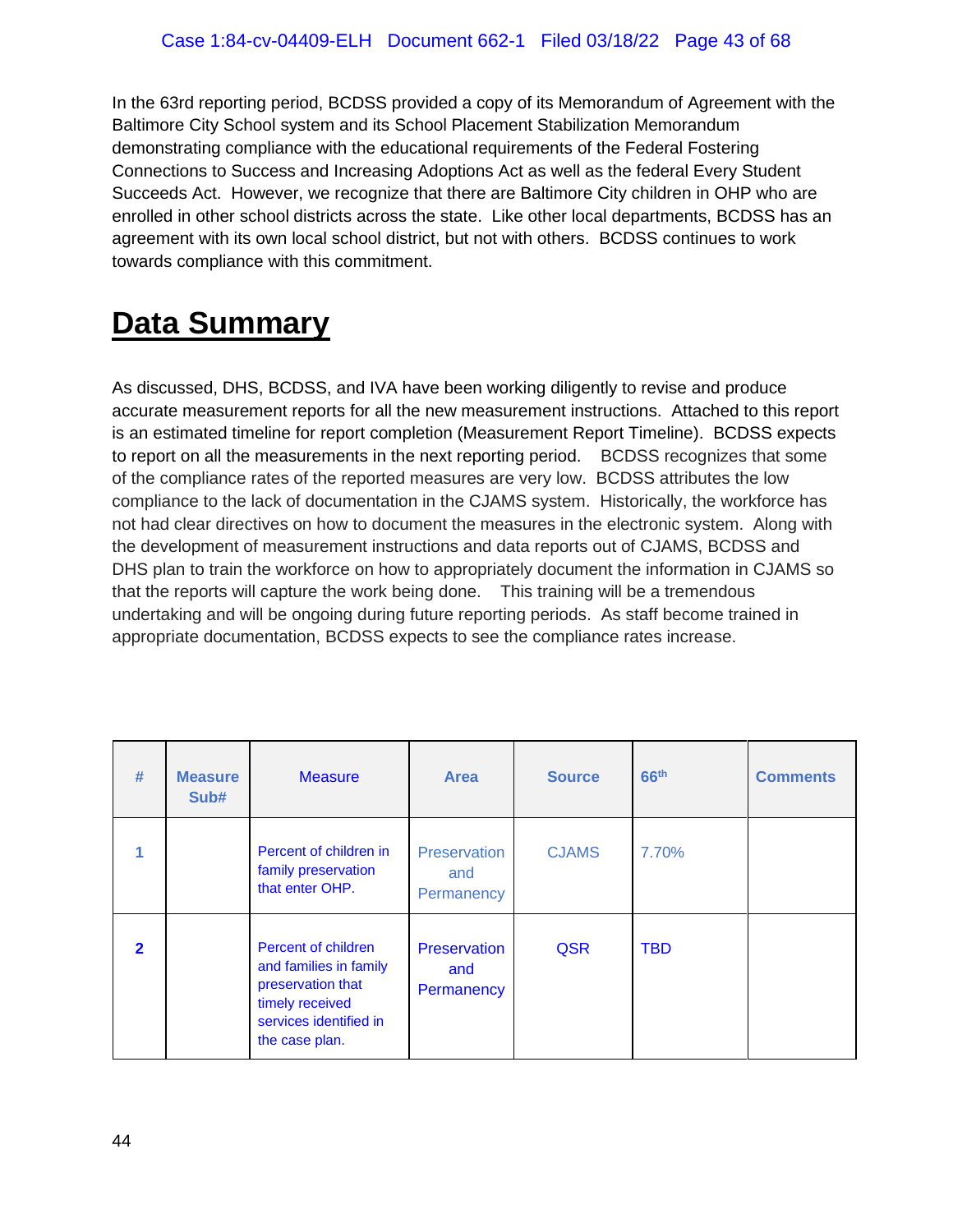# Case 1:84-cv-04409-ELH Document 662-1 Filed 03/18/22 Page 44 of 68

| #              | <b>Measure</b><br>Sub# | <b>Measure</b>                                                                                                                      | <b>Area</b>                       | <b>Source</b> | 66 <sup>th</sup>                                                          | <b>Comments</b>                                                                                                                         |
|----------------|------------------------|-------------------------------------------------------------------------------------------------------------------------------------|-----------------------------------|---------------|---------------------------------------------------------------------------|-----------------------------------------------------------------------------------------------------------------------------------------|
| 3              | A                      | 90 percent of children<br>and families in family<br>preservation had a<br>case plan.                                                | Preservation<br>and<br>Permanency | <b>CJAMS</b>  | 2.48%                                                                     | <b>BCDSS</b><br>attributes this<br>low<br>percentage<br>to the lack of<br>training for<br>appropriate<br>documentati<br>on in<br>CJAMS. |
| 3              | B                      | 90 percent of children<br>and families in family<br>preservation had a<br>case plan.                                                | Preservation<br>and<br>Permanency | <b>QSR</b>    | <b>TBD</b>                                                                |                                                                                                                                         |
| 4              |                        | 85 percent of children<br>and families in family<br>preservation timely<br>received the services<br>identified in the case<br>plan. | Preservation<br>and<br>Permanency | <b>QSR</b>    | <b>TBD</b>                                                                |                                                                                                                                         |
| 5              |                        | Average length of stay<br>for children in OHP (in<br>months).                                                                       | Preservation<br>and<br>Permanency | <b>CJAMS</b>  | Avg length of<br><b>Stay 35-</b><br><b>Median</b><br>Length of<br>Stay 28 |                                                                                                                                         |
| $6\phantom{a}$ |                        | Percent of children<br>who had a<br>comprehensive<br>assessment within<br>sixty days of<br>placement.                               | Preservation<br>and<br>Permanency | <b>CJAMS</b>  | 11.57%                                                                    | <b>BCDSS</b><br>attributes this<br>low<br>percentage<br>to the lack of<br>training for<br>appropriate<br>documentati<br>on in<br>CJAMS. |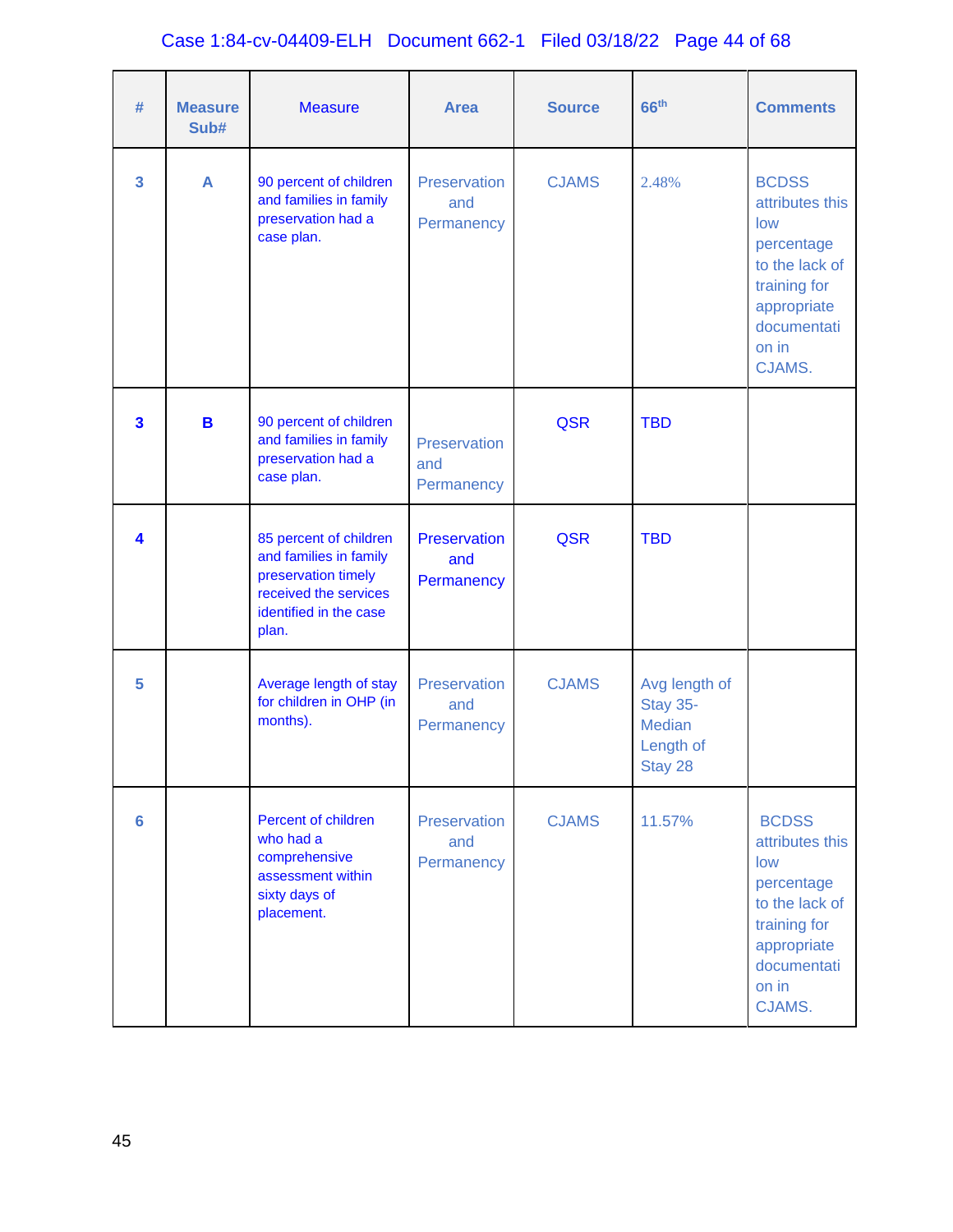# Case 1:84-cv-04409-ELH Document 662-1 Filed 03/18/22 Page 45 of 68

| #                | <b>Measure</b><br>Sub# | <b>Measure</b>                                                                                                                                                                                                                                                                                        | <b>Area</b>                       | <b>Source</b>                   | 66 <sup>th</sup> | <b>Comments</b> |
|------------------|------------------------|-------------------------------------------------------------------------------------------------------------------------------------------------------------------------------------------------------------------------------------------------------------------------------------------------------|-----------------------------------|---------------------------------|------------------|-----------------|
| $\overline{7}$   |                        | Percent of all children<br>with a permanency<br>plan of reunification for<br>whom BCDSS had a<br>service agreement<br>with the child's parents<br>or guardians or for<br>whom BCDSS made<br>reasonable efforts to<br>get the child's parents<br>or guardians to enter<br>into a service<br>agreement. | Preservation<br>and<br>Permanency | <b>QSR</b>                      | <b>TBD</b>       |                 |
| 8                |                        | Percent of all children<br>for whom BCDSS<br>provided referrals for<br>services identified in<br>the child's parent's or<br>guardian's service<br>agreement.                                                                                                                                          | Preservation<br>and<br>Permanency | <b>QSR</b>                      | <b>TBD</b>       |                 |
| $\boldsymbol{9}$ |                        | Percent of cases that<br>had a team decision-<br>making meeting when<br>the child is at risk of a<br>placement disruption.                                                                                                                                                                            | Preservation<br>and<br>Permanency | <b>CJAMS</b>                    | <b>TBD</b>       |                 |
| 10               |                        | Percent of TPR<br>petitions filed that<br>were filed on time.                                                                                                                                                                                                                                         | Preservation<br>and<br>Permanency | <b>LEGAL</b><br><b>SERVICES</b> | 79.25%           |                 |
| 11               |                        | Percent of children<br>who, after twenty-four<br>months in care, had a<br>case review every<br>ninety days to resolve<br>barriers to<br>permanency.                                                                                                                                                   | Preservation<br>and<br>Permanency | <b>CJAMS</b>                    | <b>TBD</b>       |                 |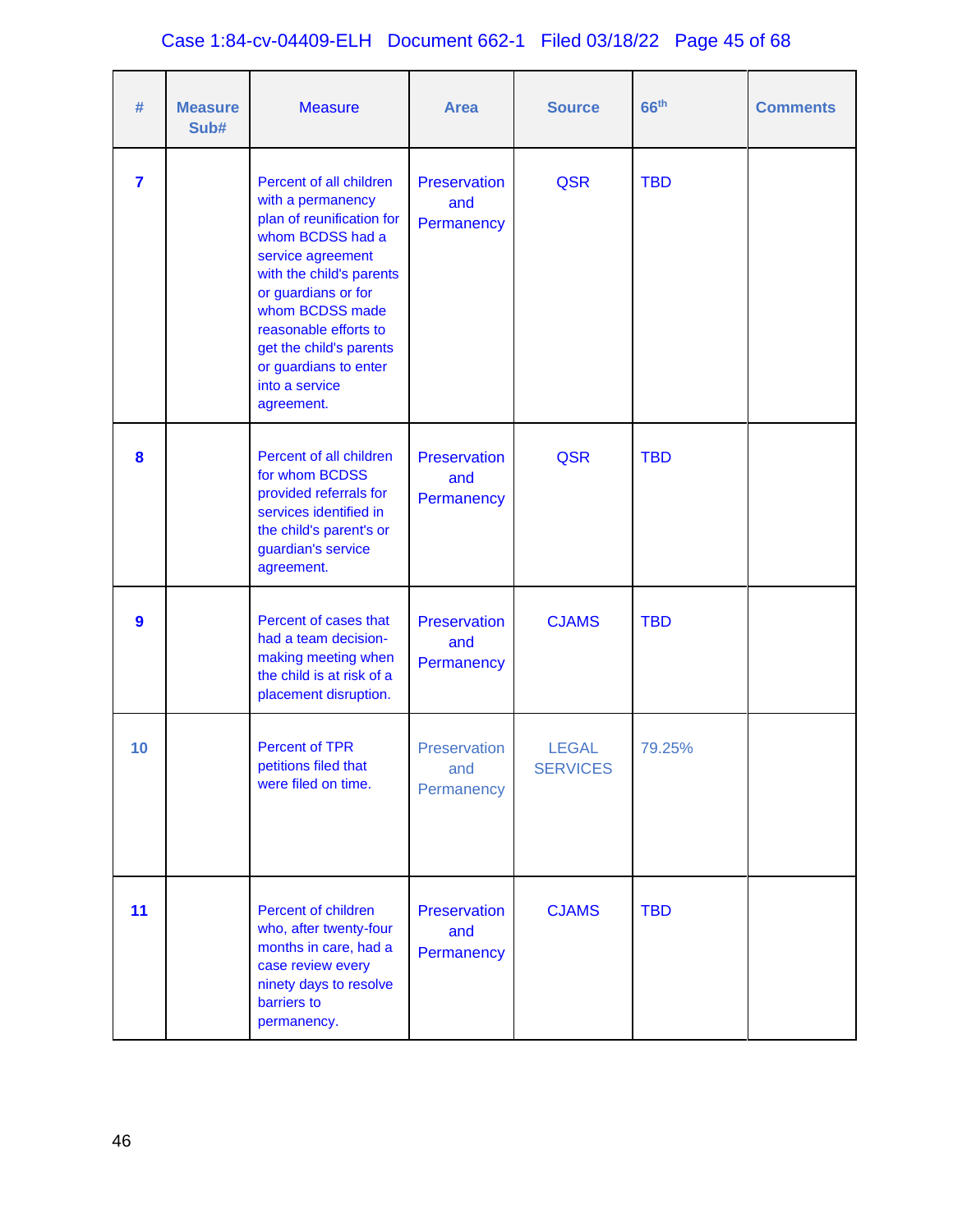# Case 1:84-cv-04409-ELH Document 662-1 Filed 03/18/22 Page 46 of 68

| #  | <b>Measure</b><br>Sub# | <b>Measure</b>                                                                                                                                                                                                           | <b>Area</b>                              | <b>Source</b>                   | 66 <sup>th</sup> | <b>Comments</b>                                  |
|----|------------------------|--------------------------------------------------------------------------------------------------------------------------------------------------------------------------------------------------------------------------|------------------------------------------|---------------------------------|------------------|--------------------------------------------------|
| 12 |                        | Percent of all children<br>with a permanency<br>plan of reunification for<br>whom BCDSS<br>facilitated a visit with<br>the child's parents<br>once per week.                                                             | Preservation<br>and<br>Permanency        | <b>CJAMS</b>                    | <b>TBD</b>       |                                                  |
| 13 |                        | Percent of applicable<br>children for whom,<br>where the child's<br>paternity had not been<br>established, BCDSS<br>sought to establish the<br>child's paternity within<br>ninety days of the<br>child's entry into OHP. | <b>Preservation</b><br>and<br>Permanency | <b>LEGAL</b><br><b>SERVICES</b> | <b>TBD</b>       |                                                  |
| 14 |                        | Percent of children for<br>whom BCDSS<br>searched for relatives<br>or other resources.                                                                                                                                   | Preservation<br>and<br>Permanency        | <b>QSR</b>                      | <b>TBD</b>       |                                                  |
| 15 | B                      | 90 percent of children<br>in OHP had a case<br>plan.                                                                                                                                                                     | Preservation<br>and<br>Permanency        | <b>QSR</b>                      | <b>TBD</b>       |                                                  |
| 16 |                        | 90 percent of children<br>in OHP and their<br>families timely<br>received the services<br>identified in their case<br>plans.                                                                                             | Preservation<br>and<br>Permanency        | <b>QSR</b>                      | <b>TBD</b>       |                                                  |
| 17 |                        | Percent of children<br>ages twelve and over<br>who participated in<br>case planning<br>meetings.                                                                                                                         | Preservation<br>and<br>Permanency        | <b>CJAMS</b>                    | <b>TBD</b>       |                                                  |
| 18 |                        | Percent of all new<br>entrants for whom a<br>family involvement<br>meeting was held                                                                                                                                      | Preservation<br>and<br>Permanency        | <b>CJAMS</b>                    | 0.34%            | <b>BCDSS</b><br>recently<br>implemented<br>a new |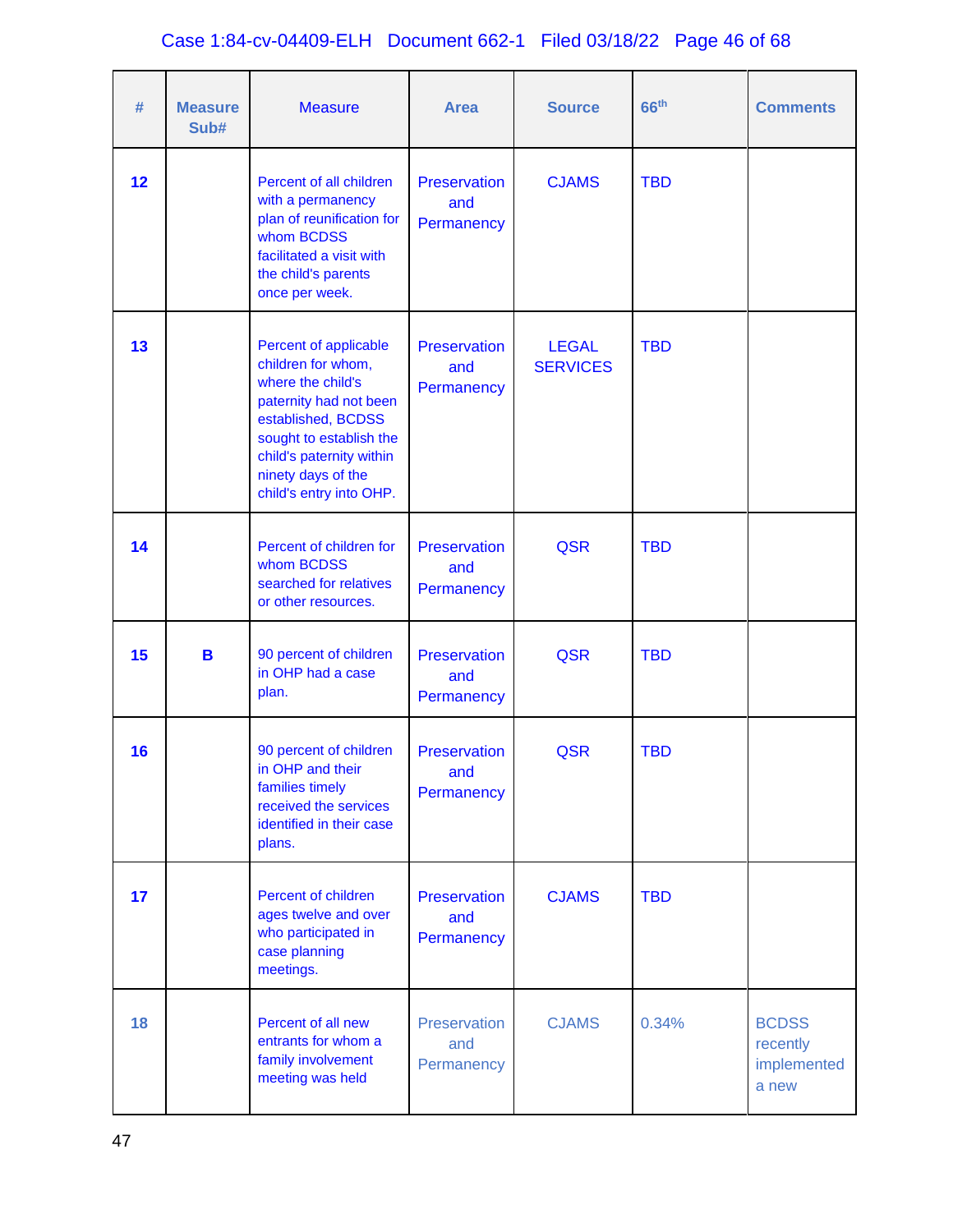# Case 1:84-cv-04409-ELH Document 662-1 Filed 03/18/22 Page 47 of 68

| #  | <b>Measure</b><br>Sub# | <b>Measure</b>                                                                                                                                                                                                                                          | <b>Area</b>                       | <b>Source</b>                   | 66 <sup>th</sup> | <b>Comments</b>                                                          |
|----|------------------------|---------------------------------------------------------------------------------------------------------------------------------------------------------------------------------------------------------------------------------------------------------|-----------------------------------|---------------------------------|------------------|--------------------------------------------------------------------------|
|    |                        | within seventy-two<br>hours of placement.                                                                                                                                                                                                               |                                   |                                 |                  | <b>Standard</b><br>Operating<br>Procedure to<br>address this<br>measure. |
| 19 |                        | Percent of all children<br>for whom case<br>planning meetings<br>included family<br>members.                                                                                                                                                            | Preservation<br>and<br>Permanency | <b>CJAMS</b>                    | <b>TBD</b>       |                                                                          |
| 20 |                        | New entries into OHP<br>for whom an FTM was<br>held 3 days before<br>date of entry into OHP                                                                                                                                                             | Preservation<br>and<br>Permanency | <b>CJAMS</b>                    | <b>TBD</b>       |                                                                          |
| 23 |                        | Percent of children for<br>whom BCDSS<br>reported to the child's<br>parents, the parents'<br>attorney, and the<br>child's attorney any<br>intention to request a<br>change in the<br>permanency plan at<br>least ten days prior to<br>the court review. | Preservation<br>and<br>Permanency | <b>LEGAL</b><br><b>SERVICES</b> | <b>TBD</b>       |                                                                          |
| 24 |                        | 90 percent of children<br>had a case plan that<br>was completed within<br>sixty days of the child's<br>entry into OHP, and<br>which was updated<br>every six months.                                                                                    | Preservation<br>and<br>Permanency | <b>CJAMS</b>                    | <b>TBD</b>       |                                                                          |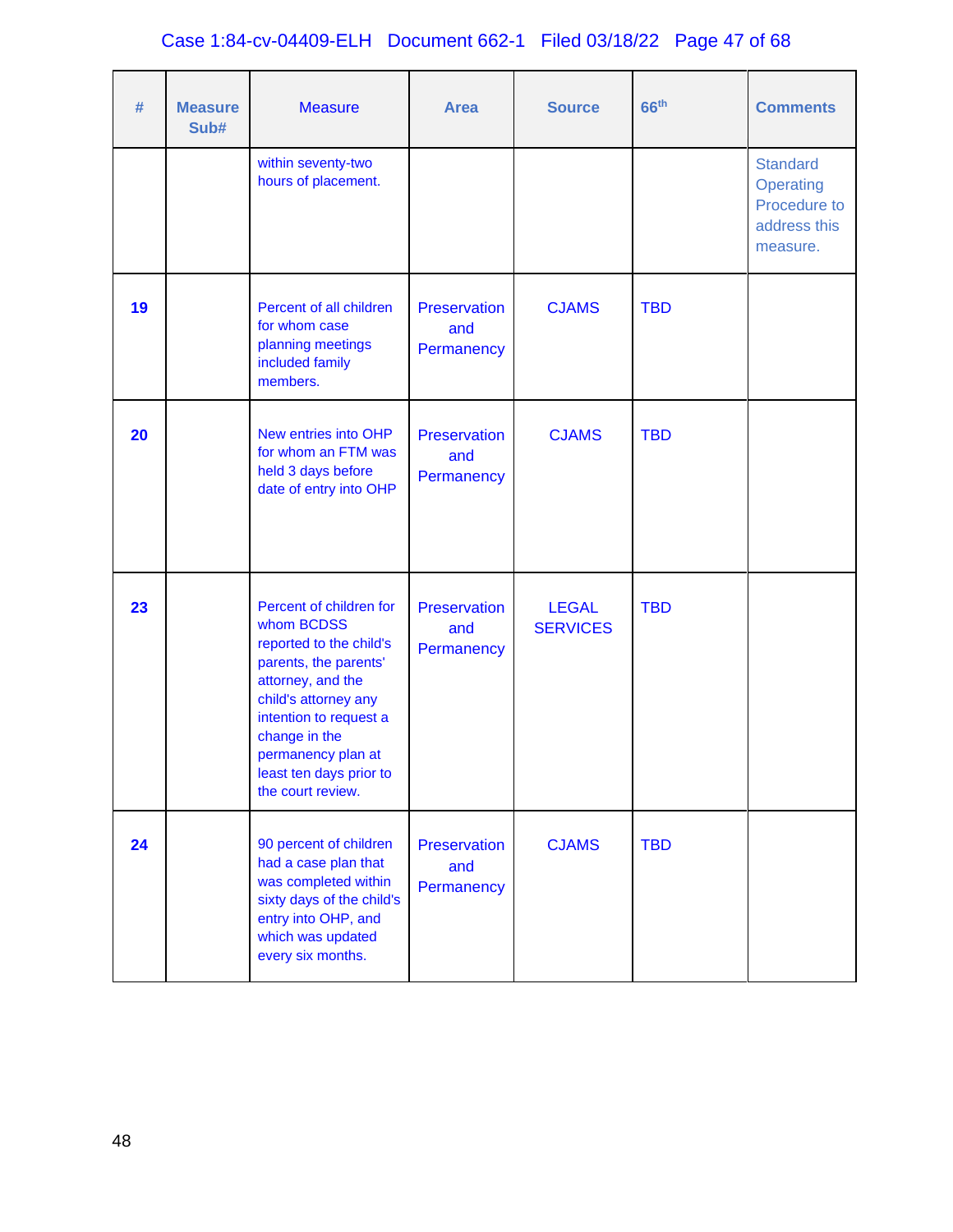# Case 1:84-cv-04409-ELH Document 662-1 Filed 03/18/22 Page 48 of 68

| #  | <b>Measure</b><br>Sub# | <b>Measure</b>                                                                                                                                                                                                         | <b>Area</b>                       | <b>Source</b> | 66 <sup>th</sup> | <b>Comments</b> |
|----|------------------------|------------------------------------------------------------------------------------------------------------------------------------------------------------------------------------------------------------------------|-----------------------------------|---------------|------------------|-----------------|
| 25 | $\mathbf{A}$           | Percent of children<br>ages fourteen and<br>over who had a<br>transition plan for<br>independence<br>included in the child's<br>case plan and were<br>timely receiving the<br>services identified in<br>the case plan. | Preservation<br>and<br>Permanency | <b>CJAMS</b>  | <b>TBD</b>       |                 |
| 25 | B                      | Percent of children<br>ages fourteen and<br>over who had a<br>transition plan for<br>independence<br>included in the child's<br>case plan and were<br>timely receiving the<br>services identified in<br>the case plan. | Preservation<br>and<br>Permanency | <b>QSR</b>    | <b>TBD</b>       |                 |
| 26 |                        | Percent of<br>emancipated youth<br>who reported receiving<br>services designed to<br>prepare them for<br>independence.                                                                                                 | Preservation<br>and<br>Permanency | <b>CJAMS</b>  | <b>TBD</b>       |                 |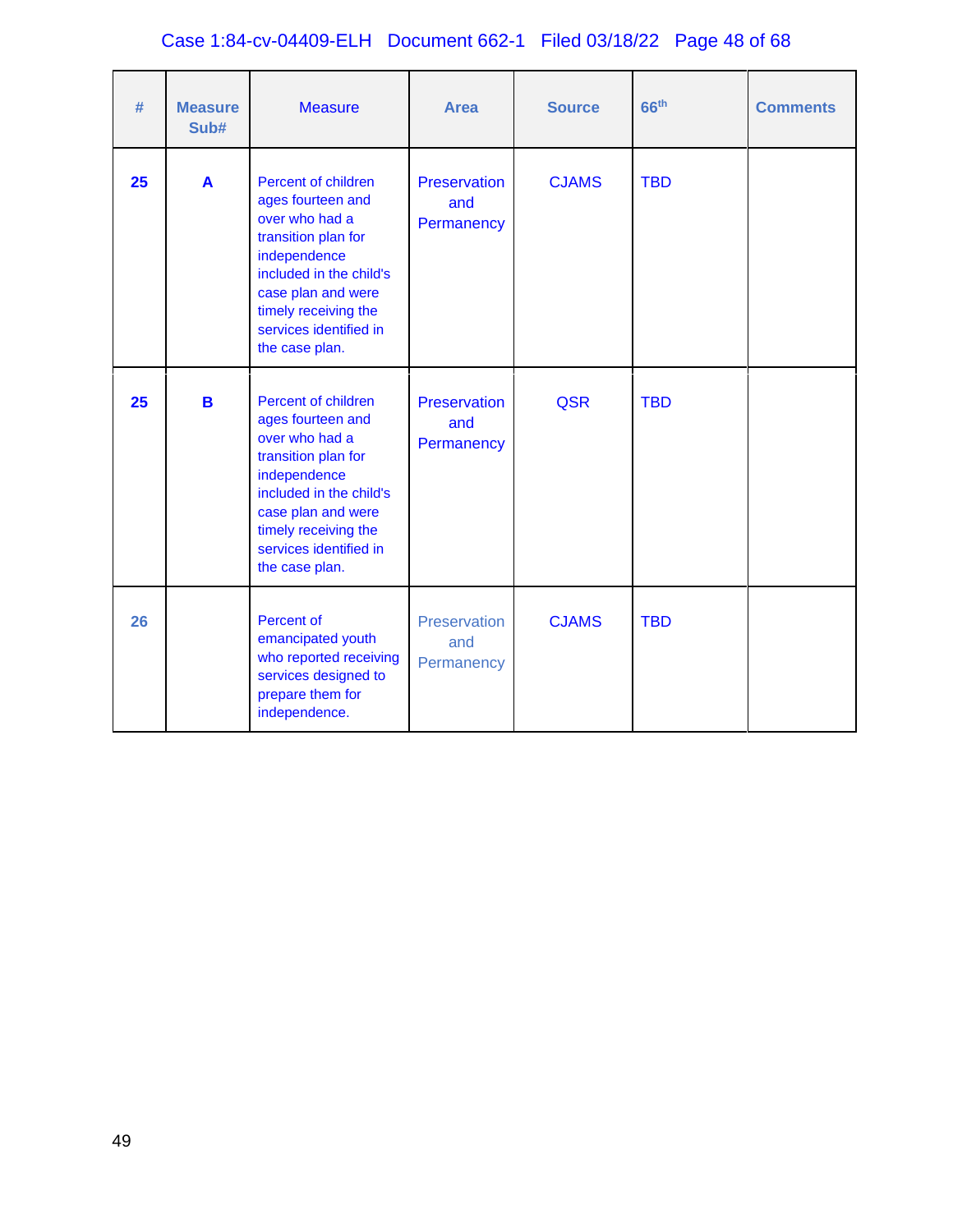# Case 1:84-cv-04409-ELH Document 662-1 Filed 03/18/22 Page 49 of 68

| #  | <b>Measure</b><br>Sub# | <b>Measure</b>                                                                                                                                                                                                                                                                                                                                                                                                | <b>Area</b>                              | <b>Source</b>                                       | 66 <sup>th</sup> | <b>Comments</b>                                           |
|----|------------------------|---------------------------------------------------------------------------------------------------------------------------------------------------------------------------------------------------------------------------------------------------------------------------------------------------------------------------------------------------------------------------------------------------------------|------------------------------------------|-----------------------------------------------------|------------------|-----------------------------------------------------------|
| 27 |                        | Percent of youth with a<br>mental illness or a<br>developmental<br>disability who need a<br>residential facility,<br>residential supports, or<br>day programming or<br>supported employment<br>services after they turn<br>twenty-one who<br>received a referral,<br>and who had a<br>transition plan to an<br>alternative service<br>provider at least two<br>years prior to their<br>twenty-first birthday. | Preservation<br>and<br>Permanency        | <b>QUALITY</b><br><b>ASSURANCE</b><br><b>REVIEW</b> | <b>TBD</b>       |                                                           |
| 28 |                        | Number of youth, ages<br>eighteen to twenty-<br>one, who exited OHP<br>through rescission.                                                                                                                                                                                                                                                                                                                    | Preservation<br>and<br>Permanency        | <b>LEGAL</b><br><b>SERVICES</b>                     | 1                | <b>BCDSS</b><br>respectfully<br>requests<br>certification |
| 29 | A                      | 90 percent of children<br>ages fourteen and<br>over had a transition<br>plan included in the<br>child's case plan and<br>timely received the<br>services identified in<br>the case plan.                                                                                                                                                                                                                      | <b>Preservation</b><br>and<br>Permanency | <b>CJAMS</b>                                        | <b>TBD</b>       |                                                           |
| 29 | B                      | 90 percent of children<br>ages fourteen and<br>over had a transition<br>plan included in the<br>child's case plan and<br>timely received the<br>services identified in<br>the case plan.                                                                                                                                                                                                                      | Preservation<br>and<br>Permanency        | QSR                                                 | <b>TBD</b>       |                                                           |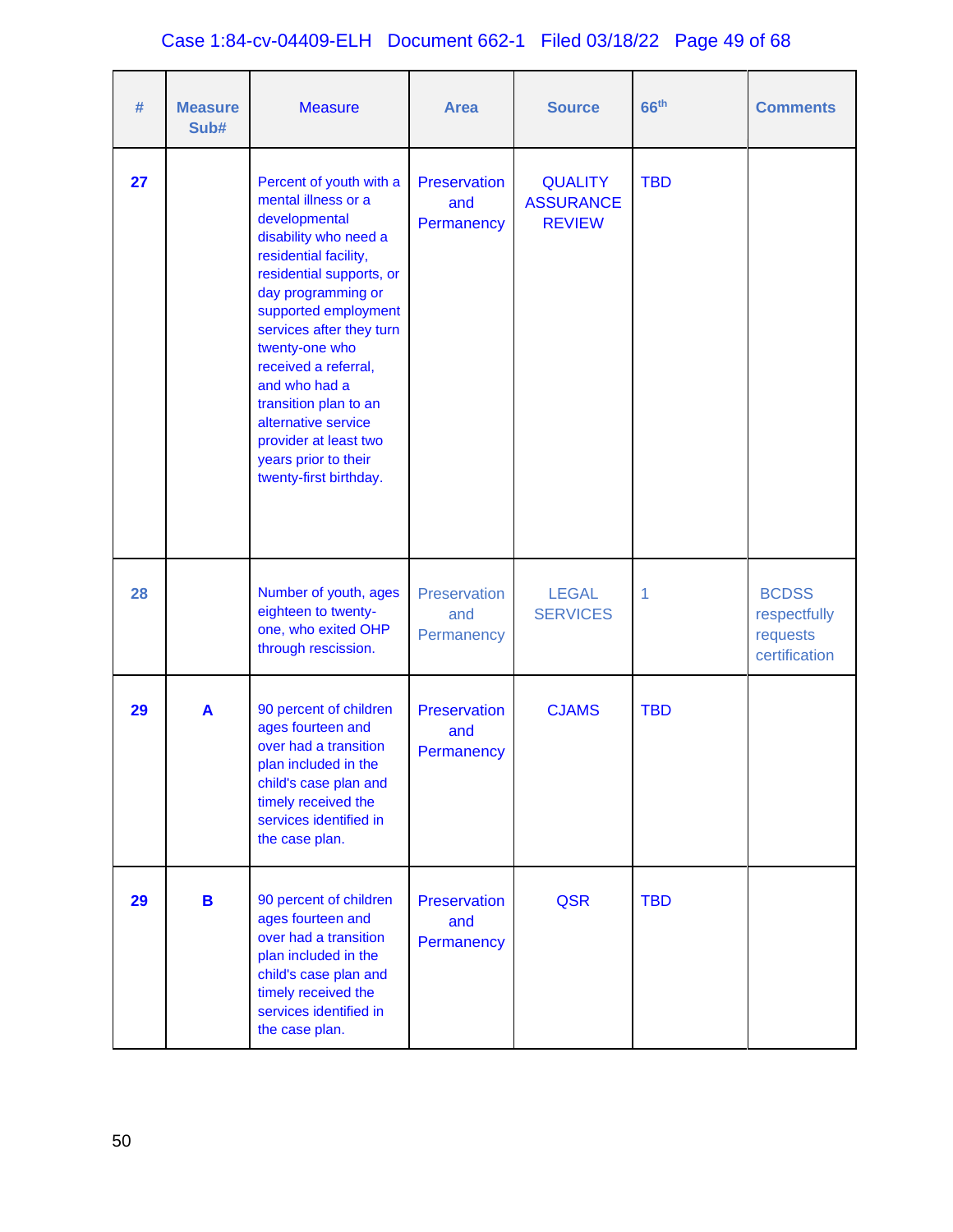# Case 1:84-cv-04409-ELH Document 662-1 Filed 03/18/22 Page 50 of 68

| #  | <b>Measure</b><br>Sub# | <b>Measure</b>                                                                                                                                                                                                                   | <b>Area</b>                       | <b>Source</b> | 66 <sup>th</sup> | <b>Comments</b> |
|----|------------------------|----------------------------------------------------------------------------------------------------------------------------------------------------------------------------------------------------------------------------------|-----------------------------------|---------------|------------------|-----------------|
| 30 |                        | Percent of all children<br>who were placed in-<br>Family Settings- (i.e.,<br>public resource family,<br>treatment foster home,<br>pre-adoptive)                                                                                  | Preservation<br>and<br>Permanency | <b>CJAMS</b>  | <b>TBD</b>       |                 |
| 31 |                        | Percent of all children<br>in OHP placed with<br>siblings.                                                                                                                                                                       | <b>OHP</b>                        | <b>CJAMS</b>  | <b>TBD</b>       |                 |
| 32 |                        | Percent of all children<br>in congregate care<br>who had a stepdown<br>plan.                                                                                                                                                     | <b>OHP</b>                        | <b>CJAMS</b>  | <b>TBD</b>       |                 |
| 33 |                        | 90% of all children<br>were placed promptly<br>in the least restrictive<br>and appropriate<br>placement based on<br>their individualized<br>needs.                                                                               | <b>OHP</b>                        | <b>QSR</b>    | <b>TBD</b>       |                 |
| 34 | A                      | Children under seven<br>placed in congregate<br>care                                                                                                                                                                             | <b>OHP</b>                        | <b>CJAMS</b>  | <b>TBD</b>       |                 |
| 34 | B                      | Children seven to<br>twelve placed in<br>congregate care                                                                                                                                                                         | <b>OHP</b>                        | <b>CJAMS</b>  | <b>TBD</b>       |                 |
| 35 |                        | Percent of children<br>under age thirteen<br>placed in congregate<br>care for whom the<br>placement was<br>medically or<br>therapeutically<br>necessary and the<br>placement included<br>services that met the<br>child's needs. | <b>OHP</b>                        | <b>CJAMS</b>  | <b>TBD</b>       |                 |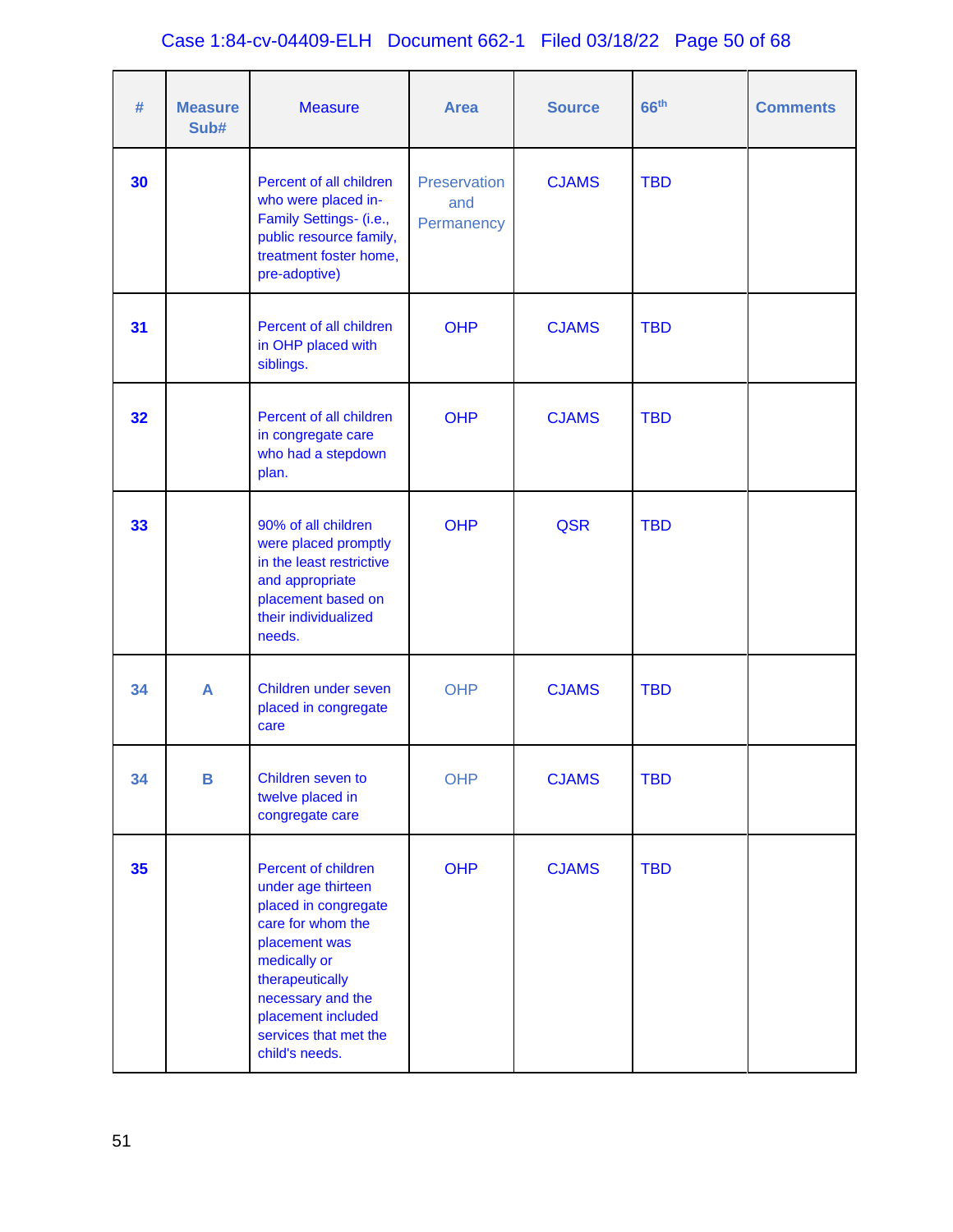# Case 1:84-cv-04409-ELH Document 662-1 Filed 03/18/22 Page 51 of 68

| #  | <b>Measure</b><br>Sub# | <b>Measure</b>                                                                                                                                                                                                        | <b>Area</b> | <b>Source</b>                   | 66 <sup>th</sup> | <b>Comments</b> |
|----|------------------------|-----------------------------------------------------------------------------------------------------------------------------------------------------------------------------------------------------------------------|-------------|---------------------------------|------------------|-----------------|
| 36 |                        | For 99% of children<br>under age thirteen<br>placed in congregate<br>care, the placement<br>was medically or<br>therapeutically<br>necessary and the<br>placement included<br>services that met the<br>child's needs. | <b>OHP</b>  | <b>CJAMS</b>                    | <b>TBD</b>       |                 |
| 37 |                        | Number of placements<br>available to BCDSS by<br>type.                                                                                                                                                                | <b>OHP</b>  | <b>CJAMS</b>                    | <b>TBD</b>       |                 |
| 38 |                        | Number of emergency<br>foster homes on<br>retainer                                                                                                                                                                    | <b>OHP</b>  | <b>CJAMS</b>                    | $\mathbf 0$      |                 |
| 39 |                        | The array of current<br>placements matched<br>the recommendation<br>of the biennial needs<br>assessment.                                                                                                              | <b>OHP</b>  | <b>UMSSW</b><br><b>CONTRACT</b> | <b>TBD</b>       |                 |
| 40 |                        | Percent of all children<br>who have service<br>needs identified in<br>their case plans.                                                                                                                               | <b>OHP</b>  | QSR                             | <b>TBD</b>       |                 |
| 41 |                        | Percent of all children<br>for whom identified<br>service needs were<br>followed by timely and<br>appropriate referrals.                                                                                              | <b>OHP</b>  | <b>QSR</b>                      | <b>TBD</b>       |                 |
| 42 |                        | Percent of children<br>who receive services<br>necessary and<br>sufficient to meet the                                                                                                                                | <b>OHP</b>  | <b>QSR</b>                      | <b>TBD</b>       |                 |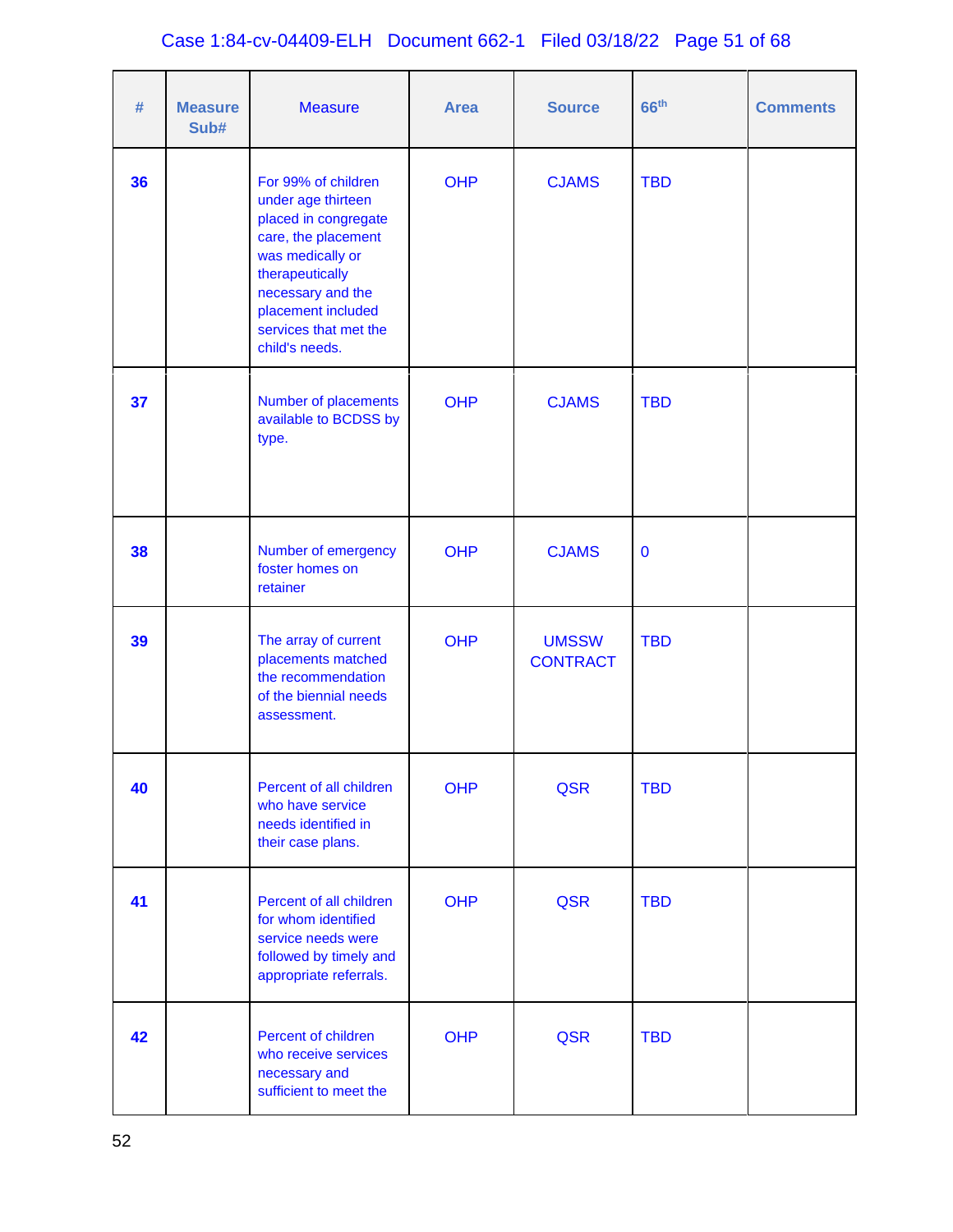# Case 1:84-cv-04409-ELH Document 662-1 Filed 03/18/22 Page 52 of 68

| #  | <b>Measure</b><br>Sub# | <b>Measure</b>                                                                                                                                                                         | <b>Area</b> | <b>Source</b>                                       | 66 <sup>th</sup> | <b>Comments</b> |
|----|------------------------|----------------------------------------------------------------------------------------------------------------------------------------------------------------------------------------|-------------|-----------------------------------------------------|------------------|-----------------|
|    |                        | child's needs and to<br>support stability in the<br>least restrictive<br>placement.                                                                                                    |             |                                                     |                  |                 |
| 43 |                        | Percent of children not<br>placed with their<br>siblings who have<br>visitation with their<br>siblings twice a month.                                                                  | <b>OHP</b>  | <b>CJAMS</b>                                        | <b>TBD</b>       |                 |
| 44 |                        | 90 percent of children<br>and caregivers<br>received services<br>necessary and<br>sufficient to meet their<br>needs and to support<br>stability in the least<br>restrictive placement. | <b>OHP</b>  | <b>QSR</b>                                          | <b>TBD</b>       |                 |
| 45 |                        | Percent of kinship care<br>providers who<br>received written<br>notification of the right<br>to apply for foster<br>home licensing within<br>ten days of placement.                    | <b>OHP</b>  | <b>CJAMS</b>                                        | 45.10%           |                 |
| 46 |                        | Percent of kinship care<br>providers who<br>received written<br>notification of BCDSS<br>training opportunities.                                                                       | <b>OHP</b>  | <b>QUALITY</b><br><b>ASSURANCE</b><br><b>REVIEW</b> | 36.40%           |                 |
| 47 |                        | Percent of kinship care<br>providers who<br>reported having been<br>informed about<br>training and licensing<br>opportunities.                                                         | <b>OHP</b>  | <b>QUALITY</b><br><b>ASSURANCE</b><br><b>REVIEW</b> | 87.00%           |                 |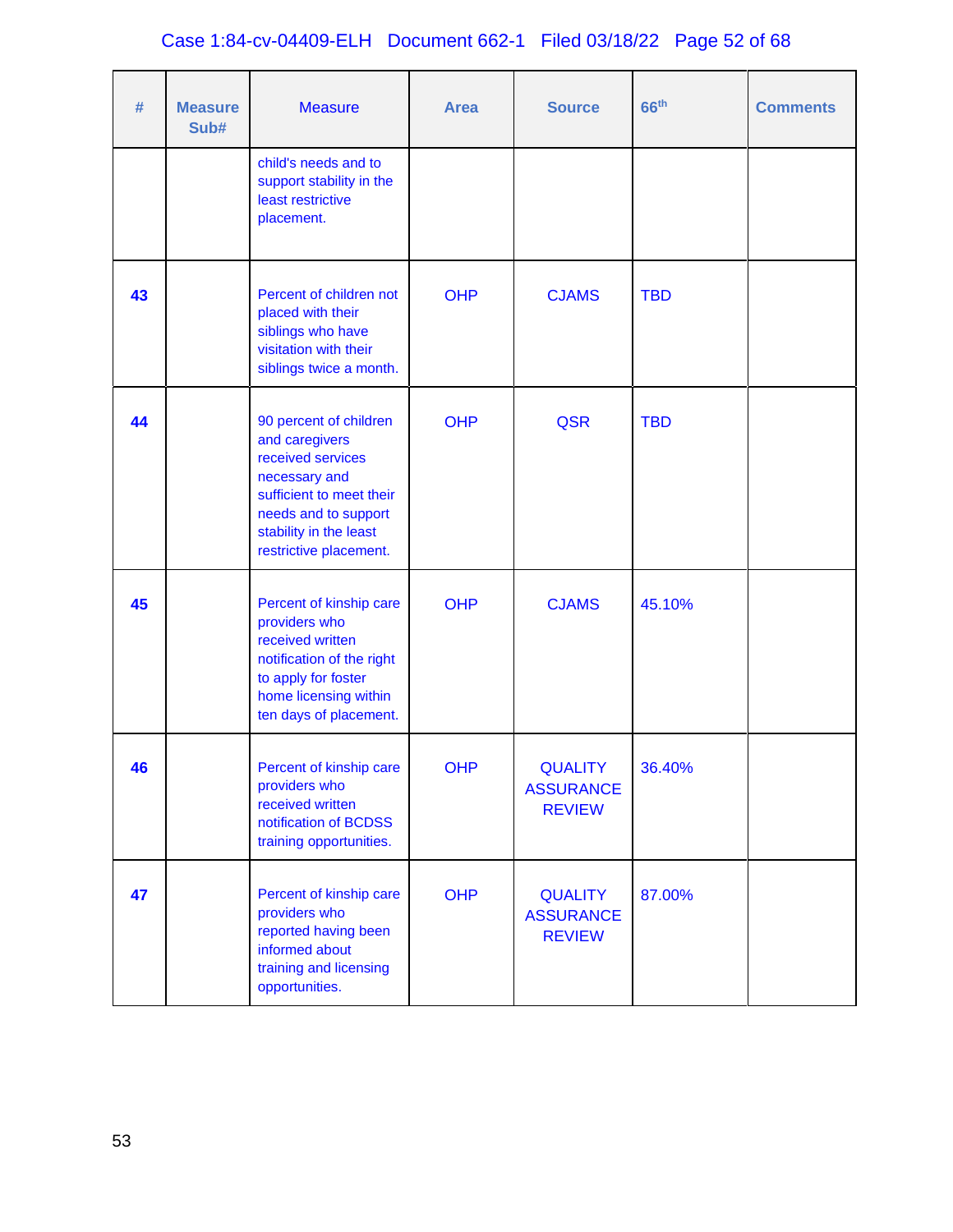# Case 1:84-cv-04409-ELH Document 662-1 Filed 03/18/22 Page 53 of 68

| $\#$ | <b>Measure</b><br>Sub# | <b>Measure</b>                                                                                                                                                        | <b>Area</b> | <b>Source</b>                                       | 66 <sup>th</sup>                                                                                                                                                                                                                                                                                                       | <b>Comments</b> |
|------|------------------------|-----------------------------------------------------------------------------------------------------------------------------------------------------------------------|-------------|-----------------------------------------------------|------------------------------------------------------------------------------------------------------------------------------------------------------------------------------------------------------------------------------------------------------------------------------------------------------------------------|-----------------|
| 48   |                        | 90 percent of kinship<br>care providers<br>received written<br>notification of the<br>right to apply for<br>foster home<br>licensing within ten<br>days of placement. | <b>OHP</b>  | <b>QUALITY</b><br><b>ASSURANCE</b><br><b>REVIEW</b> | 56.10%                                                                                                                                                                                                                                                                                                                 |                 |
| 49   |                        | <b>Number of Special</b><br>Support team<br>positions funded by<br>the Department, by<br>type.                                                                        | <b>OHP</b>  | <b>QUALITY</b><br><b>ASSURANCE</b><br><b>REVIEW</b> | 16- Specialist.                                                                                                                                                                                                                                                                                                        |                 |
| 50   |                        | <b>Number of Special</b><br>Support team<br>positions filled, by<br>type.                                                                                             | <b>OHP</b>  | <b>QUALITY</b><br><b>ASSURANCE</b><br><b>REVIEW</b> | • Education-4<br>• Employment<br>$-1$<br>• Housing -1<br>• Housing and<br><b>Employment -</b><br>$\overline{\mathbf{4}}$<br>• Independent<br>Living<br>Coordinator-1<br>$\cdot$ RB21<br>Specialist/SO<br>AR/SSI-2<br>$\bullet$<br><b>Development</b><br>al Disabilities-<br>1<br>• Substance<br>(drug/alcohol)<br>$-1$ |                 |
|      |                        |                                                                                                                                                                       |             |                                                     | • Mental<br><b>Health</b><br>Navigator-1                                                                                                                                                                                                                                                                               |                 |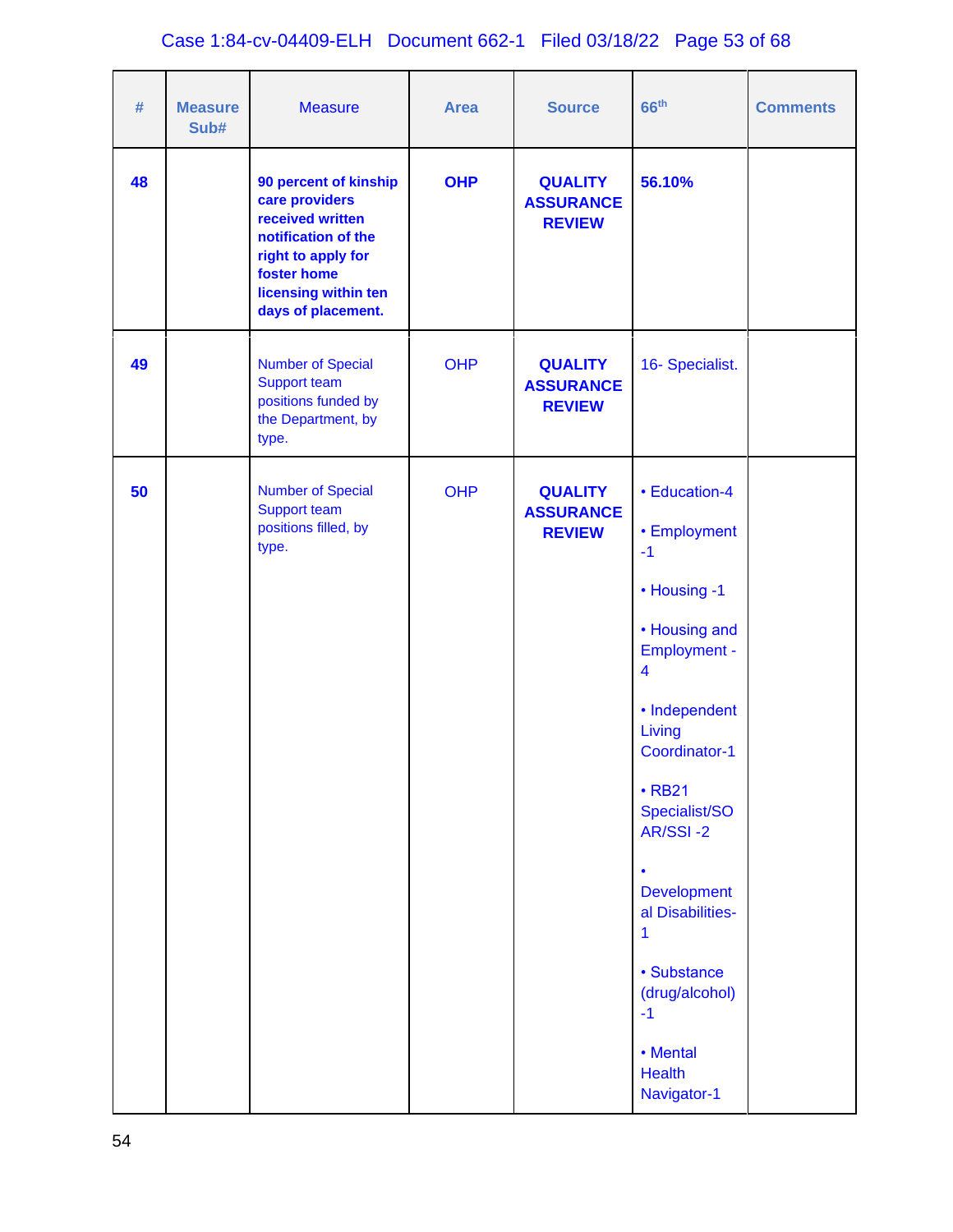# Case 1:84-cv-04409-ELH Document 662-1 Filed 03/18/22 Page 54 of 68

| #  | <b>Measure</b><br>Sub# | <b>Measure</b>                                                                                                                                                                                                           | <b>Area</b> | <b>Source</b>                                       | 66 <sup>th</sup>                                                                                                  | <b>Comments</b> |
|----|------------------------|--------------------------------------------------------------------------------------------------------------------------------------------------------------------------------------------------------------------------|-------------|-----------------------------------------------------|-------------------------------------------------------------------------------------------------------------------|-----------------|
| 51 |                        | MCDSS MS-22 (job<br>descriptions for all<br>positions).                                                                                                                                                                  | <b>OHP</b>  | <b>QUALITY</b><br><b>ASSURANCE</b><br><b>REVIEW</b> | 100%                                                                                                              |                 |
| 52 |                        | <b>BCDSS</b> employed a<br>staff of non-case<br>carrying specialists to<br>provide technical<br>assistance to<br>caseworkers and<br>supervisors for cases<br>that require<br>specialized experience<br>and/or knowledge. | <b>OHP</b>  | <b>QUALITY</b><br><b>ASSURANCE</b><br><b>REVIEW</b> | Please see<br>the data<br>report that<br>identifies each<br>specialist and<br>their<br>supporting<br>information. |                 |
| 53 |                        | Percent of all foster<br>home applications that<br>were approved/denied<br>within 120 days of<br>application.                                                                                                            | <b>OHP</b>  | <b>CJAMS</b>                                        | <b>TBD</b>                                                                                                        |                 |
| 54 |                        | Percent of all foster<br>home caregivers who<br>received all training<br>required by law.                                                                                                                                | <b>OHP</b>  | <b>CJAMS</b>                                        | <b>TBD</b>                                                                                                        |                 |
| 55 |                        | Number of foster<br>homes licenses<br>rescinded by the<br>Department due to<br>lack of compliance.                                                                                                                       | <b>OHP</b>  | <b>CJAMS</b>                                        | <b>TBD</b>                                                                                                        |                 |
| 56 |                        | Percent of all foster<br>homes and kinship<br>care placements that<br>met the COMAR<br>licensing<br>requirements.                                                                                                        | <b>OHP</b>  | <b>CJAMS</b>                                        | <b>TBD</b>                                                                                                        |                 |
| 57 |                        | 95 percent of all foster<br>homes and kinship<br>care placements met<br>all legal requirements.                                                                                                                          | <b>OHP</b>  | <b>CJAMS</b>                                        | <b>TBD</b>                                                                                                        |                 |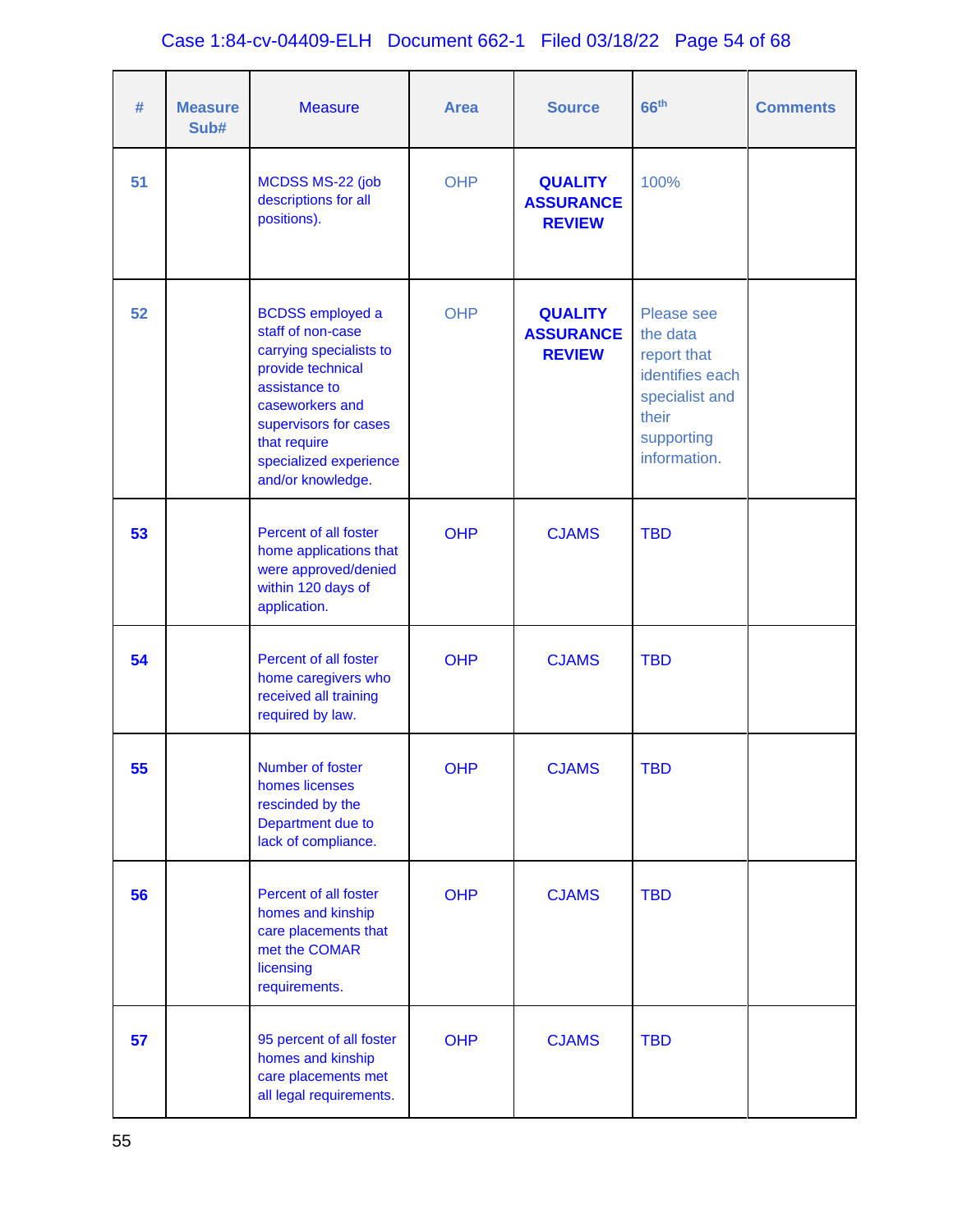# Case 1:84-cv-04409-ELH Document 662-1 Filed 03/18/22 Page 55 of 68

| #  | <b>Measure</b><br>Sub# | <b>Measure</b>                                                                                                                                                      | <b>Area</b> | <b>Source</b> | 66 <sup>th</sup> | <b>Comments</b> |
|----|------------------------|---------------------------------------------------------------------------------------------------------------------------------------------------------------------|-------------|---------------|------------------|-----------------|
| 58 |                        | 90 percent of all foster<br>homes were approved<br>and reapproved on a<br>timely basis. 2. Date<br>reconsideration<br>completed and<br>administratively<br>approved | <b>OHP</b>  | <b>CJAMS</b>  | <b>TBD</b>       |                 |
| 59 |                        | Percent of all<br>placements in which<br>the caregivers<br>received a complete<br><b>Child Placement</b><br><b>Information Form at</b><br>the time of placement.    | <b>OHP</b>  | <b>CJAMS</b>  | <b>TBD</b>       |                 |
| 60 |                        | 95 percent of<br>caregivers had been<br>provided all available<br>information about the<br>child's status,<br>background, and<br>needs.                             | <b>OHP</b>  | <b>CJAMS</b>  | <b>TBD</b>       |                 |
| 61 |                        | Number of children in<br>OHP for whom a CPS<br>report was made.                                                                                                     | <b>OHP</b>  | <b>CJAMS</b>  | <b>TBD</b>       |                 |
| 62 |                        | Number of children in<br>OHP for whom a CPS<br>investigation was<br>opened.                                                                                         | <b>OHP</b>  | <b>CJAMS</b>  | <b>TBD</b>       |                 |
| 63 |                        | Number of children in<br>OHP for whom a<br>report of maltreatment<br>while in OHP was<br>indicated.                                                                 | <b>OHP</b>  | <b>CJAMS</b>  | <b>TBD</b>       |                 |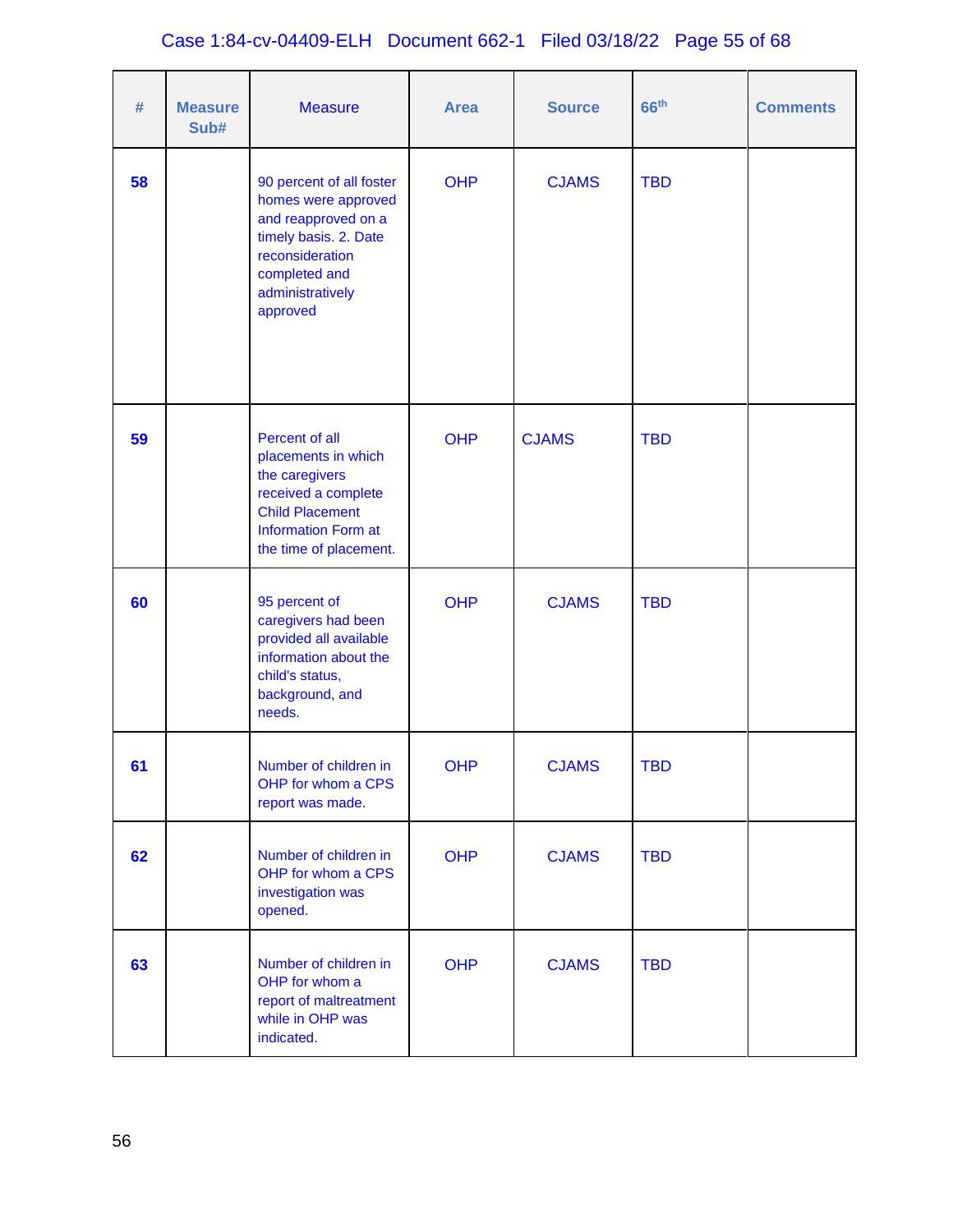# Case 1:84-cv-04409-ELH Document 662-1 Filed 03/18/22 Page 56 of 68

| #  | <b>Measure</b><br>Sub# | <b>Measure</b>                                                                                                                                                                                                                                                                                  | <b>Area</b> | <b>Source</b>                                       | 66 <sup>th</sup> | <b>Comments</b> |
|----|------------------------|-------------------------------------------------------------------------------------------------------------------------------------------------------------------------------------------------------------------------------------------------------------------------------------------------|-------------|-----------------------------------------------------|------------------|-----------------|
| 64 |                        | <b>Percent of CPS</b><br>investigations which<br>were initiated in a<br>timely manner.                                                                                                                                                                                                          | <b>OHP</b>  | <b>CJAMS</b>                                        | <b>TBD</b>       |                 |
| 65 |                        | 99.68 percent of<br>children in OHP were<br>not maltreated in<br>their placement, as<br>defined by federal<br>law.                                                                                                                                                                              | <b>OHP</b>  | <b>CJAMS</b>                                        | <b>TBD</b>       |                 |
| 66 |                        | In 95 percent of cases<br>of alleged<br>maltreatment of a child<br>in OHP, BCDSS<br>provided the child's<br>attorney and Plaintiffs'<br>counsel the report of<br>the alleged<br>maltreatment within<br>five days of the report<br>and the disposition<br>within five days of its<br>completion. | <b>OHP</b>  | <b>LEGAL</b><br><b>SERVICES</b>                     | <b>TBD</b>       |                 |
| 67 |                        | Number of children<br>who spent four hours<br>or more in an office,<br>motel, or unlicensed<br>facility.                                                                                                                                                                                        | <b>OHP</b>  | <b>QUALITY</b><br><b>ASSURANCE</b><br><b>REVIEW</b> | 23               |                 |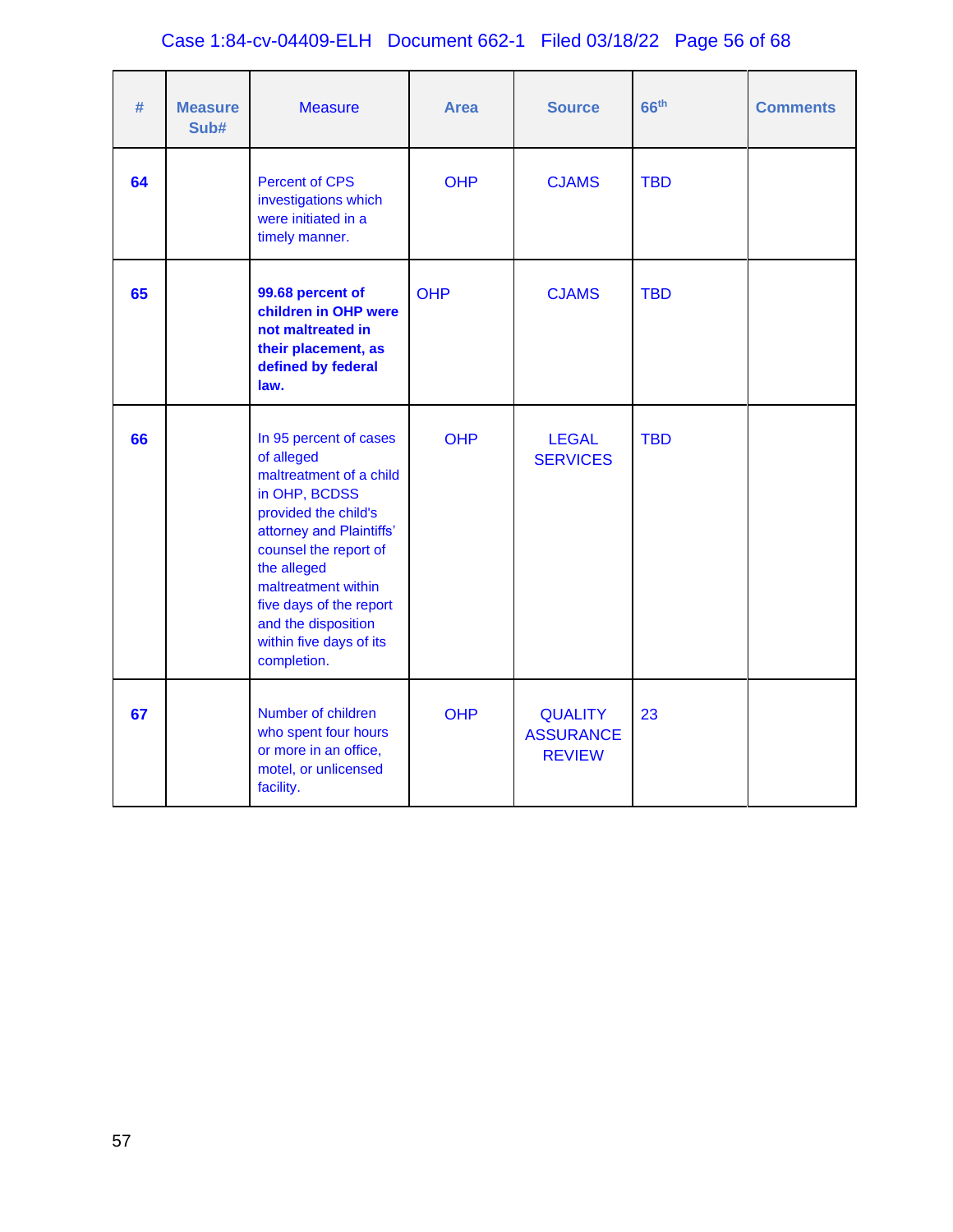# Case 1:84-cv-04409-ELH Document 662-1 Filed 03/18/22 Page 57 of 68

| #  | <b>Measure</b><br>Sub# | <b>Measure</b>                                                                                                                                                                                                                                                                                                                                                                                                                                                                                                                                            | <b>Area</b> | <b>Source</b>                                       | 66 <sup>th</sup>                                                               | <b>Comments</b> |
|----|------------------------|-----------------------------------------------------------------------------------------------------------------------------------------------------------------------------------------------------------------------------------------------------------------------------------------------------------------------------------------------------------------------------------------------------------------------------------------------------------------------------------------------------------------------------------------------------------|-------------|-----------------------------------------------------|--------------------------------------------------------------------------------|-----------------|
| 68 |                        | 99.8 percent of<br>children in OHP were<br>not housed outside<br>regular business hours<br>in an office, motel,<br>hotel, or other<br>unlicensed facility. If<br>any child is so housed.<br><b>BCDSS</b> shall notify<br>Plaintiffs' counsel<br>within one working day<br>of the reasons for the<br>placement, the name<br>of the child's CINA<br>attorney, and the steps<br>that BCDSS is taking<br>to find an appropriate<br>placement. Barring<br>extraordinary<br>circumstances, no<br>child may be housed<br>in an office for<br>consecutive nights. | <b>OHP</b>  | <b>QUALITY</b><br><b>ASSURANCE</b><br><b>REVIEW</b> | 99.25%                                                                         |                 |
| 69 |                        | Percent of children<br>ages twelve and over<br>who participated in<br>placement decisions.                                                                                                                                                                                                                                                                                                                                                                                                                                                                | <b>OHP</b>  | <b>CJAMS</b>                                        | <b>TBD</b>                                                                     |                 |
| 70 |                        | 90 percent of children<br>ages twelve or over<br>participated in<br>placement decisions.                                                                                                                                                                                                                                                                                                                                                                                                                                                                  | <b>OHP</b>  | <b>CJAMS</b>                                        | <b>TBD</b>                                                                     |                 |
| 71 | A                      | Percent of children<br>who had documented<br>visits from their<br>caseworker once<br>monthly in the child's<br>placement.                                                                                                                                                                                                                                                                                                                                                                                                                                 | <b>OHP</b>  | <b>CJAMS</b>                                        | Jan 96 %<br>Feb 95.9 %<br>Mar 96.8 %<br>Apr 95.7 %<br>May 94.5 %<br>June 95.1% |                 |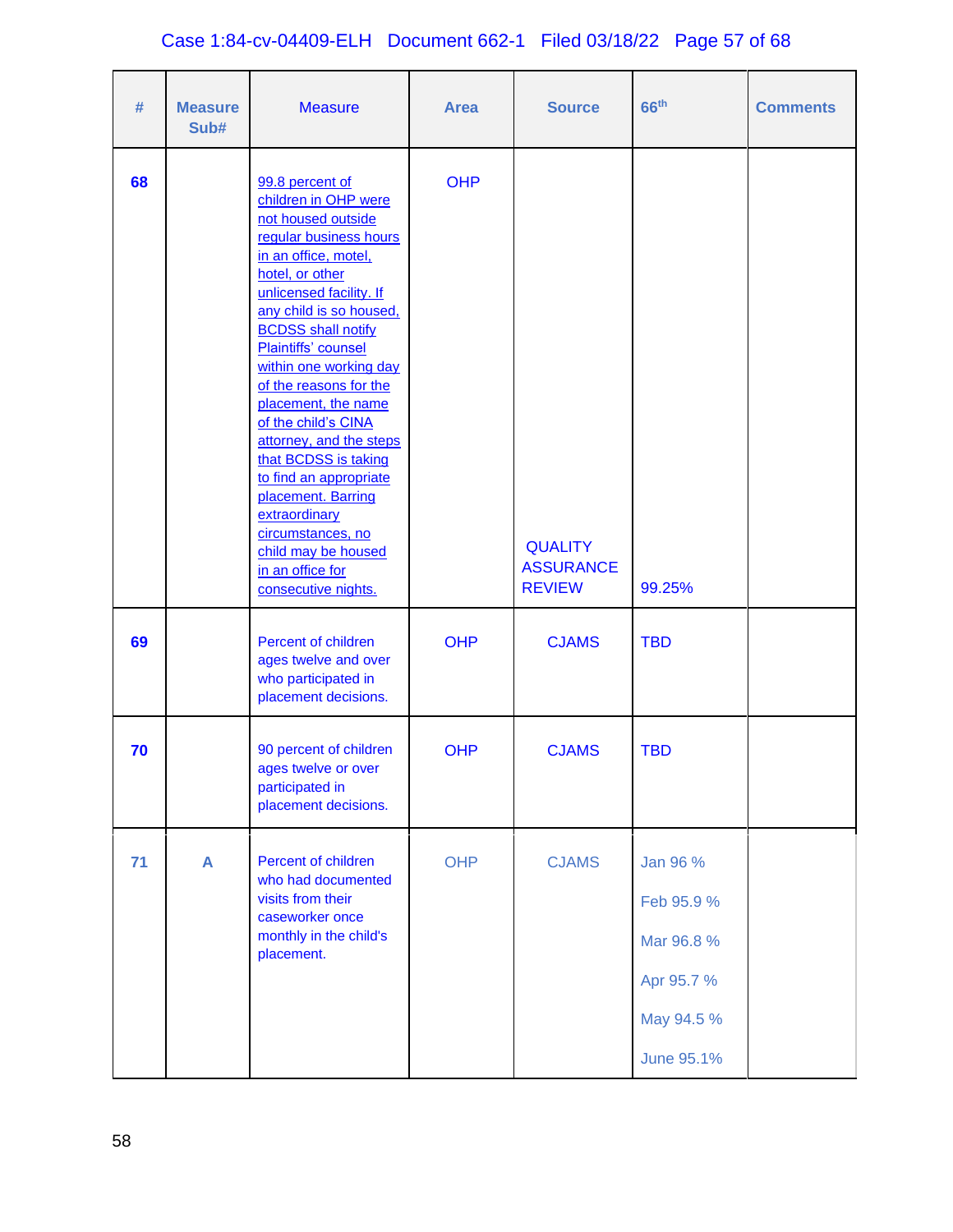# Case 1:84-cv-04409-ELH Document 662-1 Filed 03/18/22 Page 58 of 68

| #  | <b>Measure</b><br>Sub# | <b>Measure</b>                                                                                                                                                            | <b>Area</b>   | <b>Source</b>  | 66 <sup>th</sup> | <b>Comments</b> |
|----|------------------------|---------------------------------------------------------------------------------------------------------------------------------------------------------------------------|---------------|----------------|------------------|-----------------|
| 71 | B                      | Percent of children<br>who had documented<br>visits from their<br>caseworker once<br>monthly in the child's<br>placement.                                                 | <b>OHP</b>    | <b>QSR</b>     | <b>TBD</b>       |                 |
| 72 | A                      | 95 percent of<br>children had<br>documented visits<br>from their<br>caseworker once<br>monthly in the<br>child's placement.                                               | <b>OHP</b>    | <b>MD Exit</b> | 95.70%           |                 |
| 72 | B                      | 95 percent of children<br>had documented visits<br>from their caseworker<br>once monthly in the<br>child's placement.                                                     | <b>OHP</b>    | <b>QSR</b>     | <b>TBD</b>       |                 |
| 73 |                        | Percent of new<br>entrants who received<br>an initial health screen<br>within five days of<br>placement.                                                                  | <b>Health</b> | <b>MATCH</b>   | 95.30%           |                 |
| 74 |                        | Percent of cases in<br>which children<br>received appropriate<br>follow-up when the<br>initial health screen<br>indicated the need for<br>immediate medical<br>attention. | <b>Health</b> | <b>MATCH</b>   | 98.10%           |                 |
| 75 |                        | <b>Beginning July 1,</b><br>2009, 95 percent of<br>new entrants to OHP<br>received an initial<br>health screen within<br>five days of<br>placement.                       | <b>Health</b> | <b>MATCH</b>   | 95.30%           |                 |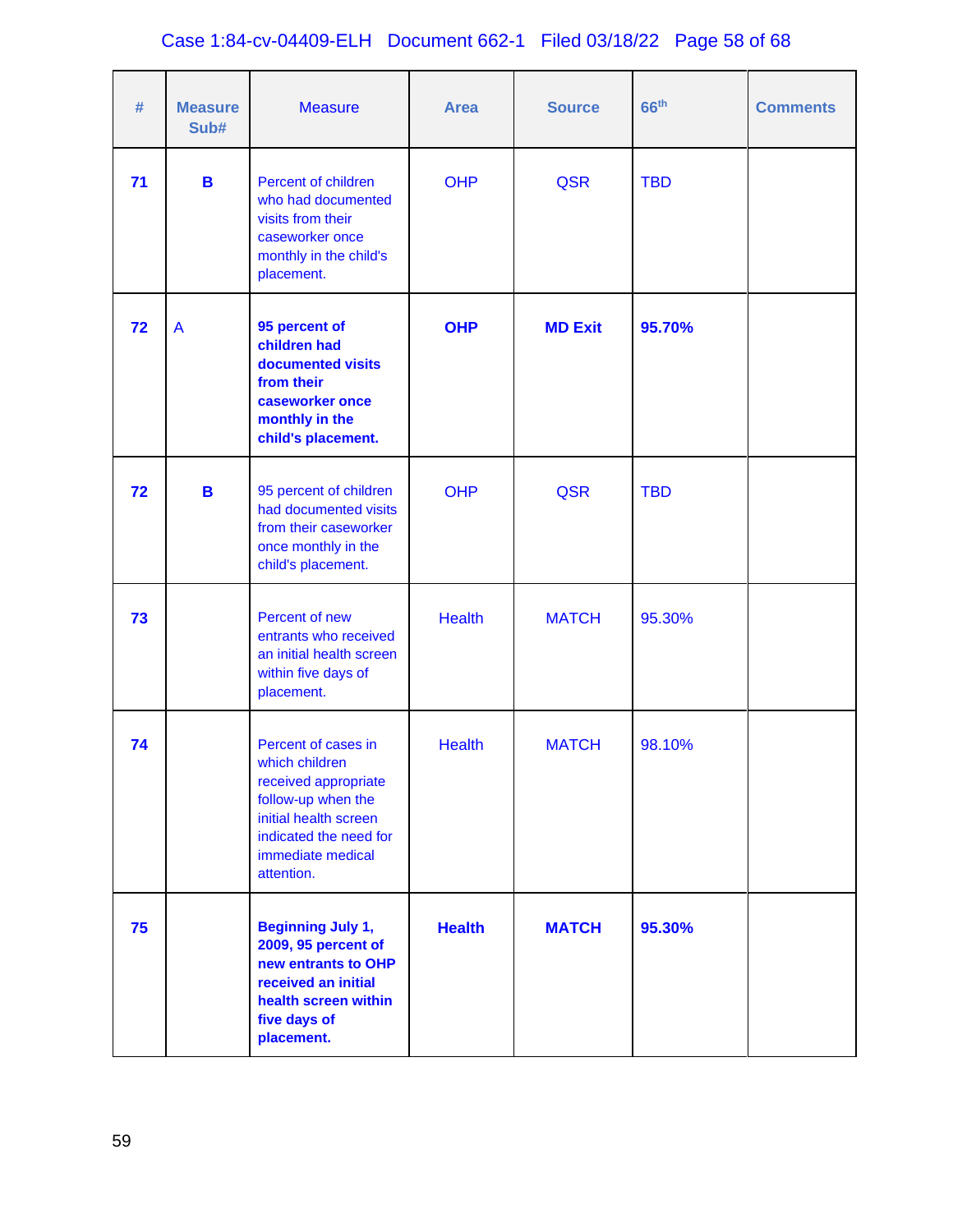# Case 1:84-cv-04409-ELH Document 662-1 Filed 03/18/22 Page 59 of 68

| #  | <b>Measure</b><br>Sub# | <b>Measure</b>                                                                                                                                                                                                                                                                                        | <b>Area</b>   | <b>Source</b> | 66 <sup>th</sup> | <b>Comments</b> |
|----|------------------------|-------------------------------------------------------------------------------------------------------------------------------------------------------------------------------------------------------------------------------------------------------------------------------------------------------|---------------|---------------|------------------|-----------------|
| 76 |                        | Percent of new<br>entrants that received<br>a comprehensive<br>health assessment<br>within sixty days of<br>placement.                                                                                                                                                                                | <b>Health</b> | <b>MATCH</b>  | 68.80%           |                 |
| 77 |                        | Percent of all children<br>that had a<br>comprehensive health<br>plan.                                                                                                                                                                                                                                | <b>Health</b> | <b>CJAMS</b>  | <b>TBD</b>       |                 |
| 78 |                        | Percent of children<br>whose case plan team<br>meeting included a<br>discussion of the<br>child's comprehensive<br>health assessment.                                                                                                                                                                 | <b>Health</b> | <b>CJAMS</b>  | <b>TBD</b>       |                 |
| 79 |                        | <b>Beginning July 1,</b><br>2009, 90 percent of<br>new entrants into<br><b>OHP received a</b><br>comprehensive<br>health assessment<br>within 70 days of<br>placement.                                                                                                                                | <b>Health</b> | <b>MATCH</b>  | 68.80%           |                 |
| 80 |                        | Beginning July 1,<br>2009, percent of<br>children entering OHP<br>who received timely<br>periodic EPSDT<br>examinations, and all<br>other appropriate<br>preventive health<br>assessments and<br>examinations,<br>including examinations<br>and care targeted for<br>adolescents and teen<br>parents. | <b>Health</b> | <b>MATCH</b>  | 76.90%           |                 |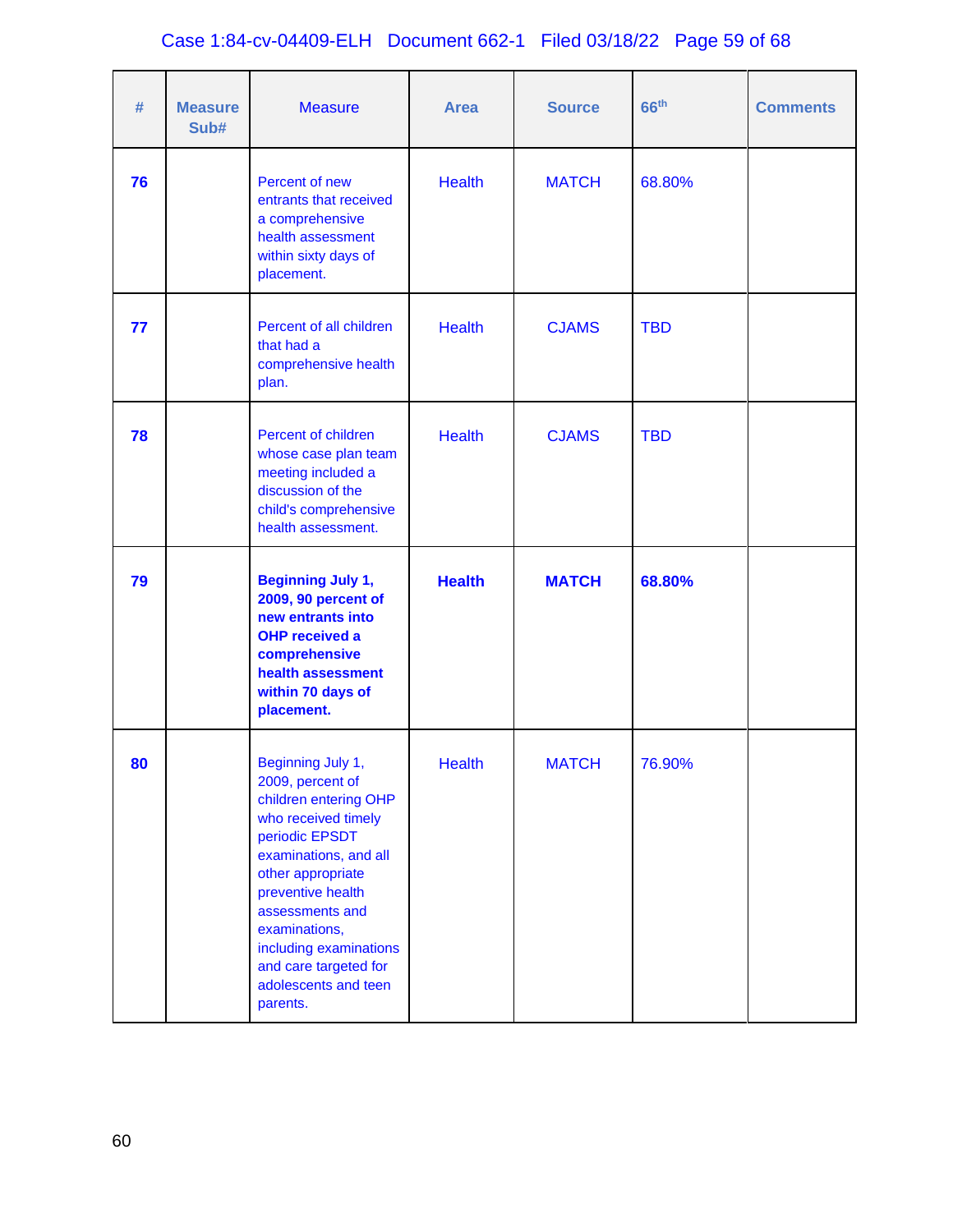# Case 1:84-cv-04409-ELH Document 662-1 Filed 03/18/22 Page 60 of 68

| #  | <b>Measure</b><br>Sub# | <b>Measure</b>                                                                                                                                                                                                                                                                                                           | <b>Area</b>   | <b>Source</b> | 66 <sup>th</sup> | <b>Comments</b> |
|----|------------------------|--------------------------------------------------------------------------------------------------------------------------------------------------------------------------------------------------------------------------------------------------------------------------------------------------------------------------|---------------|---------------|------------------|-----------------|
| 81 |                        | Beginning July 2010,<br>percent of children in<br>OHP who received<br>timely periodic EPSDT<br>examinations, and all<br>other appropriate<br>preventive health<br>assessments and<br>examinations,<br>including examinations<br>and care targeted for<br>adolescents and teen<br>parents.                                | <b>Health</b> | <b>CJAMS</b>  | <b>TBD</b>       |                 |
| 82 |                        | <b>Beginning December</b><br>1, 2009, 90 percent of<br>children entering<br><b>OHP received timely</b><br>periodic EPSDT<br>examinations and all<br>other appropriate<br>preventive health<br>assessments and<br>examinations,<br>including<br>examinations and<br>care targeted for<br>adolescents and teen<br>parents. | <b>Health</b> | <b>MATCH</b>  | 76.90%           |                 |
| 83 |                        | Beginning July 2010,<br>90 percent of children<br>in OHP received timely<br>periodic EPSDT<br>examinations, and all<br>other appropriate<br>preventive health<br>assessments and<br>examinations,<br>including examinations<br>and care targeted for<br>adolescents and teen<br>parents.                                 | Health        | <b>CJAMS</b>  | <b>TBD</b>       |                 |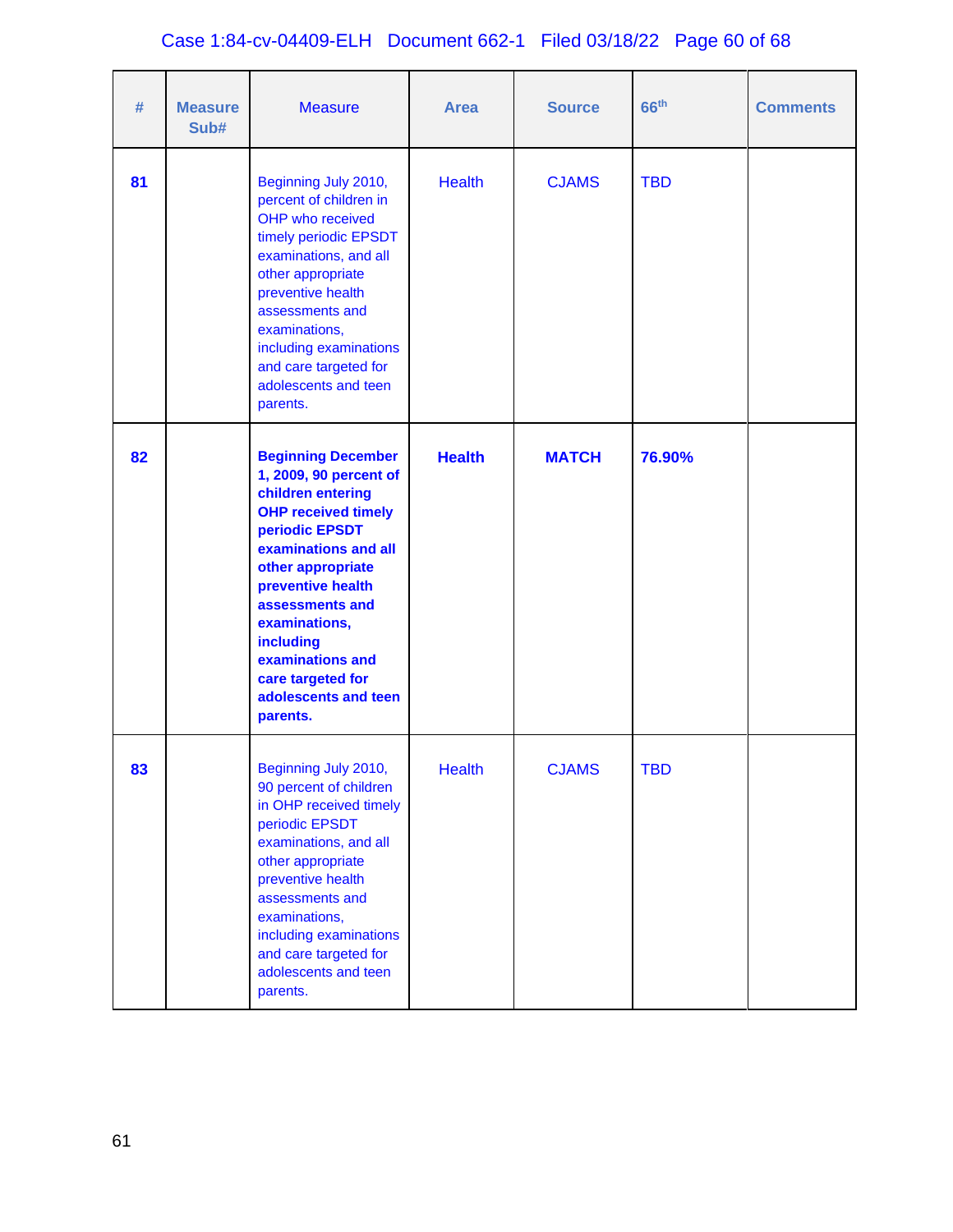# Case 1:84-cv-04409-ELH Document 662-1 Filed 03/18/22 Page 61 of 68

| #  | <b>Measure</b><br>Sub# | <b>Measure</b>                                                                                                                                                                     | <b>Area</b>   | <b>Source</b> | 66 <sup>th</sup> | <b>Comments</b> |
|----|------------------------|------------------------------------------------------------------------------------------------------------------------------------------------------------------------------------|---------------|---------------|------------------|-----------------|
| 84 |                        | Beginning July 1,<br>2009, percent of new<br>entrants under age<br>three who were<br>referred for a Part C<br>Assessment within ten<br>days of placement.                          | <b>Health</b> | <b>CJAMS</b>  | <b>TBD</b>       |                 |
| 85 | A                      | Percent of children<br>who received timely all<br><b>Needed Health Care</b><br>Services.                                                                                           | <b>Health</b> | <b>CJAMS</b>  | <b>TBD</b>       |                 |
| 85 | B                      | Percent of children<br>who received timely all<br><b>Needed Health Care</b><br>Services.                                                                                           | <b>Health</b> | <b>QSR</b>    | <b>TBD</b>       |                 |
| 86 |                        | Percent of cases in<br>which the identification<br>of a developmental<br>delay was followed by<br>a prompt referral for<br>special education or<br>early intervention<br>services. | <b>Health</b> | <b>QSR</b>    | <b>TBD</b>       |                 |
| 87 |                        | Percent of cases in<br>which the case worker<br>monitored the child's<br>health status once<br>monthly.                                                                            | <b>Health</b> | <b>QSR</b>    | <b>TBD</b>       |                 |
| 88 | A                      | 90 percent of children<br>received timely all<br><b>Needed Health Care</b><br>Services.                                                                                            | <b>Health</b> | <b>CJAMS</b>  | <b>TBD</b>       |                 |
| 88 | B                      | Number of new<br>entrants into OHP<br>during the period<br>under review who<br>were in OHP for at<br>least 10 business days                                                        | <b>Health</b> | <b>QSR</b>    | <b>TBD</b>       |                 |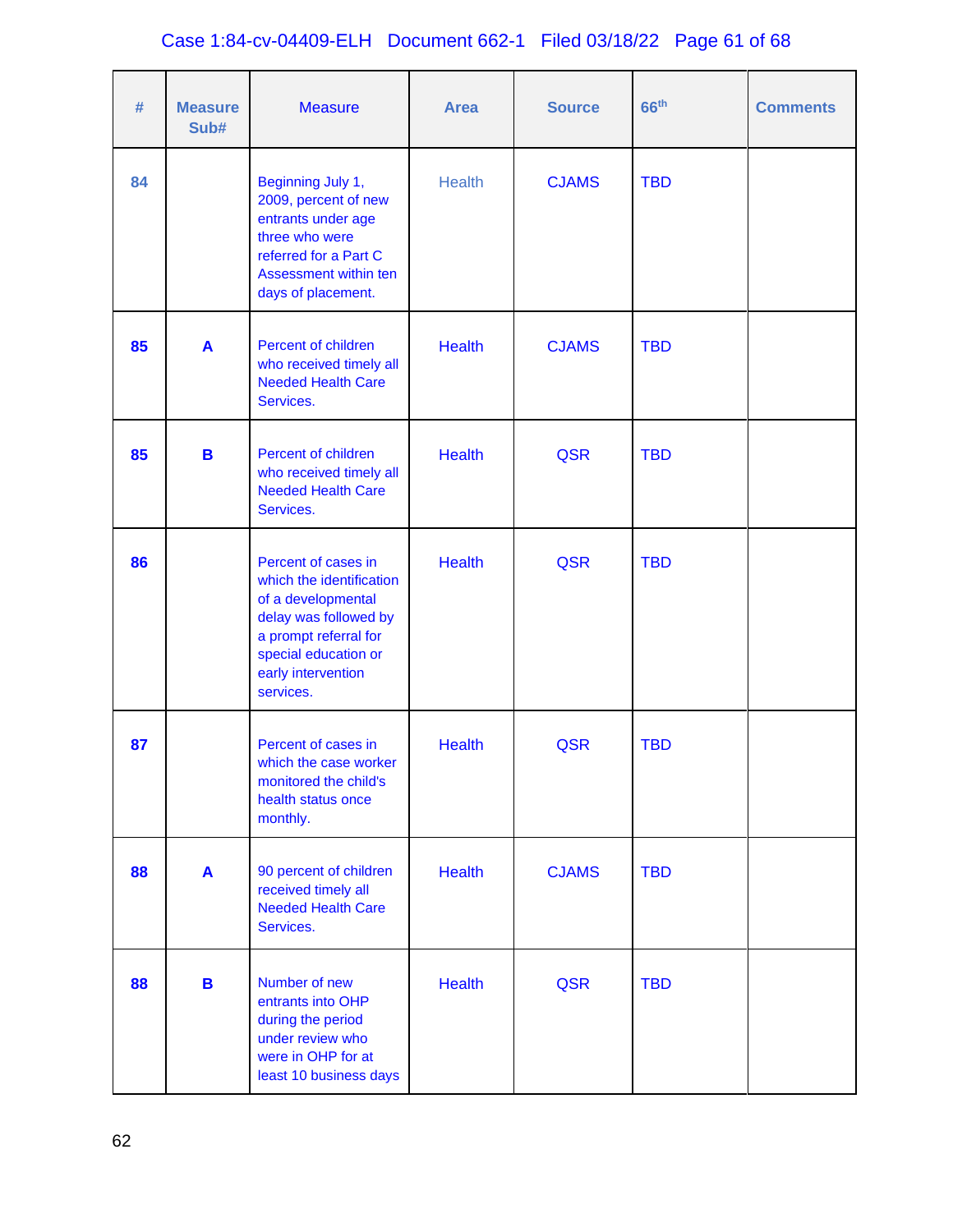| #  | <b>Measure</b><br>Sub# | <b>Measure</b>                                                                                                                                                                 | <b>Area</b>   | <b>Source</b> | 66 <sup>th</sup> | <b>Comments</b> |
|----|------------------------|--------------------------------------------------------------------------------------------------------------------------------------------------------------------------------|---------------|---------------|------------------|-----------------|
| 89 |                        | <b>Percent of all new</b><br>entrants who had a<br>complete health<br>passport and MA<br>number that were<br>distributed to<br>caregivers promptly -<br><b>Health passport</b> | <b>Health</b> | <b>MATCH</b>  | 96.93%           |                 |
| 90 |                        | Percent of children<br>who had a health<br>passport that was<br>updated and<br>distributed to the<br>caregivers at least<br>annually.                                          | <b>Health</b> | <b>CJAMS</b>  | <b>TBD</b>       |                 |
| 91 |                        | Percent of children for<br>whom BCDSS<br>requested an MA card<br>promptly when a<br>replacement was<br>needed.                                                                 | <b>Health</b> | <b>MATCH</b>  | 96.90%           |                 |
| 92 |                        | Percent of all children<br>for whom BCDSS<br>delivered an MA card<br>promptly.                                                                                                 | <b>Health</b> | <b>MATCH</b>  | 100%             |                 |
| 93 |                        | 90% of all new<br>entrants had a<br>complete health<br>passport that was<br>distributed to the<br>children's caregivers<br>promptly [Actual health<br>passport]                | <b>Health</b> | <b>MATCH</b>  | 96.93%           |                 |
| 94 |                        | 90 percent of children<br>had a health passport<br>that was updated and<br>distributed to the<br>children's caregivers at<br>least annually.                                   | <b>Health</b> | <b>CJAMS</b>  | <b>TBD</b>       |                 |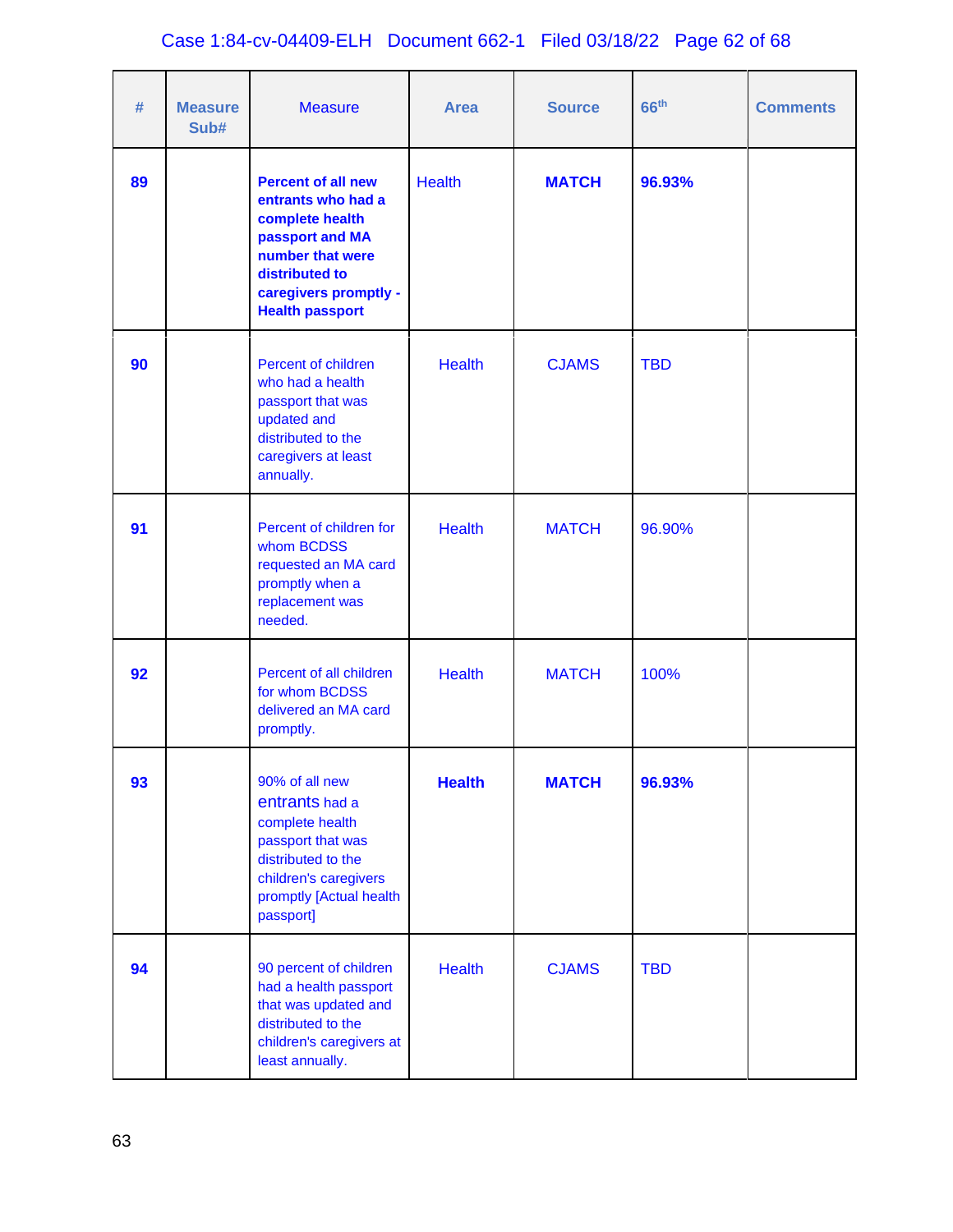# Case 1:84-cv-04409-ELH Document 662-1 Filed 03/18/22 Page 63 of 68

| #   | <b>Measure</b><br>Sub# | <b>Measure</b>                                                                                                                                                      | <b>Area</b>      | <b>Source</b>                                       | 66 <sup>th</sup> | <b>Comments</b>                                                                                                                                               |
|-----|------------------------|---------------------------------------------------------------------------------------------------------------------------------------------------------------------|------------------|-----------------------------------------------------|------------------|---------------------------------------------------------------------------------------------------------------------------------------------------------------|
| 95  |                        | Percent of new<br>entrants who were<br>enrolled in and begin<br>to attend school within<br>five days of<br>placement.                                               | <b>Education</b> | <b>CJAMS</b>                                        | <b>TBD</b>       |                                                                                                                                                               |
| 96  |                        | Percent of children<br>who changed<br>placement who were<br>enrolled in school<br>within five days of a<br>placement change                                         | <b>Education</b> | <b>CJAMS</b>                                        | <b>TBD</b>       |                                                                                                                                                               |
| 97  |                        | Percent of children<br>eligible for special<br>education who<br>received special<br>education services<br>without interruption<br>when they transferred<br>schools. | <b>Education</b> | <b>QSR</b>                                          | <b>TBD</b>       |                                                                                                                                                               |
| 98  |                        | Percent of children<br>ages three to five who<br>were enrolled in a pre-<br>school program.                                                                         | <b>Education</b> | <b>CJAMS</b>                                        | <b>TBD</b>       |                                                                                                                                                               |
| 99  |                        | 90 percent of children<br>were enrolled in and<br>began to attend school<br>within five days of<br>placement in OHP or<br>change in placement.                      | <b>Education</b> | <b>CJAMS</b>                                        | <b>TBD</b>       |                                                                                                                                                               |
| 100 |                        | Percent of children<br>who had an<br>attendance rate of 85<br>percent or higher in<br>the Baltimore City<br>Public School System.                                   | <b>Education</b> | <b>QUALITY</b><br><b>ASSURANCE</b><br><b>REVIEW</b> | 33%              | <b>BCDSS</b><br>continues to<br>work with the<br><b>Baltimore</b><br><b>City Public</b><br><b>Schools to</b><br>ensure an<br>accurate<br>data<br>exchange for |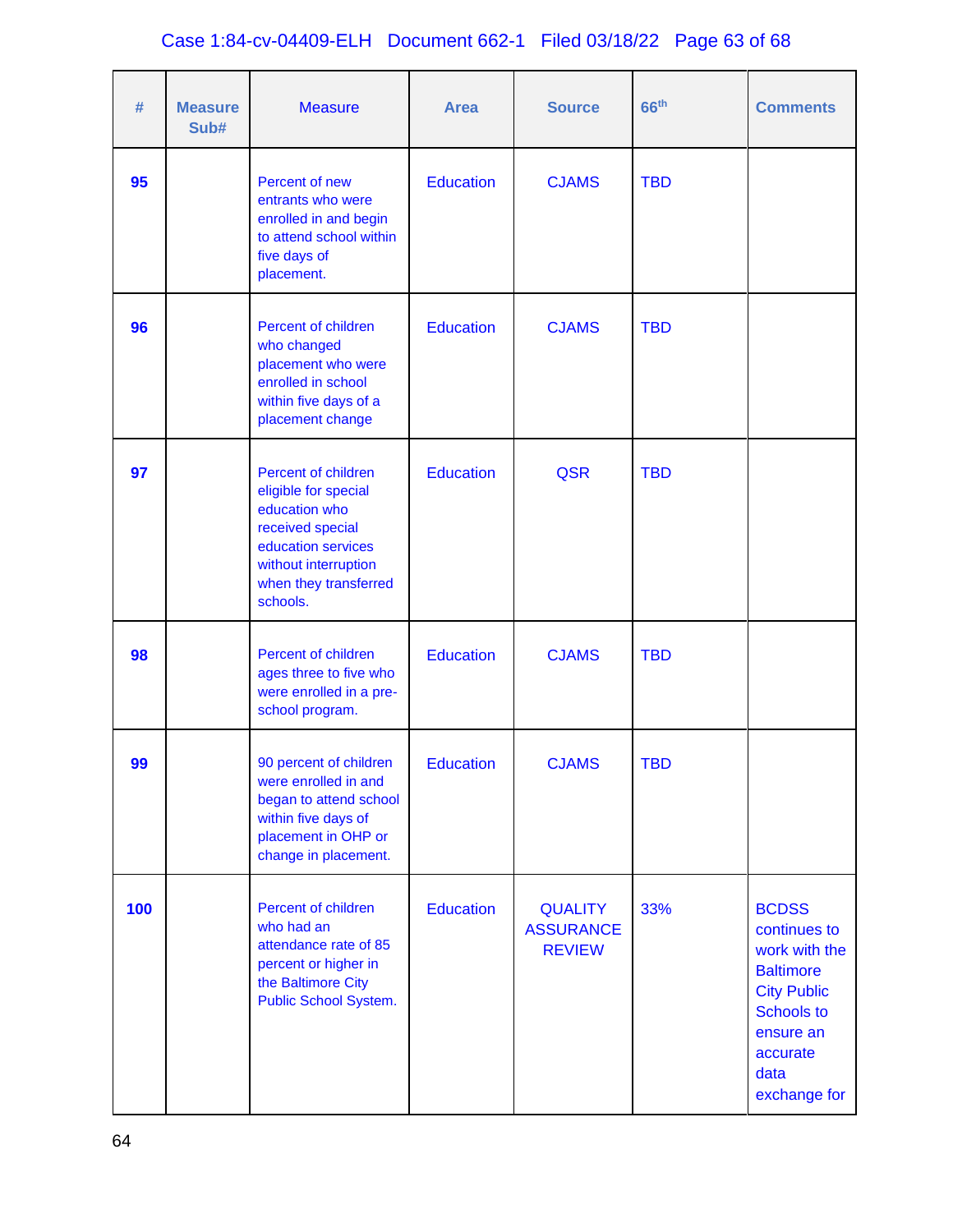| #   | <b>Measure</b><br>Sub# | <b>Measure</b>                                                                                                                                                                                | <b>Area</b>      | <b>Source</b> | 66 <sup>th</sup> | <b>Comments</b>  |
|-----|------------------------|-----------------------------------------------------------------------------------------------------------------------------------------------------------------------------------------------|------------------|---------------|------------------|------------------|
|     |                        |                                                                                                                                                                                               |                  |               |                  | this<br>measure. |
| 101 |                        | Percent of children<br>who had an<br>educational plan.                                                                                                                                        | <b>Education</b> | <b>QSR</b>    | <b>TBD</b>       |                  |
| 102 |                        | Percent of children for<br>whom BCDSS met its<br>obligations as set forth<br>in the child's<br>educational plan.                                                                              | <b>Education</b> | <b>QSR</b>    | <b>TBD</b>       |                  |
| 103 |                        | Percent of children<br>whose educational<br>progress was<br>monitored monthly.                                                                                                                | <b>Education</b> | <b>QSR</b>    | <b>TBD</b>       |                  |
| 104 |                        | 90 percent of children<br>had an educational<br>plan.                                                                                                                                         | <b>Education</b> | <b>QSR</b>    | <b>TBD</b>       |                  |
| 105 |                        | For 90 percent of<br>children, BCDSS had<br>met its obligations as<br>set forth in the child's<br>educational plan.                                                                           | Education        | <b>QSR</b>    | <b>TBD</b>       |                  |
| 106 |                        | For 90 percent of<br>children, BCDSS had<br>monitored the child's<br>educational progress<br>monthly.                                                                                         | <b>Education</b> | <b>QSR</b>    | <b>TBD</b>       |                  |
| 107 |                        | Percent of children for<br>whom any indication of<br>developmental delay<br>or disability was<br>followed by a prompt<br>referral for special<br>education or early<br>intervention services. | Education        | <b>QSR</b>    | <b>TBD</b>       |                  |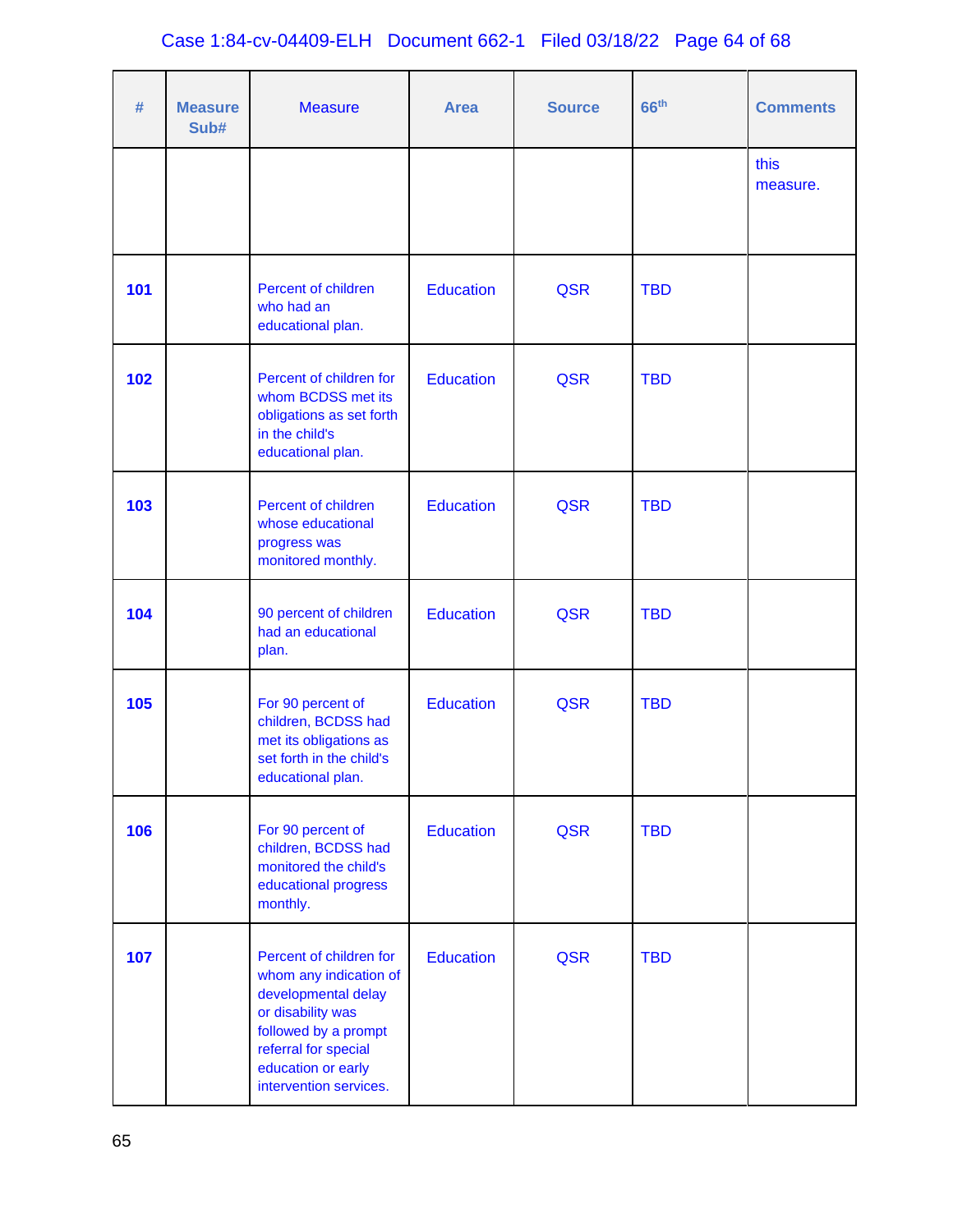# Case 1:84-cv-04409-ELH Document 662-1 Filed 03/18/22 Page 65 of 68

| #   | <b>Measure</b><br>Sub# | <b>Measure</b>                                                                                                                                                                                                        | <b>Area</b>      | <b>Source</b> | 66 <sup>th</sup> | <b>Comments</b> |
|-----|------------------------|-----------------------------------------------------------------------------------------------------------------------------------------------------------------------------------------------------------------------|------------------|---------------|------------------|-----------------|
| 108 |                        | Percent of children in<br>special education or<br>early intervention for<br>whom the provider or<br>case worker attended<br>the IEP meeting.                                                                          | Education        | <b>QSR</b>    | <b>TBD</b>       |                 |
| 109 |                        | Percent of children<br>who were eligible for<br>special education or<br>early intervention<br>services for whom<br><b>BCDSS</b> made<br>reasonable efforts to<br>secure services.                                     | <b>Education</b> | <b>QSR</b>    | <b>TBD</b>       |                 |
| 110 |                        | <b>BCDSS</b> made a<br>prompt referral for<br>special education or<br>early intervention<br>services for 90 percent<br>of children for whom<br>there was an<br>indication of<br>developmental delay<br>or disability. | <b>Education</b> | <b>QSR</b>    | <b>TBD</b>       |                 |
| 111 |                        | <b>BCDSS</b> made<br>reasonable efforts to<br>secure services for 90<br>percent of children<br>who were eligible for<br>special education or<br>early intervention<br>services.                                       | <b>Education</b> | <b>QSR</b>    | <b>TBD</b>       |                 |
| 112 |                        | Percent of case-<br>carrying (fulltime and<br>with full-caseloads)<br>staff who were at or<br>below the standard for<br>caseload ratios.                                                                              | <b>Workforce</b> | <b>CJAMS</b>  | <b>TBD</b>       |                 |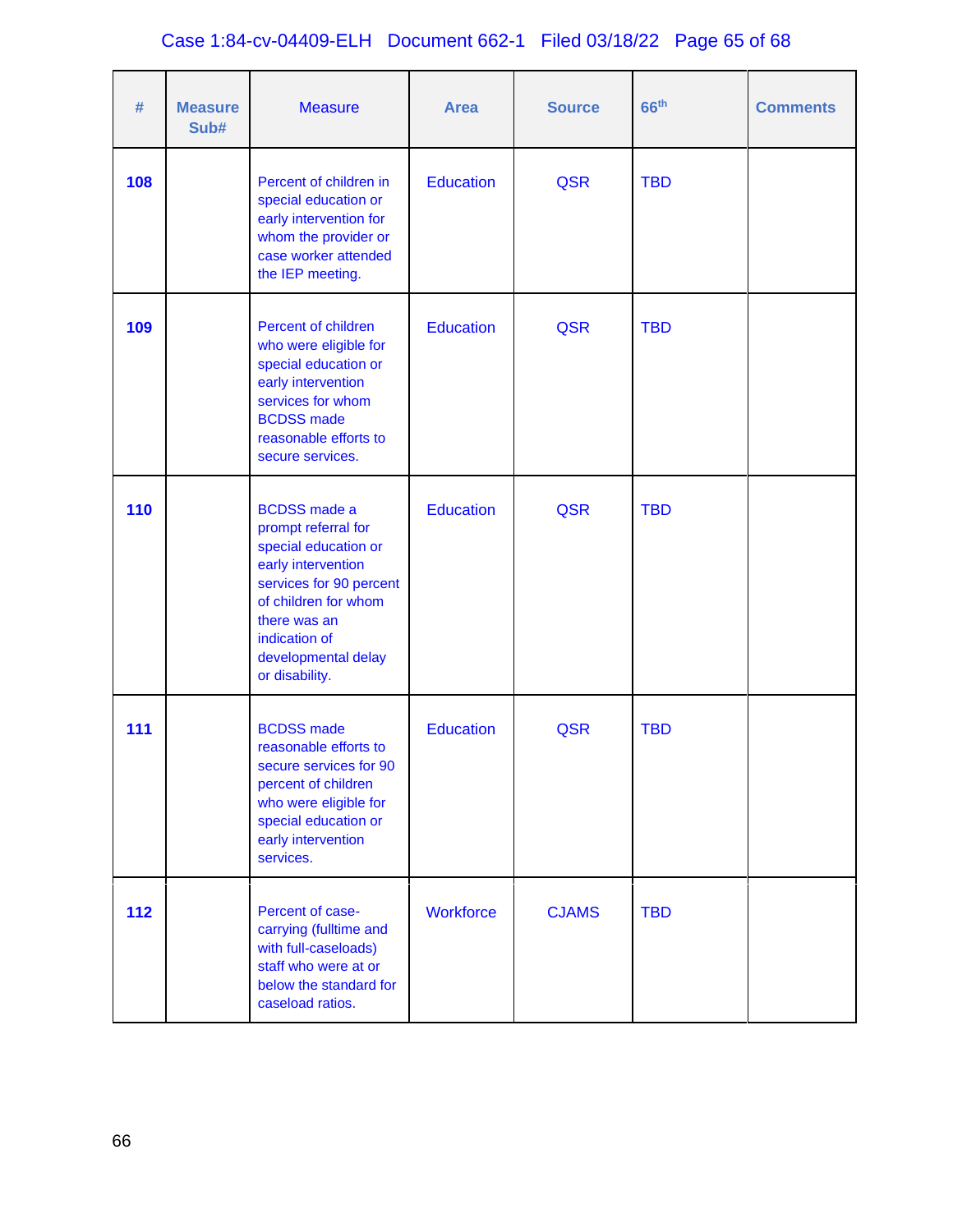# Case 1:84-cv-04409-ELH Document 662-1 Filed 03/18/22 Page 66 of 68

| #   | <b>Measure</b><br>Sub# | <b>Measure</b>                                                                                                     | <b>Area</b>      | <b>Source</b>                                       | 66 <sup>th</sup> | <b>Comments</b> |
|-----|------------------------|--------------------------------------------------------------------------------------------------------------------|------------------|-----------------------------------------------------|------------------|-----------------|
| 113 |                        | Percent of case-<br>carrying teams who<br>were at or below the<br>standard for ratio of<br>supervisor: worker.     | <b>Workforce</b> | <b>CJAMS</b>                                        | 86%              |                 |
| 114 |                        | Percent of children<br>entering OHP<br>beginning July 1, 2009<br>whose siblings had the<br>same caseworker.        | <b>Workforce</b> | <b>CJAMS</b>                                        | <b>TBD</b>       |                 |
| 115 |                        | 90 percent of case-<br>carrying staff was at or<br>below the standard for<br>caseload ratios.                      | <b>Workforce</b> | <b>CJAMS</b>                                        | <b>TBD</b>       |                 |
| 116 |                        | 90 percent of case-<br>carrying teams were<br>at or below the<br>standard for ratio of<br>supervisor: worker.      | <b>Workforce</b> | <b>CJAMS</b>                                        | 86%              |                 |
| 117 |                        | <b>Percent of</b><br>caseworkers who<br>qualified for the title<br>under Maryland State<br>Law.                    | <b>Workforce</b> | <b>QUALITY</b><br><b>ASSURANCE</b><br><b>REVIEW</b> | 100%             |                 |
| 118 |                        | Percent of case-<br>carrying workers who<br>passed their<br>competency exams<br>prior to being assigned<br>a case. | Workforce        | <b>QUALITY</b><br><b>ASSURANCE</b><br><b>REVIEW</b> | 100.00%          |                 |
| 119 |                        | <b>Percent of</b><br>caseworkers and<br>supervisors who had<br>at least twenty hours<br>of training annually.      | <b>Workforce</b> | <b>QUALITY</b><br><b>ASSURANCE</b><br><b>REVIEW</b> | 40.61%           |                 |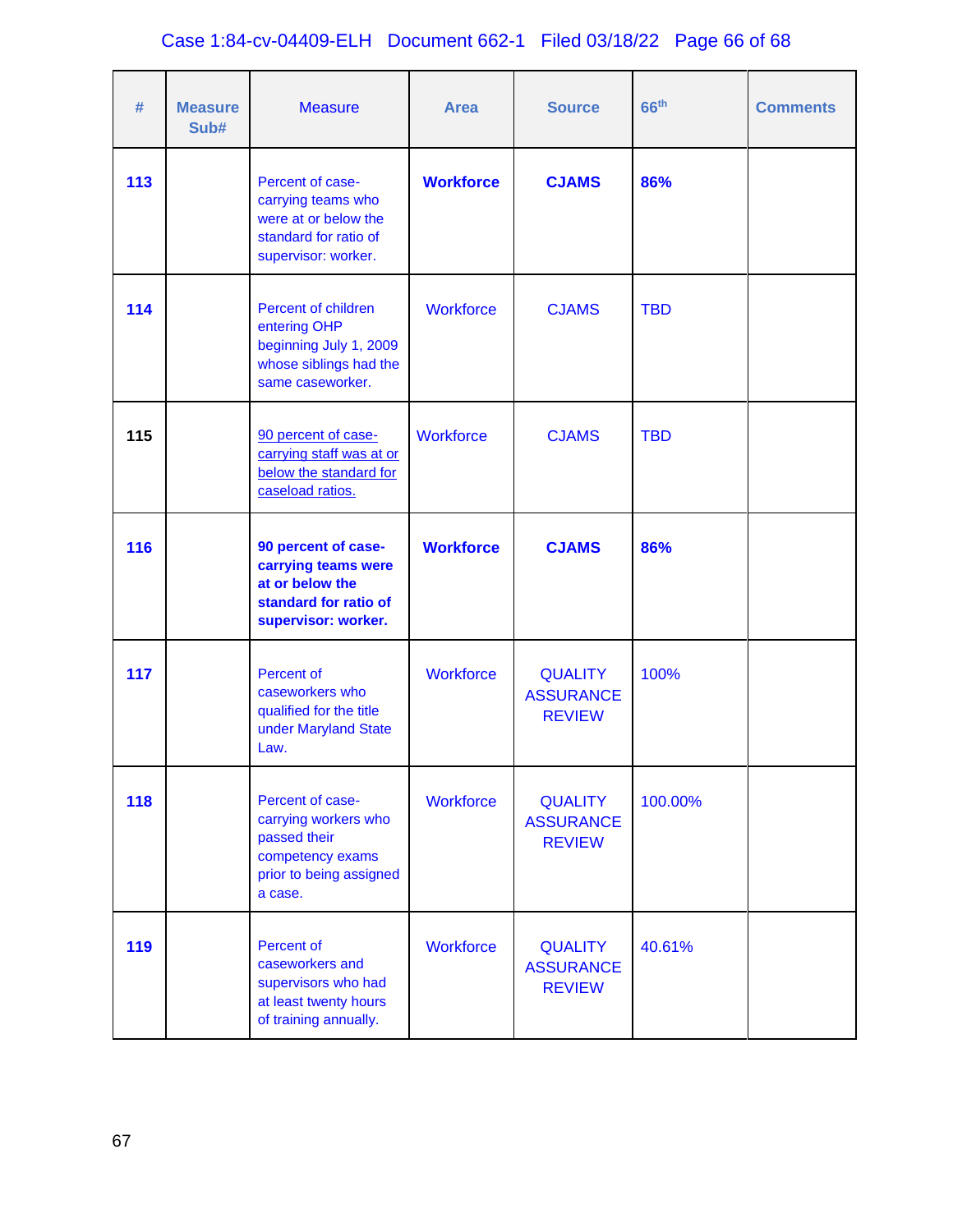# Case 1:84-cv-04409-ELH Document 662-1 Filed 03/18/22 Page 67 of 68

| #   | <b>Measure</b><br>Sub# | <b>Measure</b>                                                                                                       | <b>Area</b>      | <b>Source</b>                                       | 66 <sup>th</sup> | <b>Comments</b>                                                                                                                                         |
|-----|------------------------|----------------------------------------------------------------------------------------------------------------------|------------------|-----------------------------------------------------|------------------|---------------------------------------------------------------------------------------------------------------------------------------------------------|
| 120 |                        | Percent of<br>caseworkers who<br>reported receiving<br>adequate supervision<br>and training.                         | <b>Workforce</b> | <b>QUALITY</b><br><b>ASSURANCE</b><br><b>REVIEW</b> | <b>TBD</b>       |                                                                                                                                                         |
| 121 |                        | 95 percent of<br>caseworkers met the<br>qualifications for<br>their position title<br>under Maryland State<br>Law.   | <b>Workforce</b> | <b>QA Exit</b>                                      | 100.00%          | <b>BCDSS</b><br>respectfully<br>requests<br><b>Certification</b>                                                                                        |
| 122 |                        | 90 percent of<br>caseworkers and<br>supervisors had at<br>least twenty hours of<br>training annually.                | <b>Workforce</b> | <b>QA Exit</b>                                      | 40.61%           |                                                                                                                                                         |
| 123 |                        | Percent of cases<br>transferred with<br>required<br>documentation within<br>five working days.                       | <b>Workforce</b> | <b>QUALITY</b><br><b>ASSURANCE</b><br><b>REVIEW</b> | 43.70%           | <b>BCDSS has</b><br>implemented<br>a new<br><b>Standard</b><br><b>Operating</b><br><b>Procedure to</b><br>address<br>compliance<br>for this<br>measure. |
| 124 |                        | <b>Percent of transferred</b><br>cases in which a case<br>conference was held<br>within ten days of the<br>transfer. | <b>Workforce</b> | <b>QUALITY</b><br><b>ASSURANCE</b><br><b>REVIEW</b> | 28.80%           | <b>BCDSS has</b><br>implemented<br>a new<br><b>Standard</b><br><b>Operating</b><br><b>Procedure to</b><br>address<br>compliance<br>for this<br>measure. |